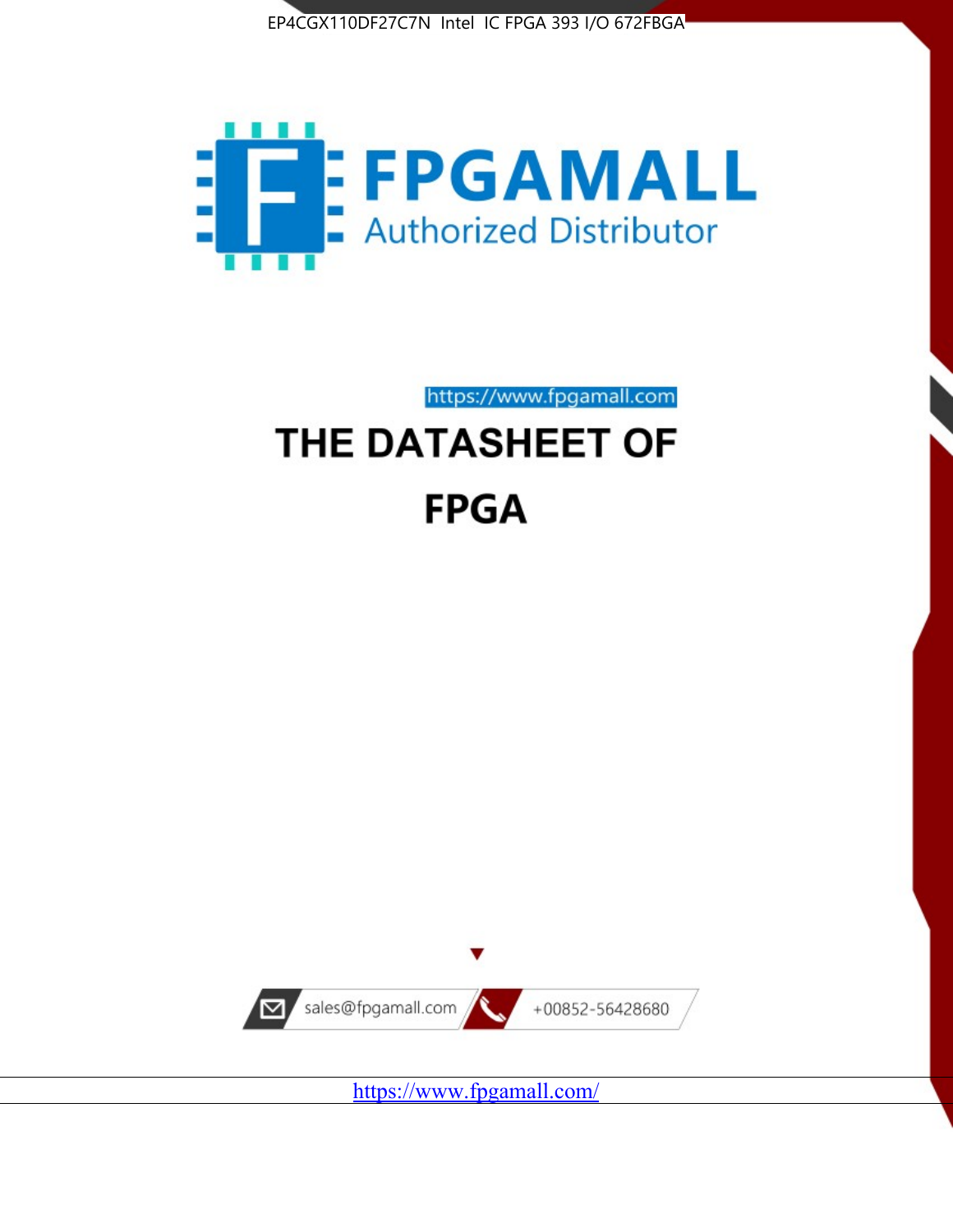

# **1. Cyclone IV Device Datasheet**

**CYIV-53001-2.0**

This chapter describes the electrical and switching characteristics for Cyclone<sup>®</sup> IV devices. Electrical characteristics include operating conditions and power consumption. Switching characteristics include transceiver specifications, core, and periphery performance. This chapter also describes I/O timing, including programmable I/O element (IOE) delay and programmable output buffer delay.

This chapter includes the following sections:

- "Operating Conditions" on page 1–1
- "Power Consumption" on page 1–16
- "Switching Characteristics" on page 1–16
- " $I/O$  Timing" on page  $1-37$
- "Glossary" on page 1–37

# **Operating Conditions**

When Cyclone IV devices are implemented in a system, they are rated according to a set of defined parameters. To maintain the highest possible performance and reliability of Cyclone IV devices, you must consider the operating requirements described in this chapter.

Cyclone IV devices are offered in commercial, industrial, extended industrial and, automotive grades. Cyclone IV E devices offer –6 (fastest), –7, –8, –8L, and –9L speed grades for commercial devices, –8L speed grades for industrial devices, and –7 speed grade for extended industrial and automotive devices. Cyclone IV GX devices offer –6 (fastest), –7, and –8 speed grades for commercial devices and –7 speed grade for industrial devices.

**For more information about the supported speed grades for respective Cyclone IV** devices, refer to the *[Cyclone IV FPGA Device Family Overview](http://www.altera.com/literature/hb/cyclone-iv/cyiv-51001.pdf)* chapter.

**1** Cyclone IV E devices are offered in core voltages of 1.0 and 1.2 V. Cyclone IV E devices with a core voltage of 1.0 V have an 'L' prefix attached to the speed grade.

In this chapter, a prefix associated with the operating temperature range is attached to the speed grades; commercial with a "C" prefix, industrial with an "I" prefix, and automotive with an "A" prefix. Therefore, commercial devices are indicated as C6, C7, C8, C8L, or C9L per respective speed grade. Industrial devices are indicated as I7, I8, or I8L. Automotive devices are indicated as A7.

@2016 Altera Corporation. All rights reserved. ALTERA, ARRIA, CYCLONE, HARDCOPY, MAX, MEGACORE, NIOS, QUARTUS and STRATIX words and logos are trademarks of Altera Corporation and registered in the U.S. Patent and Trademark



Cyclone IV Device Handbook, Volume 3 March 2016

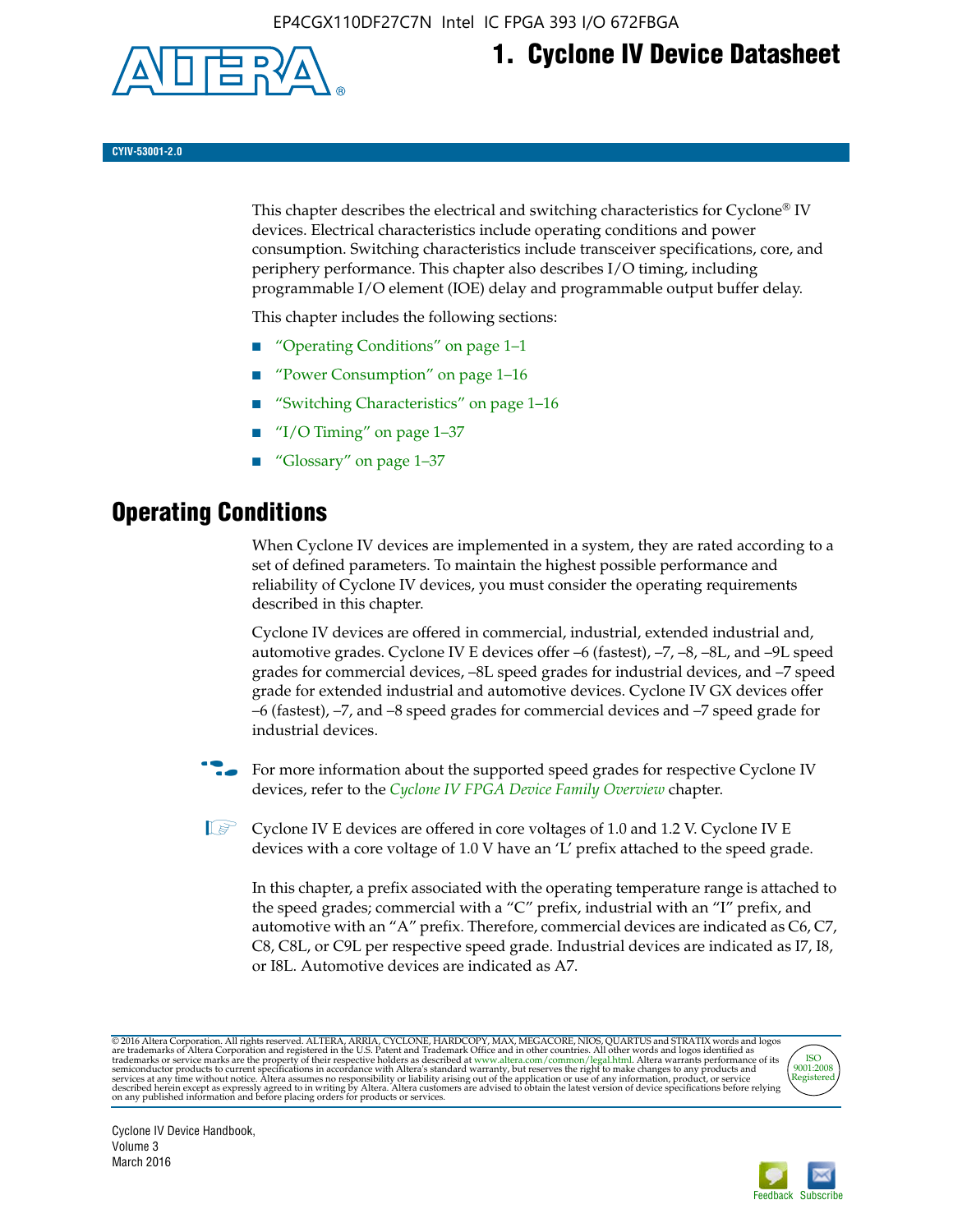**1 Cyclone IV E industrial devices I7 are offered with extended operating temperature** range.

# **Absolute Maximum Ratings**

Absolute maximum ratings define the maximum operating conditions for Cyclone IV devices. The values are based on experiments conducted with the device and theoretical modeling of breakdown and damage mechanisms. The functional operation of the device is not implied at these conditions. Table 1–1 lists the absolute maximum ratings for Cyclone IV devices.



**Conditions beyond those listed in Table 1–1 cause permanent damage to the device.** Additionally, device operation at the absolute maximum ratings for extended periods of time have adverse effects on the device.

| <b>Symbol</b>              | <b>Parameter</b>                                                                                                                | Min    | Max  | <b>Unit</b>  |
|----------------------------|---------------------------------------------------------------------------------------------------------------------------------|--------|------|--------------|
| <b>V<sub>CCINT</sub></b>   | Core voltage, PCI Express <sup>®</sup> (PCIe®) hard IP<br>block, and transceiver physical coding sublayer<br>(PCS) power supply | $-0.5$ | 1.8  | V            |
| <b>V<sub>CCA</sub></b>     | Phase-locked loop (PLL) analog power supply                                                                                     | $-0.5$ | 3.75 | $\vee$       |
| $V_{\text{CCD\_PLL}}$      | PLL digital power supply                                                                                                        | $-0.5$ | 1.8  | V            |
| $V_{\text{CGIO}}$          | I/O banks power supply                                                                                                          | $-0.5$ | 3.75 | $\vee$       |
| V <sub>CC_CLKIN</sub>      | Differential clock input pins power supply                                                                                      | $-0.5$ | 4.5  | $\vee$       |
| $V_{\text{CCH_GXB}}$       | Transceiver output buffer power supply                                                                                          | $-0.5$ | 3.75 | V            |
| $V_{\text{CCA\_GXB}}$      | Transceiver physical medium attachment (PMA)<br>and auxiliary power supply                                                      | $-0.5$ | 3.75 | $\vee$       |
| $V_{CCL_GXB}$              | Transceiver PMA and auxiliary power supply                                                                                      | $-0.5$ | 1.8  | $\mathsf{V}$ |
| $V_{1}$                    | DC input voltage                                                                                                                | $-0.5$ | 4.2  | $\vee$       |
| $I_{\text{OUT}}$           | DC output current, per pin                                                                                                      | $-25$  | 40   | mA           |
| ${\mathsf T}_{\text{STG}}$ | Storage temperature                                                                                                             | -65    | 150  | °C           |
| $T_{\rm J}$                | Operating junction temperature                                                                                                  | $-40$  | 125  | °C           |

**Table 1–1. Absolute Maximum Ratings for Cyclone IV Devices** *(1)*

**Note to Table 1–1:**

(1) Supply voltage specifications apply to voltage readings taken at the device pins with respect to ground, not at the power supply.

# **Maximum Allowed Overshoot or Undershoot Voltage**

During transitions, input signals may overshoot to the voltage shown in Table 1–2 and undershoot to –2.0 V for a magnitude of currents less than 100 mA and for periods shorter than 20 ns. Table 1–2 lists the maximum allowed input overshoot voltage and the duration of the overshoot voltage as a percentage over the lifetime of the device. The maximum allowed overshoot duration is specified as a percentage of high-time over the lifetime of the device.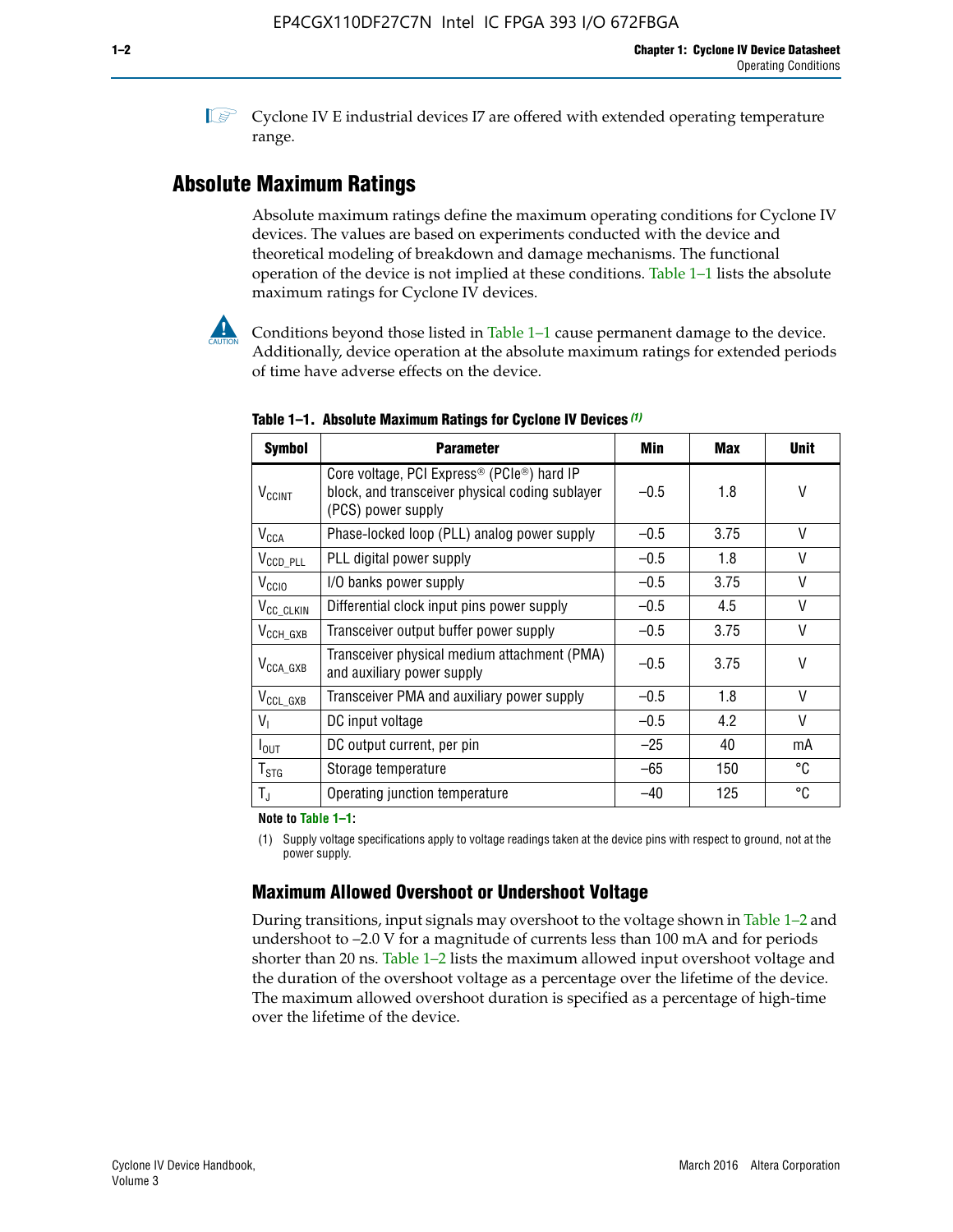$\mathbb{I}$  A DC signal is equivalent to 100% duty cycle. For example, a signal that overshoots to 4.3 V can only be at 4.3 V for 65% over the lifetime of the device; for a device lifetime of 10 years, this amounts to 65/10ths of a year.

| <b>Symbol</b> | <b>Parameter</b>           | <b>Condition (V)</b> | <b>Overshoot Duration as % of High Time</b> | <b>Unit</b>   |
|---------------|----------------------------|----------------------|---------------------------------------------|---------------|
|               |                            | $V_1 = 4.20$         | 100                                         | $\%$          |
|               |                            | $V_1 = 4.25$         | 98                                          | $\%$          |
|               | <b>AC</b> Input<br>Voltage | $V_1 = 4.30$         | 65                                          | $\%$          |
|               |                            | $V_1 = 4.35$         | 43                                          | $\%$          |
| $V_i$         |                            | $V_1 = 4.40$         | 29                                          | $\frac{0}{0}$ |
|               |                            | $V_1 = 4.45$         | 20                                          | $\%$          |
|               |                            | $V_1 = 4.50$         | 13                                          | $\%$          |
|               |                            | $V_1 = 4.55$         | 9                                           | $\frac{0}{0}$ |
|               |                            | $V_1 = 4.60$         | 6                                           | $\frac{0}{0}$ |

**Table 1–2. Maximum Allowed Overshoot During Transitions over a 10**-**Year Time Frame for Cyclone IV Devices**

Figure 1–1 shows the methodology to determine the overshoot duration. The overshoot voltage is shown in red and is present on the input pin of the Cyclone IV device at over 4.3 V but below 4.4 V. From Table 1–2, for an overshoot of 4.3 V, the percentage of high time for the overshoot can be as high as 65% over a 10-year period. Percentage of high time is calculated as ([delta  $T$ ]/T)  $\times$  100. This 10-year period assumes that the device is always turned on with 100% I/O toggle rate and 50% duty cycle signal. For lower I/O toggle rates and situations in which the device is in an idle state, lifetimes are increased.



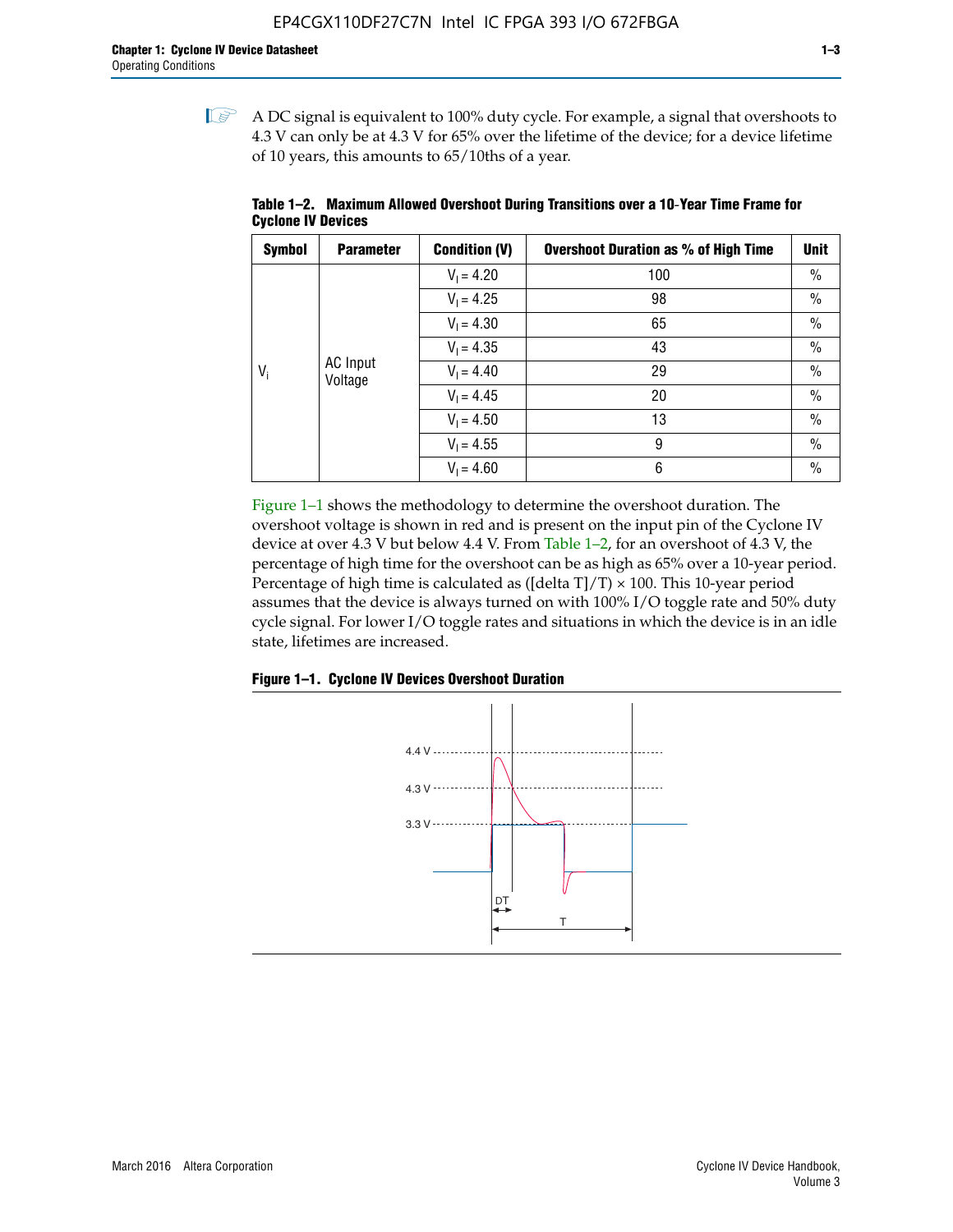# **Recommended Operating Conditions**

This section lists the functional operation limits for AC and DC parameters for Cyclone IV devices. Table 1–3 and Table 1–4 list the steady-state voltage and current values expected from Cyclone IV E and Cyclone IV GX devices. All supplies must be strictly monotonic without plateaus.

**Table 1–3. Recommended Operating Conditions for Cyclone IV E Devices** *(1)***,** *(2)* **(Part 1 of 2)**

| <b>Symbol</b>              | <b>Parameter</b>                                      | <b>Conditions</b>                        | <b>Min</b>  | <b>Typ</b>                                                                | <b>Max</b>     | <b>Unit</b>  |
|----------------------------|-------------------------------------------------------|------------------------------------------|-------------|---------------------------------------------------------------------------|----------------|--------------|
|                            | Supply voltage for internal logic,<br>1.2-V operation |                                          | 1.15        | 1.2                                                                       | 1.25           | $\mathsf{V}$ |
| $V_{CClNT}$ (3)            | Supply voltage for internal logic,<br>1.0-V operation |                                          | 0.97        | 1.0                                                                       | 1.03           | $\mathsf{V}$ |
| $V_{\text{CC10}}$ (3), (4) | Supply voltage for output buffers,<br>3.3-V operation |                                          | 3.135       | 3.3                                                                       | 3.465          | $\vee$       |
|                            | Supply voltage for output buffers,<br>3.0-V operation |                                          | 2.85        | 3                                                                         | 3.15           | V            |
|                            | Supply voltage for output buffers,<br>2.5-V operation |                                          | 2.375       | 2.5                                                                       | 2.625          | $\vee$       |
|                            | Supply voltage for output buffers,<br>1.8-V operation |                                          | 1.71        | 1.8                                                                       | 1.89           | V            |
|                            | Supply voltage for output buffers,<br>1.5-V operation |                                          | 1.425       | 1.5                                                                       | 1.575          | $\vee$       |
|                            | Supply voltage for output buffers,<br>1.2-V operation |                                          | 1.14        | 1.2                                                                       | 1.26           | $\mathsf{V}$ |
| $V_{CCA}$ (3)              | Supply (analog) voltage for PLL<br>regulator          |                                          | 2.375       | 2.5                                                                       | 2.625          | $\vee$       |
|                            | Supply (digital) voltage for PLL,<br>1.2-V operation  |                                          | 1.15        | 1.2                                                                       | 1.25           | V            |
| $V_{\text{CCD\_PLL}}$ (3)  | Supply (digital) voltage for PLL,<br>1.0-V operation  |                                          | 0.97        | 1.0                                                                       | 1.03           | $\vee$       |
| V <sub>1</sub>             | Input voltage                                         |                                          | $-0.5$      | $\overline{\phantom{0}}$                                                  | 3.6            | $\mathsf{V}$ |
| $V_0$                      | Output voltage                                        |                                          | $\pmb{0}$   | —                                                                         | $V_{\rm CClO}$ | $\mathsf{V}$ |
|                            |                                                       | For commercial use                       | $\mathbf 0$ |                                                                           | 85             | °C           |
|                            | Operating junction temperature                        | For industrial use                       | $-40$       |                                                                           | 100            | °C           |
| $T_{\rm J}$                |                                                       | For extended temperature                 | $-40$       |                                                                           | 125            | °C           |
|                            |                                                       | For automotive use                       | $-40$       | °C<br>125<br>$\qquad \qquad$<br>50 ms<br>3 ms<br>$\overline{\phantom{0}}$ |                |              |
| $t_{\rm{RAMP}}$            | Power supply ramp time                                | Standard power-on reset<br>$(POR)$ $(5)$ | $50 \mu s$  |                                                                           |                |              |
|                            |                                                       | Fast POR (6)                             | $50 \mu s$  |                                                                           |                |              |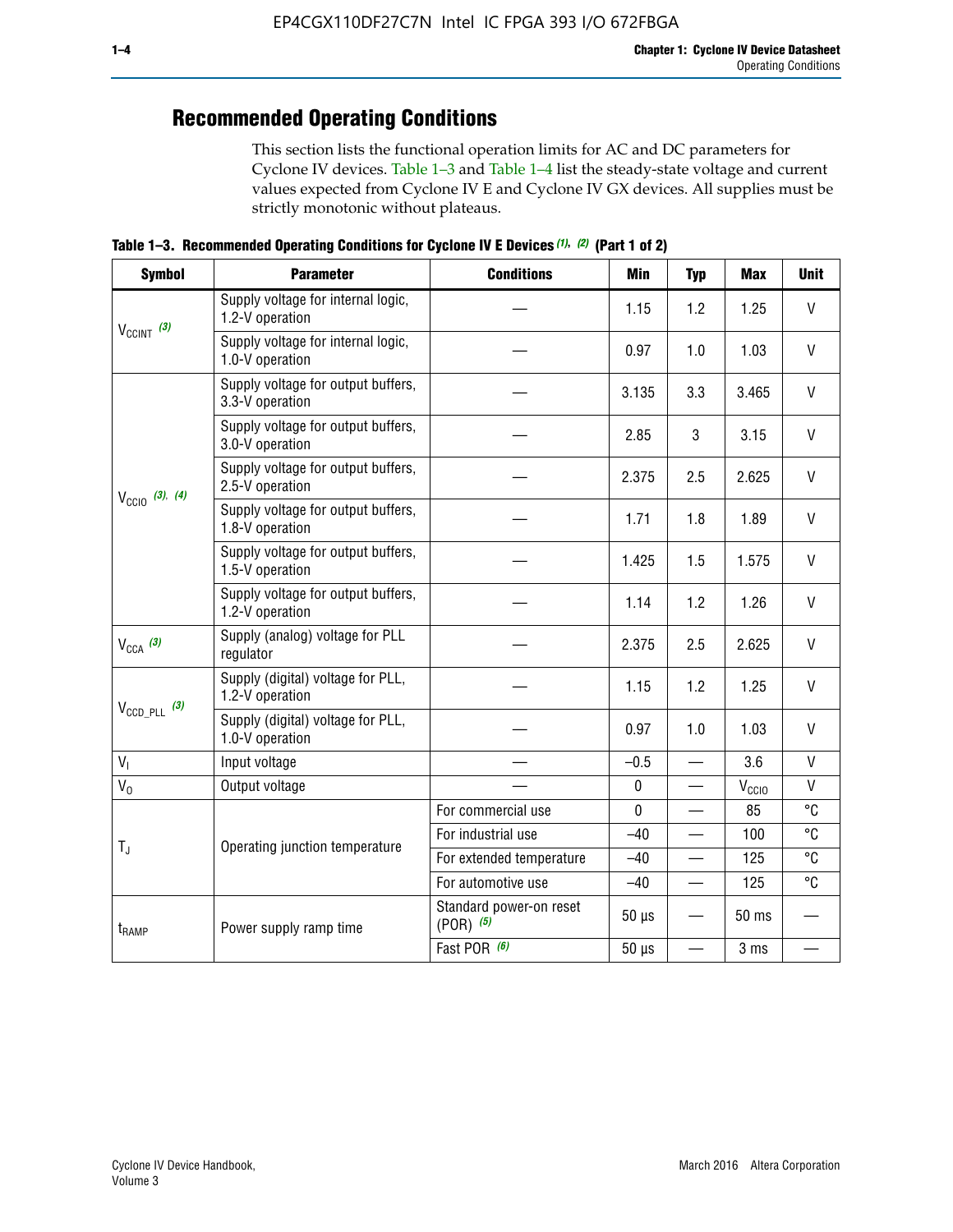|  | Table 1–3. Recommended Operating Conditions for Cyclone IV E Devices (1), (2) (Part 2 of 2) |  |  |  |
|--|---------------------------------------------------------------------------------------------|--|--|--|
|--|---------------------------------------------------------------------------------------------|--|--|--|

| <b>Symbol</b>      | Parameter                                                     | Conditions | Min | Typ | <b>Max</b> | Unit |
|--------------------|---------------------------------------------------------------|------------|-----|-----|------------|------|
| <sup>I</sup> Diode | Magnitude of DC current across<br>PCI-clamp diode when enable |            |     |     | 10         | mA   |

#### **Notes to Table 1–3:**

(1) Cyclone IV E 1.0 V core voltage devices only support C8L, C9L, and I8L speed grades. Cyclone IV E 1.2 V core voltage devices only support C6, C7, C8, I7, and A7 speed grades.

(2)  $V_{CCIO}$  for all I/O banks must be powered up during device operation. All vcca pins must be powered to 2.5 V (even when PLLs are not used) and must be powered up and powered down at the same time.

(3)  $V_{CC}$  must rise monotonically.

(4)  $V_{\text{CCIO}}$  powers all input buffers.

(5) The POR time for Standard POR ranges between 50 and 200 ms. Each individual power supply must reach the recommended operating range within 50 ms.

(6) The POR time for Fast POR ranges between 3 and 9 ms. Each individual power supply must reach the recommended operating range within 3 ms.

| <b>Symbol</b>              | <b>Parameter</b>                                                      | <b>Conditions</b> | <b>Min</b> | <b>Typ</b> | <b>Max</b> | <b>Unit</b>                                                                                                                                            |
|----------------------------|-----------------------------------------------------------------------|-------------------|------------|------------|------------|--------------------------------------------------------------------------------------------------------------------------------------------------------|
| $V_{CClNT}$ (3)            | Core voltage, PCIe hard IP block, and<br>transceiver PCS power supply |                   | 1.16       | 1.2        | 1.24       | V                                                                                                                                                      |
| $V_{CCA}$ (1), (3)         | PLL analog power supply                                               |                   | 2.375      | 2.5        | 2.625      | V                                                                                                                                                      |
| $V_{\text{CCD PL}}$ (2)    | PLL digital power supply                                              |                   | 1.16       | 1.2        | 1.24       | $\mathsf{V}$                                                                                                                                           |
|                            | I/O banks power supply for 3.3-V<br>operation                         |                   | 3.135      | 3.3        | 3.465      | V                                                                                                                                                      |
|                            | I/O banks power supply for 3.0-V<br>operation                         |                   | 2.85       | 3          | 3.15       | V                                                                                                                                                      |
| $V_{\text{CC10}}$ (3), (4) | I/O banks power supply for 2.5-V<br>operation                         |                   | 2.375      | 2.5        | 2.625      | V                                                                                                                                                      |
|                            | I/O banks power supply for 1.8-V<br>operation                         |                   | 1.71       | 1.8        | 1.89       | V                                                                                                                                                      |
|                            | I/O banks power supply for 1.5-V<br>operation                         |                   | 1.425      | 1.5        | 1.575      | V                                                                                                                                                      |
|                            | I/O banks power supply for 1.2-V<br>operation                         |                   | 1.14       | 1.2        | 1.26       | $\vee$<br>$\mathsf{V}$<br>3.465<br>V<br>3.15<br>$\mathsf{V}$<br>2.625<br>$\mathsf{V}$<br>1.89<br>V<br>1.575<br>$\vee$<br>1.26<br>$\mathsf{V}$<br>2.625 |
|                            | Differential clock input pins power<br>supply for 3.3-V operation     |                   | 3.135      | 3.3        |            |                                                                                                                                                        |
|                            | Differential clock input pins power<br>supply for 3.0-V operation     |                   | 2.85       | 3          |            |                                                                                                                                                        |
| V <sub>CC_CLKIN</sub>      | Differential clock input pins power<br>supply for 2.5-V operation     |                   | 2.375      | 2.5        |            |                                                                                                                                                        |
| (3), (5), (6)              | Differential clock input pins power<br>supply for 1.8-V operation     |                   | 1.71       | 1.8        |            |                                                                                                                                                        |
|                            | Differential clock input pins power<br>supply for 1.5-V operation     |                   | 1.425      | 1.5        |            |                                                                                                                                                        |
|                            | Differential clock input pins power<br>supply for 1.2-V operation     |                   | 1.14       | 1.2        |            |                                                                                                                                                        |
| $V_{CCH\_GXB}$             | Transceiver output buffer power supply                                |                   | 2.375      | 2.5        |            |                                                                                                                                                        |

#### **Table 1–4. Recommended Operating Conditions for Cyclone IV GX Devices (Part 1 of 2)**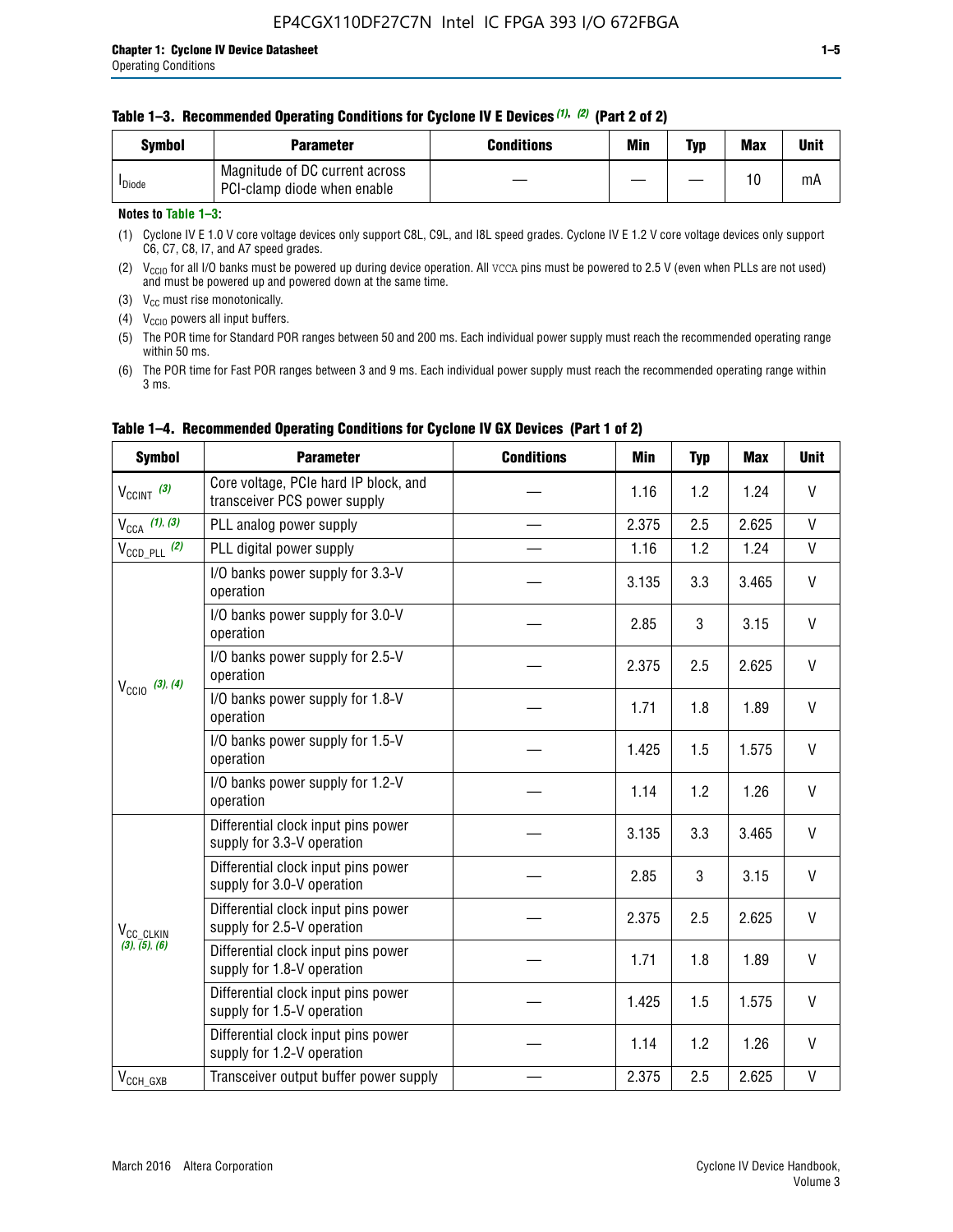| <b>Symbol</b>         | <b>Parameter</b>                                               | <b>Conditions</b>                        |              |     |                   | <b>Unit</b> |
|-----------------------|----------------------------------------------------------------|------------------------------------------|--------------|-----|-------------------|-------------|
| $V_{\text{CCA\_GXB}}$ | Transceiver PMA and auxiliary power<br>supply                  |                                          | 2.375        | 2.5 | 2.625             | V           |
| $V_{CCL_GXB}$         | Transceiver PMA and auxiliary power<br>supply                  |                                          | 1.16         | 1.2 | 1.24              |             |
| $V_1$                 | DC input voltage                                               |                                          | $-0.5$       |     | 3.6               | $\vee$      |
| $V_0$                 | DC output voltage                                              |                                          | 0            |     | V <sub>CCIO</sub> | V           |
|                       | Operating junction temperature                                 | For commercial use                       | $\mathbf{0}$ |     | 85                | °C          |
| T,                    |                                                                | For industrial use                       | $-40$        |     | 100               | °C          |
| t <sub>RAMP</sub>     | Power supply ramp time                                         | Standard power-on reset<br>$(POR)$ $(7)$ | $50 \mu s$   |     | $50$ ms           |             |
|                       |                                                                | Fast POR (8)                             | $50 \mu s$   |     | 3 <sub>ms</sub>   |             |
| <b>I</b> Diode        | Magnitude of DC current across<br>PCI-clamp diode when enabled |                                          |              |     | 10                | mA          |

**Table 1–4. Recommended Operating Conditions for Cyclone IV GX Devices (Part 2 of 2)**

**Notes to Table 1–4:**

- (1) All VCCA pins must be powered to 2.5 V (even when PLLs are not used) and must be powered up and powered down at the same time.
- (2) You must connect  $V_{CCD-PLL}$  to  $V_{CCINT}$  through a decoupling capacitor and ferrite bead.
- (3) Power supplies must rise monotonically.
- (4)  $V_{\text{CCIO}}$  for all I/O banks must be powered up during device operation. Configurations pins are powered up by V<sub>CCIO</sub> of I/O Banks 3, 8, and 9 where I/O Banks 3 and 9 only support V<sub>CCIO</sub> of 1.5, 1.8, 2.5, 3.0, and 3.3 V. For fast passive parallel (FPP) configuration mode, the V<sub>CCIO</sub> level of I/O<br>Bank 8 must be powered up to 1.5, 1.8, 2.5, 3.0, and 3.3 V.
- (5) You must set  $V_{CC_CCLKIN}$  to 2.5 V if you use CLKIN as a high-speed serial interface (HSSI) refclk or as a DIFFCLK input.
- (6) The CLKIN pins in I/O Banks 3B and 8B can support single-ended I/O standard when the pins are used to clock left PLLs in non-transceiver applications.
- (7) The POR time for Standard POR ranges between 50 and 200 ms.  $V_{\text{CCIA}}$ ,  $V_{\text{CCIA}}$ , and  $V_{\text{CCIO}}$  of I/O Banks 3, 8, and 9 must reach the recommended operating range within 50 ms.
- (8) The POR time for Fast POR ranges between 3 and 9 ms.  $V_{\text{CCH},T}$ ,  $V_{\text{CCA}}$ , and  $V_{\text{CCI}}$  of I/O Banks 3, 8, and 9 must reach the recommended operating range within 3 ms.

# **ESD Performance**

This section lists the electrostatic discharge (ESD) voltages using the human body model (HBM) and charged device model (CDM) for Cyclone IV devices general purpose I/Os (GPIOs) and high-speed serial interface (HSSI) I/Os. Table 1–5 lists the ESD for Cyclone IV devices GPIOs and HSSI I/Os.

| Table 1–5. ESD for Cyclone IV Devices GPIOs and HSSI I/Os |
|-----------------------------------------------------------|
|-----------------------------------------------------------|

| <b>Symbol</b>  | <b>Parameter</b>                      | <b>Passing Voltage</b> | <b>Unit</b> |
|----------------|---------------------------------------|------------------------|-------------|
|                | ESD voltage using the HBM (GPIOs) (1) | ± 2000                 |             |
| <b>VESDHBM</b> | ESD using the HBM (HSSI I/Os) (2)     | ± 1000                 |             |
|                | ESD using the CDM (GPIOs)             | ± 500                  |             |
| <b>VESDCDM</b> | ESD using the CDM (HSSI I/Os) (2)     | ± 250                  |             |

#### **Notes to Table 1–5:**

(1) The passing voltage for EP4CGX15 and EP4CGX30 row I/Os is ±1000V.

(2) This value is applicable only to Cyclone IV GX devices.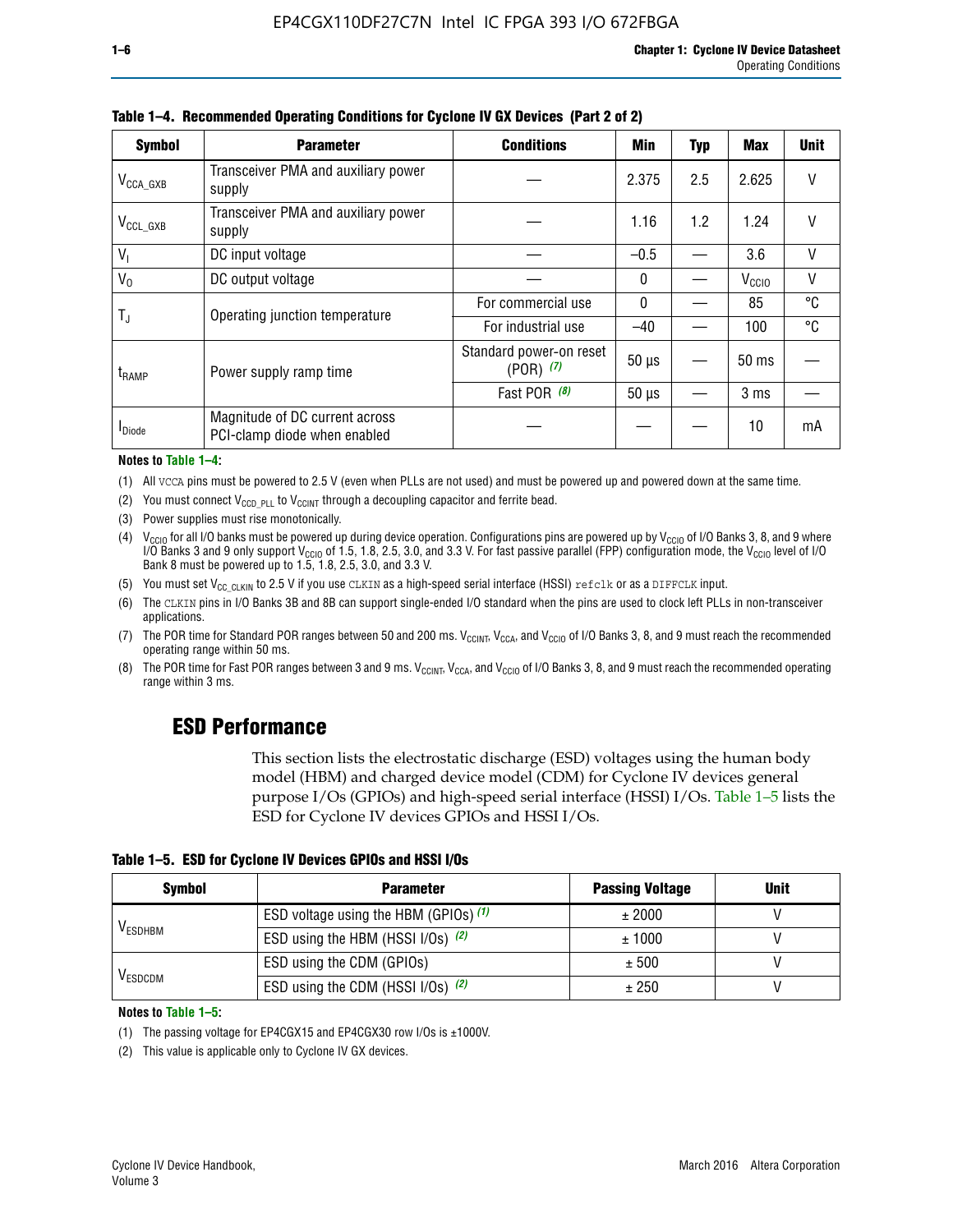# **DC Characteristics**

This section lists the I/O leakage current, pin capacitance, on-chip termination (OCT) tolerance, and bus hold specifications for Cyclone IV devices.

# **Supply Current**

The device supply current requirement is the minimum current drawn from the power supply pins that can be used as a reference for power size planning. Use the Excel-based early power estimator (EPE) to get the supply current estimates for your design because these currents vary greatly with the resources used. Table 1–6 lists the I/O pin leakage current for Cyclone IV devices.

**Table 1–6. I/O Pin Leakage Current for Cyclone IV Devices** *(1)***,** *(2)*

| <b>Symbol</b> | <b>Parameter</b>                     | <b>Conditions</b>                   | <b>Device</b> | Min   | Typ | <b>Max</b> | <b>Unit</b> |
|---------------|--------------------------------------|-------------------------------------|---------------|-------|-----|------------|-------------|
| h             | Input pin leakage current            | $V_1 = 0$ V to $V_{\text{CCIOMAX}}$ |               | $-10$ |     | 10         | μA          |
| $I_{0Z}$      | Tristated I/O pin leakage<br>current | $V_0 = 0$ V to $V_{\text{CCIOMAX}}$ |               | $-10$ |     | 10         | μA          |

**Notes to Table 1–6:**

(1) This value is specified for normal device operation. The value varies during device power-up. This applies for all V<sub>CCIO</sub> settings (3.3, 3.0, 2.5, 1.8, 1.5, and 1.2 V).

(2) The 10 µA I/O leakage current limit is applicable when the internal clamping diode is off. A higher current can be observed when the diode is on.

### **Bus Hold**

The bus hold retains the last valid logic state after the source driving it either enters the high impedance state or is removed. Each I/O pin has an option to enable bus hold in user mode. Bus hold is always disabled in configuration mode.

Table 1–7 lists bus hold specifications for Cyclone IV devices.

|                                                   |                                  | $V_{CCIO} (V)$ |            |       |            |            |            |            |            |       |            |       |            |             |
|---------------------------------------------------|----------------------------------|----------------|------------|-------|------------|------------|------------|------------|------------|-------|------------|-------|------------|-------------|
| <b>Parameter</b>                                  | <b>Condition</b>                 |                | $1.2$      |       | 1.5        |            | 1.8        |            | 2.5        |       | 3.0        |       | 3.3        | <b>Unit</b> |
|                                                   |                                  | <b>Min</b>     | <b>Max</b> | Min   | <b>Max</b> | <b>Min</b> | <b>Max</b> | <b>Min</b> | <b>Max</b> | Min   | <b>Max</b> | Min   | <b>Max</b> |             |
| <b>Bus hold</b><br>low,<br>sustaining<br>current  | $V_{IN}$ > $V_{IL}$<br>(maximum) | 8              |            | 12    |            | 30         |            | 50         |            | 70    |            | 70    |            | μA          |
| <b>Bus hold</b><br>high,<br>sustaining<br>current | $V_{IN}$ < $V_{IL}$<br>(minimum) | $-8$           |            | $-12$ |            | $-30$      |            | $-50$      |            | $-70$ |            | $-70$ |            | μA          |
| <b>Bus hold</b><br>low,<br>overdrive<br>current   | $0 V < V_{IN} < V_{CG10}$        |                | 125        |       | 175        |            | 200        |            | 300        |       | 500        |       | 500        | μA          |
| <b>Bus hold</b><br>high,<br>overdrive<br>current  | $0 V < V_{IN} < V_{CG10}$        |                | $-125$     |       | $-175$     |            | $-200$     |            | $-300$     |       | $-500$     |       | $-500$     | μA          |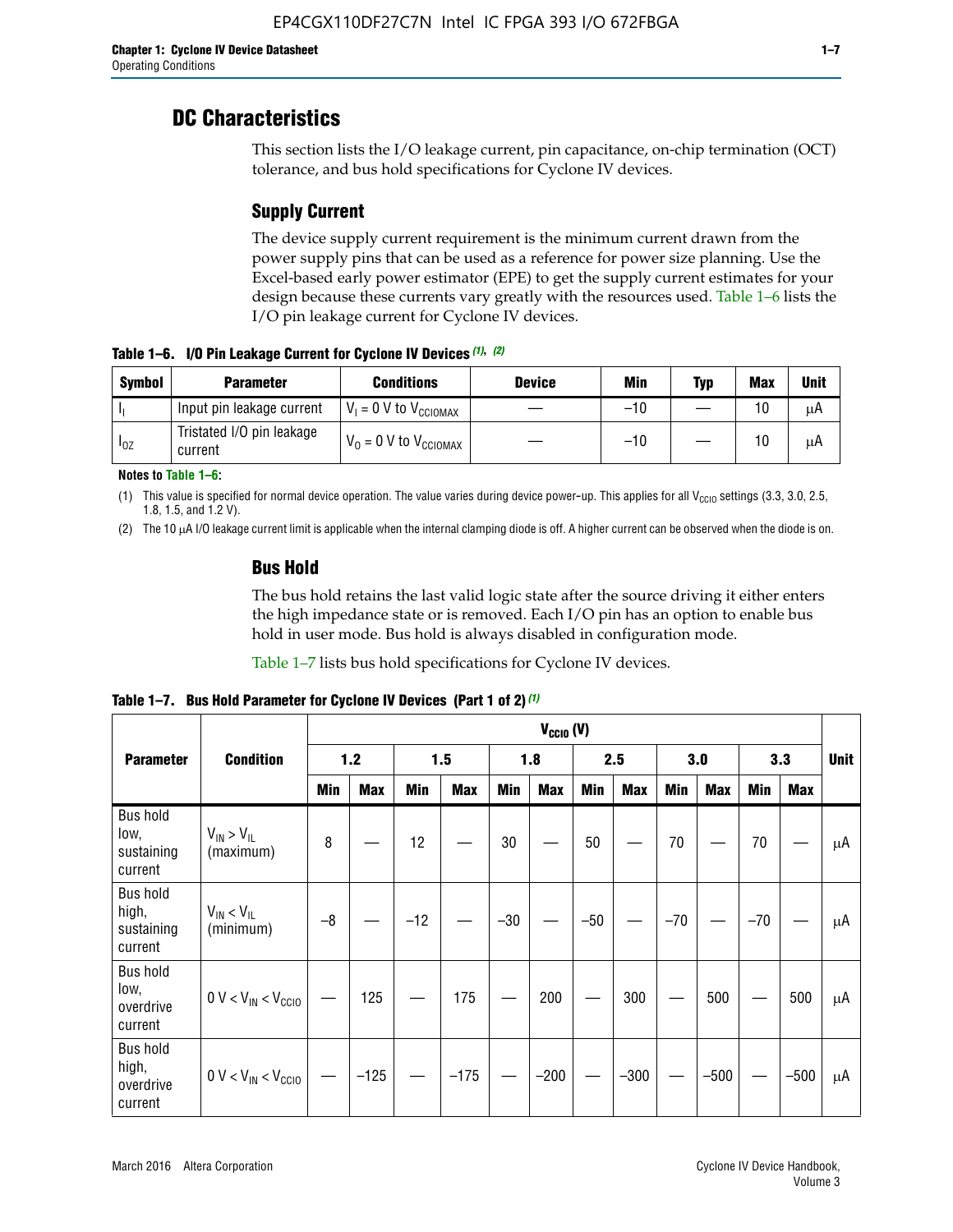|                        | <b>Condition</b> |            | $V_{CGI0} (V)$ |            |            |            |            |     |            |            |            |            |     |             |
|------------------------|------------------|------------|----------------|------------|------------|------------|------------|-----|------------|------------|------------|------------|-----|-------------|
| <b>Parameter</b>       |                  | 1.2        |                | 1.5        |            | 1.8        |            | 2.5 |            | 3.0        |            | 3.3        |     | <b>Unit</b> |
|                        |                  | <b>Min</b> | <b>Max</b>     | <b>Min</b> | <b>Max</b> | <b>Min</b> | <b>Max</b> | Min | <b>Max</b> | <b>Min</b> | <b>Max</b> | <b>Min</b> | Max |             |
| Bus hold trip<br>point |                  | 0.3        | 0.9            | 0.375      | 1.125      | 0.68       | 1.07       | 0.7 | 1.7        | 0.8        |            | 0.8        |     |             |

**Table 1–7. Bus Hold Parameter for Cyclone IV Devices (Part 2 of 2)** *(1)*

**Note to Table 1–7:**

(1) Bus hold trip points are based on the calculated input voltages from the JEDEC standard.

### **OCT Specifications**

Table 1–8 lists the variation of OCT without calibration across process, temperature, and voltage (PVT).

**Table 1–8. Series OCT Without Calibration Specifications for Cyclone IV Devices**

|                                   |                      | <b>Resistance Tolerance</b> |                                                                             |               |
|-----------------------------------|----------------------|-----------------------------|-----------------------------------------------------------------------------|---------------|
| <b>Description</b>                | $V_{\text{CCIO}}(V)$ | <b>Commercial Maximum</b>   | <b>Industrial, Extended</b><br>industrial, and<br><b>Automotive Maximum</b> | <b>Unit</b>   |
|                                   | 3.0                  | ±30                         | ±40                                                                         | $\frac{0}{0}$ |
|                                   | 2.5                  | ±30                         | ±40                                                                         | $\frac{0}{0}$ |
| Series OCT without<br>calibration | 1.8                  | ±40                         | ±50                                                                         | $\frac{0}{0}$ |
|                                   | 1.5                  | ±50                         | ±50                                                                         | $\frac{0}{0}$ |
|                                   | 1.2                  | ±50                         | ±50                                                                         | $\frac{0}{0}$ |

OCT calibration is automatically performed at device power-up for OCT-enabled I/Os.

Table 1–9 lists the OCT calibration accuracy at device power-up.

|  | Table 1–9.  Series OCT with Calibration at Device Power-Up Specifications for Cyclone IV Devices |  |  |  |
|--|--------------------------------------------------------------------------------------------------|--|--|--|
|--|--------------------------------------------------------------------------------------------------|--|--|--|

|                       |                | <b>Calibration Accuracy</b> |                                                                             |               |  |
|-----------------------|----------------|-----------------------------|-----------------------------------------------------------------------------|---------------|--|
| <b>Description</b>    | $V_{CGI0} (V)$ | <b>Commercial Maximum</b>   | <b>Industrial, Extended</b><br>industrial, and<br><b>Automotive Maximum</b> | Unit          |  |
|                       | 3.0            | ±10                         | ±10                                                                         | $\%$          |  |
| Series OCT with       | 2.5            | ±10                         | ±10                                                                         | $\%$          |  |
| calibration at device | 1.8            | ±10                         | ±10                                                                         | $\frac{0}{0}$ |  |
| power-up              | 1.5            | ±10                         | ±10                                                                         | $\frac{0}{0}$ |  |
|                       | 1.2            | ±10                         | ±10                                                                         | $\frac{0}{0}$ |  |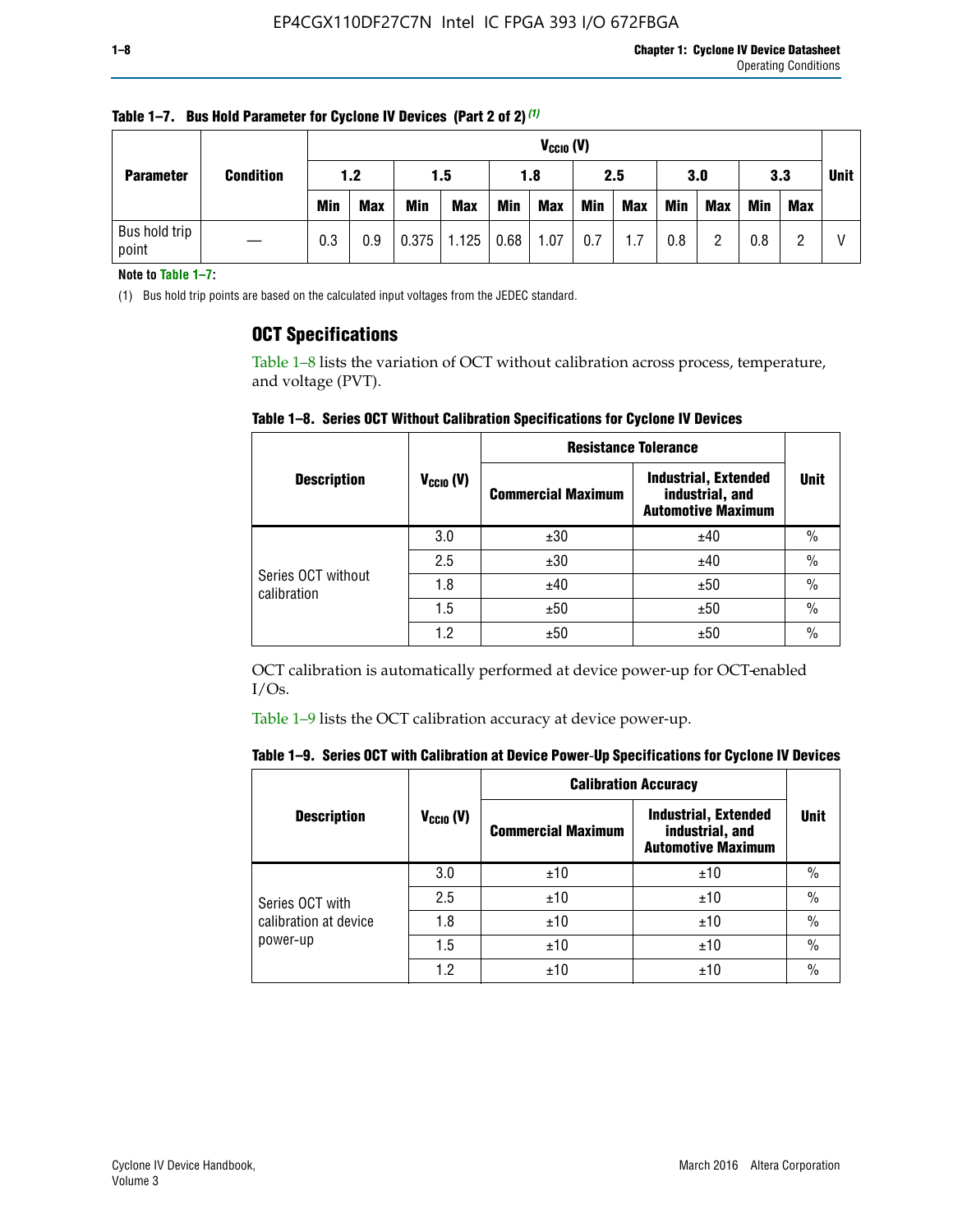The OCT resistance may vary with the variation of temperature and voltage after calibration at device power-up. Use Table 1–10 and Equation 1–1 to determine the final OCT resistance considering the variations after calibration at device power-up. Table 1–10 lists the change percentage of the OCT resistance with voltage and temperature.

**Table 1–10. OCT Variation After Calibration at Device Power**-**Up for Cyclone IV Devices**

| <b>Nominal Voltage</b> | $dR/dT$ (%/°C) | $dR/dV$ (%/mV) |
|------------------------|----------------|----------------|
| 3.0                    | 0.262          | $-0.026$       |
| 2.5                    | 0.234          | $-0.039$       |
| 1.8                    | 0.219          | $-0.086$       |
| 1.5                    | 0.199          | $-0.136$       |
| 1.2                    | 0.161          | $-0.288$       |

#### **Equation 1–1. Final OCT Resistance** *(1)***,** *(2)***,** *(3)***,** *(4)***,** *(5)***,** *(6)*

 $\Delta R_V = (V_2 - V_1) \times 1000 \times dR/dV$  ––––––––––––(7)  $\Delta R_T = (T_2 - T_1) \times dR/dT$  ––––––– (8) For  $\Delta R_x < 0$ ; MF<sub>x</sub> = 1/ ( $|\Delta R_x|/100 + 1$ ) –––––– (9) For  $\Delta R_x > 0$ ;  $\text{MF}_x = \Delta R_x / 100 + 1$  ——– (10)  $MF = MF_V \times MF_T$  –––––––––––(11) Rfinal = Rinitial × MF ––––– *(12)*

#### **Notes to Equation 1–1:**

- (1)  $T_2$  is the final temperature.
- (2)  $T_1$  is the initial temperature.
- (3) MF is multiplication factor.
- (4)  $R<sub>final</sub>$  is final resistance.
- (5) Rinitial is initial resistance.
- (6) Subscript x refers to both  $\sqrt{v}$  and  $\sqrt{v}$ .
- (7)  $\Delta R_V$  is a variation of resistance with voltage.
- (8)  $\Delta R_T$  is a variation of resistance with temperature.
- (9) dR/dT is the change percentage of resistance with temperature after calibration at device power-up.
- (10) dR/dV is the change percentage of resistance with voltage after calibration at device power-up.
- (11)  $V_2$  is final voltage.
- (12)  $V_1$  is the initial voltage.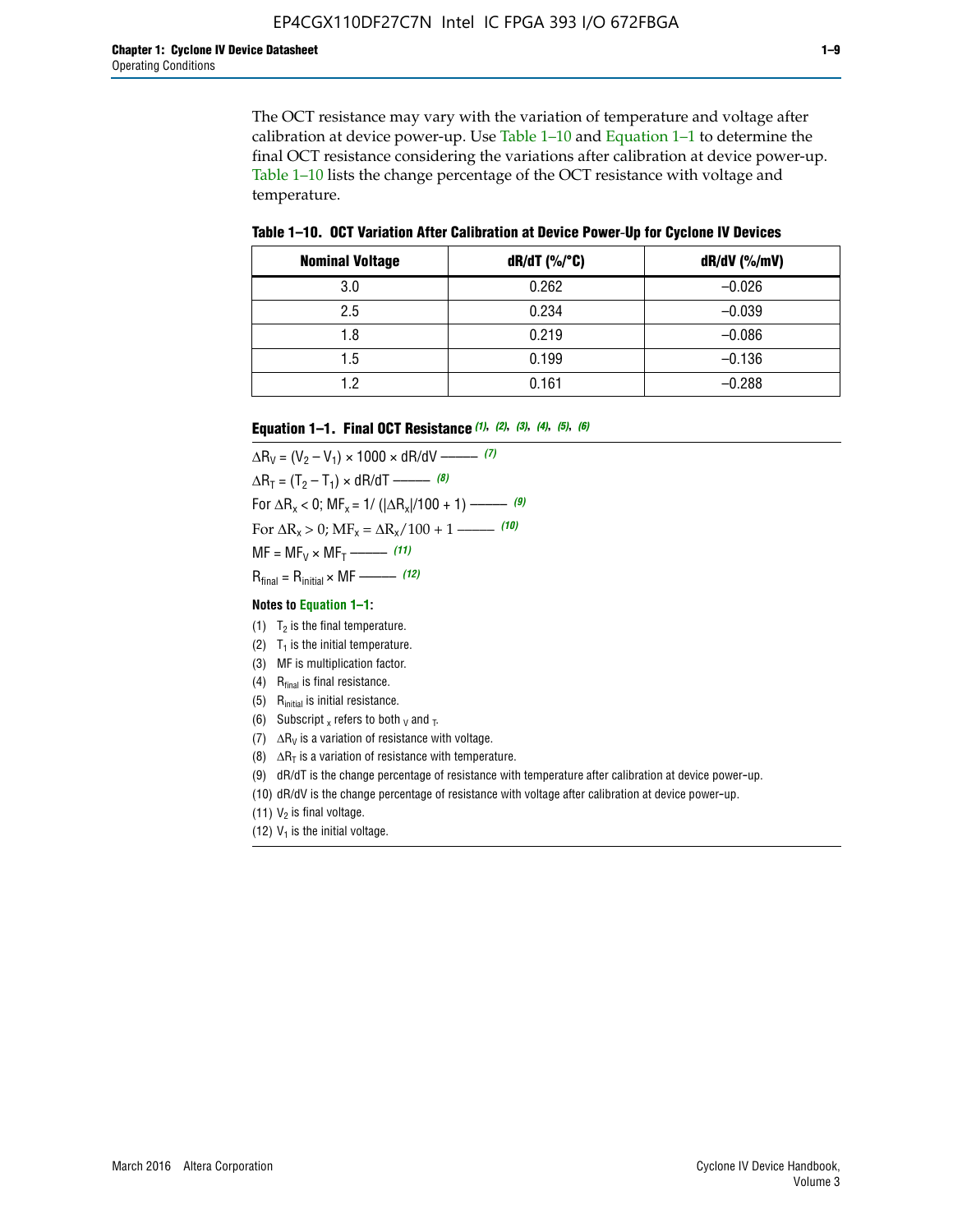Example 1-1 shows how to calculate the change of  $50$ - $\Omega$  I/O impedance from 25°C at 3.0 V to 85°C at 3.15 V.

#### **Example 1–1. Impedance Change**

 $\Delta R_V = (3.15 - 3) \times 1000 \times -0.026 = -3.83$  $\Delta R_T = (85 - 25) \times 0.262 = 15.72$ Because  $\Delta R_V$  is negative,  $MF_V = 1 / (3.83/100 + 1) = 0.963$ Because  $\Delta R_T$  is positive,  $MF_T = 15.72/100 + 1 = 1.157$  $MF = 0.963 \times 1.157 = 1.114$  $R_{final} = 50 \times 1.114 = 55.71 \Omega$ 

### **Pin Capacitance**

Table 1–11 lists the pin capacitance for Cyclone IV devices.

**Table 1–11. Pin Capacitance for Cyclone IV Devices** *(1)*

| <b>Symbol</b>       | <b>Parameter</b>                                                                                           | Typical-<br><b>Quad Flat</b><br><b>Pack</b><br>(QFP) | Typical-<br><b>Quad Flat</b><br><b>No Leads</b><br>(QFN) | Typical-<br><b>Ball-Grid</b><br><b>Array</b><br>(BGA) | <b>Unit</b> |
|---------------------|------------------------------------------------------------------------------------------------------------|------------------------------------------------------|----------------------------------------------------------|-------------------------------------------------------|-------------|
| C <sub>IOTB</sub>   | Input capacitance on top and bottom I/O pins                                                               |                                                      |                                                          | 6                                                     | рF          |
| $C_{IOLR}$          | Input capacitance on right I/O pins                                                                        |                                                      |                                                          | 5                                                     | рF          |
| $C_{LVDSLR}$        | Input capacitance on right I/O pins with dedicated LVDS output                                             | 8                                                    | 8                                                        | 7                                                     | рF          |
| $C_{VREFLR}$<br>(2) | Input capacitance on right dual-purpose VREF pin when used as<br>$V_{\text{RFF}}$ or user I/O pin          | 21                                                   | 21                                                       | 21                                                    | pF          |
| $C_{VREFTB}$<br>(2) | Input capacitance on top and bottom dual-purpose VREF pin when<br>used as $V_{\text{RFF}}$ or user I/O pin | 23(3)                                                | 23                                                       | 23                                                    | pF          |
| $C_{CLKTB}$         | Input capacitance on top and bottom dedicated clock input pins                                             | 7                                                    | 7                                                        | 6                                                     | pF          |
| $C_{CLKLR}$         | Input capacitance on right dedicated clock input pins                                                      | 6                                                    | 6                                                        | 5                                                     | рF          |

#### **Notes to Table 1–11:**

(1) The pin capacitance applies to FBGA, UBGA, and MBGA packages.

(2) When you use the VREF pin as a regular input or output, you can expect a reduced performance of toggle rate and  $t_{\rm CO}$  because of higher pin capacitance.

(3) CVREFTB for the EP4CE22 device is 30 pF.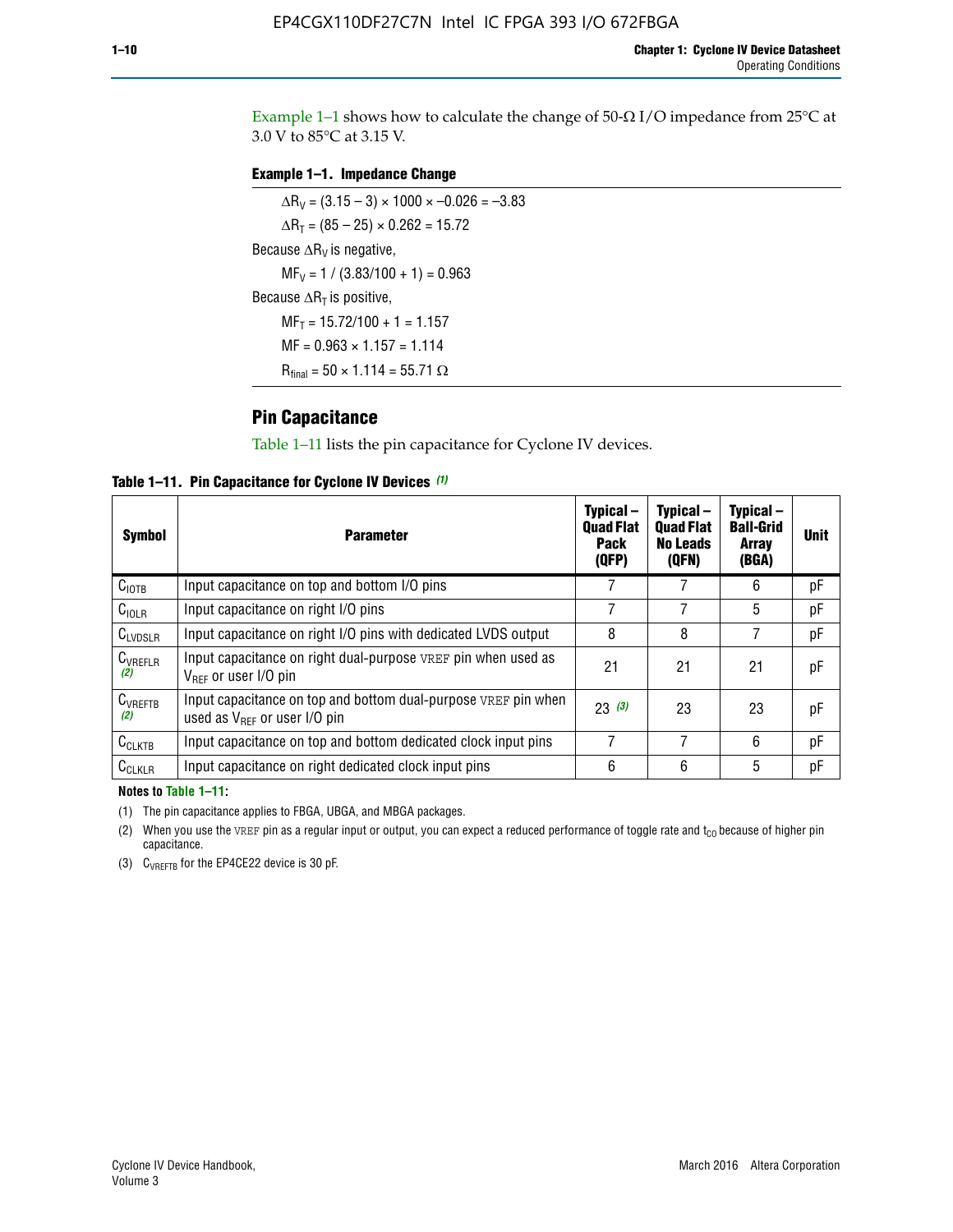### **Internal Weak Pull-Up and Weak Pull-Down Resistor**

Table 1–12 lists the weak pull-up and pull-down resistor values for Cyclone IV devices.

**Table 1–12. Internal Weak Pull**-**Up and Weak Pull**-**Down Resistor Values for Cyclone IV Devices** *(1)*

| <b>Symbol</b> | <b>Parameter</b>                                                                                                   | <b>Conditions</b>                                  | Min | <b>Typ</b> | <b>Max</b> | <b>Unit</b> |
|---------------|--------------------------------------------------------------------------------------------------------------------|----------------------------------------------------|-----|------------|------------|-------------|
|               |                                                                                                                    | $V_{\text{CC10}} = 3.3 \text{ V} \pm 5\%$ (2), (3) | 7   | 25         | 41         | $k\Omega$   |
|               | Value of the I/O pin pull-up resistor                                                                              | $V_{\text{CC10}} = 3.0 \text{ V} \pm 5\%$ (2), (3) | 7   | 28         | 47         | kΩ          |
|               | before and during configuration, as<br>well as user mode if you enable the<br>programmable pull-up resistor option | $V_{\text{CC10}} = 2.5 V \pm 5\%$ (2), (3)         | 8   | 35         | 61         | kΩ          |
| $R_{PU}$      |                                                                                                                    | $V_{\text{CGI0}} = 1.8 V \pm 5\%$ (2), (3)         | 10  | 57         | 108        | $k\Omega$   |
|               |                                                                                                                    | $V_{\text{CC10}} = 1.5 V \pm 5\%$ (2), (3)         | 13  | 82         | 163        | $k\Omega$   |
|               |                                                                                                                    | $V_{\text{CC10}} = 1.2 V \pm 5\%$ (2), (3)         | 19  | 143        | 351        | kΩ          |
|               |                                                                                                                    | $V_{\text{CC10}} = 3.3 V \pm 5\%$ (4)              | 6   | 19         | 30         | kΩ          |
|               |                                                                                                                    | $V_{\text{CC10}} = 3.0 V \pm 5\%$ (4)              | 6   | 22         | 36         | $k\Omega$   |
| $R_{PD}$      | Value of the I/O pin pull-down resistor<br>before and during configuration                                         | $V_{\text{CC10}} = 2.5 V \pm 5\%$ (4)              | 6   | 25         | 43         | kΩ          |
|               |                                                                                                                    | $V_{\text{CC10}} = 1.8 V \pm 5\%$ (4)              | 7   | 35         | 71         | $k\Omega$   |
|               |                                                                                                                    | $V_{\text{CC10}} = 1.5 V \pm 5\%$ (4)              | 8   | 50         | 112        | kΩ          |

#### **Notes to Table 1–12:**

- (1) All I/O pins have an option to enable weak pull-up except the configuration, test, and JTAG pins. The weak pull-down feature is only available for JTAG TCK.
- (2) Pin pull-up resistance values may be lower if an external source drives the pin higher than  $V_{\text{CCIO}}$ .
- (3)  $R_{PU} = (V_{CC10} V_1)/I_{R_PU}$ Minimum condition: –40°C; V<sub>CCIO</sub> = V<sub>CC</sub> + 5%, V<sub>I</sub> = V<sub>CC</sub> + 5% – 50 mV; Typical condition: 25°C; V<sub>CCIO</sub> = V<sub>CC</sub>, V<sub>I</sub> = 0 V; Maximum condition: 100°C;  $V_{\text{CCIO}} = V_{\text{CC}} - 5\%$ ,  $V_1 = 0$  V; in which V<sub>I</sub> refers to the input voltage at the I/O pin.
- (4)  $R_{PD} = V_I/I_{R_PD}$ Minimum condition:  $-40^{\circ}$ C; V<sub>CCIO</sub> = V<sub>CC</sub> + 5%, V<sub>I</sub> = 50 mV; Typical condition: 25°C;  $V_{\text{CCIO}} = V_{\text{CC}}$ ,  $V_{\text{I}} = V_{\text{CC}} - 5\%$ ; Maximum condition: 100°C; V<sub>CClO</sub> = V<sub>CC</sub> – 5%, V<sub>I</sub> = V<sub>CC</sub> – 5%; in which V<sub>I</sub> refers to the input voltage at the I/O pin.

#### **Hot-Socketing**

Table 1–13 lists the hot-socketing specifications for Cyclone IV devices.

**Table 1–13. Hot**-**Socketing Specifications for Cyclone IV Devices**

| <b>Symbol</b> | <b>Maximum</b>                    |             |
|---------------|-----------------------------------|-------------|
| $I$ IOPIN(DC) | DC current per I/O pin            | $300 \mu A$ |
| $I$ IOPIN(AC) | AC current per I/O pin            | 8 mA $(1)$  |
| IXCVRTX(DC)   | DC current per transceiver TX pin | 100 mA      |
| IXCVRRX(DC)   | DC current per transceiver RX pin | 50 mA       |

**Note to Table 1–13:**

(1) The I/O ramp rate is 10 ns or more. For ramp rates faster than 10 ns, |IIOPIN| = C dv/dt, in which C is the I/O pin capacitance and dv/dt is the slew rate.

 $\mathbb{I} \rightarrow \mathbb{I}$  During hot-socketing, the I/O pin capacitance is less than 15 pF and the clock pin capacitance is less than 20 pF.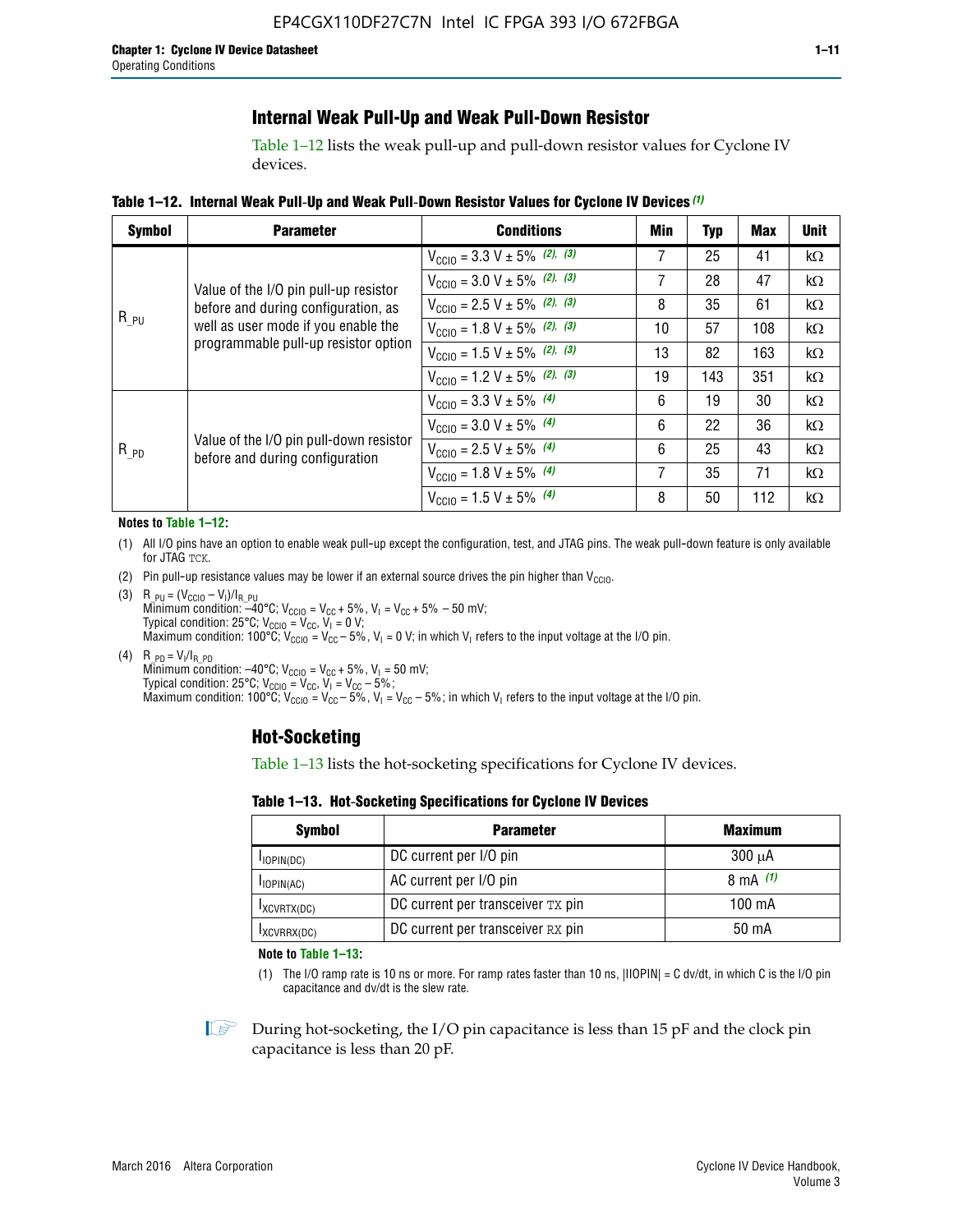# **Schmitt Trigger Input**

Cyclone IV devices support Schmitt trigger input on the TDI, TMS, TCK, nSTATUS, nCONFIG, nCE, CONF\_DONE, and DCLK pins. A Schmitt trigger feature introduces hysteresis to the input signal for improved noise immunity, especially for signals with slow edge rate. Table 1–14 lists the hysteresis specifications across the supported  $V<sub>CCIO</sub>$  range for Schmitt trigger inputs in Cyclone IV devices.

**Table 1–14. Hysteresis Specifications for Schmitt Trigger Input in Cyclone IV Devices**

| <b>Symbol</b>                  | <b>Parameter</b>                        | <b>Conditions (V)</b>   | <b>Minimum</b> | <b>Unit</b> |
|--------------------------------|-----------------------------------------|-------------------------|----------------|-------------|
|                                |                                         | $V_{\text{CGI0}} = 3.3$ | 200            | mV          |
| $\mathsf{V}_{\mathsf{SCHMIT}}$ | Hysteresis for Schmitt trigger<br>input | $V_{\text{CGI0}} = 2.5$ | 200            | mV          |
|                                |                                         | $V_{\text{CCIO}} = 1.8$ | 140            | mV          |
|                                |                                         | $V_{\text{CC10}} = 1.5$ | 110            | mV          |

# **I/O Standard Specifications**

The following tables list input voltage sensitivities ( $V<sub>IH</sub>$  and  $V<sub>II</sub>$ ), output voltage ( $V<sub>OH</sub>$ and  $V_{OL}$ ), and current drive characteristics ( $I_{OH}$  and  $I_{OL}$ ), for various I/O standards supported by Cyclone IV devices. Table 1–15 through Table 1–20 provide the I/O standard specifications for Cyclone IV devices.

|                   | $V_{CClO}(V)$ |     | $V_{IL}(V)$ |        | $V_{IH} (V)$               |                            | $V_{OL}(V)$             | $V_{OH} (V)$                 | l <sub>OL</sub>              | l <sub>oh</sub> |             |
|-------------------|---------------|-----|-------------|--------|----------------------------|----------------------------|-------------------------|------------------------------|------------------------------|-----------------|-------------|
| I/O Standard      | Min           | Typ | <b>Max</b>  | Min    | <b>Max</b>                 | Min                        | <b>Max</b>              | Max                          | Min                          | (mA)<br>(4)     | (mA)<br>(4) |
| 3.3-V LVTTL (3)   | 3.135         | 3.3 | 3.465       |        | 0.8                        | 1.7                        | 3.6                     | 0.45                         | 2.4                          | 4               | $-4$        |
| 3.3-V LVCMOS (3)  | 3.135         | 3.3 | 3.465       |        | 0.8                        | 1.7                        | 3.6                     | 0.2                          | $V_{\text{CCIO}} - 0.2$      | $\overline{2}$  | $-2$        |
| 3.0-V LVTTL $(3)$ | 2.85          | 3.0 | 3.15        | $-0.3$ | 0.8                        | 1.7                        | $V_{\text{CC10}} + 0.3$ | 0.45                         | 2.4                          | 4               | $-4$        |
| 3.0-V LVCMOS (3)  | 2.85          | 3.0 | 3.15        | $-0.3$ | 0.8                        | 1.7                        | $V_{\text{CCI}0}$ + 0.3 | 0.2                          | $V_{\text{CC10}} - 0.2$      | 0.1             | $-0.1$      |
| $2.5 V$ (3)       | 2.375         | 2.5 | 2.625       | $-0.3$ | 0.7                        | 1.7                        | $V_{\text{CCI}0}$ + 0.3 | 0.4                          | 2.0                          | 1               | $-1$        |
| 1.8V              | 1.71          | 1.8 | 1.89        | $-0.3$ | 0.35x<br>V <sub>CCIO</sub> | 0.65x<br>V <sub>CCIO</sub> | 2.25                    | 0.45                         | $V_{CGIO}$ –<br>0.45         | $\overline{c}$  | $-2$        |
| 1.5V              | 1.425         | 1.5 | 1.575       | $-0.3$ | 0.35x<br>V <sub>CCIO</sub> | 0.65x<br>V <sub>CCIO</sub> | $V_{\text{CC10}} + 0.3$ | 0.25x<br>$V_{\rm CClO}$      | 0.75x<br>V <sub>CCIO</sub>   | $\overline{2}$  | $-2$        |
| 1.2V              | 1.14          | 1.2 | 1.26        | $-0.3$ | 0.35x<br>V <sub>CCIO</sub> | 0.65x<br>V <sub>CCIO</sub> | $V_{\text{CGI0}} + 0.3$ | 0.25x<br>$V_{\rm CClO}$      | 0.75x<br>V <sub>CCIO</sub>   | $\overline{2}$  | $-2$        |
| 3.0-V PCI         | 2.85          | 3.0 | 3.15        |        | 0.3x<br>V <sub>CCIO</sub>  | 0.5x<br>V <sub>CCIO</sub>  | $V_{\text{CC10}} + 0.3$ | $0.1 \times V_{CC10}$        | $0.9 \times V_{\text{CC10}}$ | 1.5             | $-0.5$      |
| 3.0-V PCI-X       | 2.85          | 3.0 | 3.15        |        | 0.35x<br>V <sub>CCIO</sub> | 0.5x<br>V <sub>CCIO</sub>  | $V_{\text{CC}10} + 0.3$ | $0.1 \times V_{\text{CC10}}$ | $0.9 \times V_{\text{CC10}}$ | 1.5             | $-0.5$      |

**Table 1–15. Single**-**Ended I/O Standard Specifications for Cyclone IV Devices** *(1)***,** *(2)*

#### **Notes to Table 1–15:**

(1) For voltage-referenced receiver input waveform and explanation of terms used in Table 1–15, refer to "Glossary" on page 1–37.

(2) AC load  $CL = 10$  pF

(3) For more information about interfacing Cyclone IV devices with 3.3/3.0/2.5-V LVTTL/LVCMOS I/O standards, refer to *[AN 447: Interfacing Cyclone III](http://www.altera.com/literature/an/an447.pdf)  [and Cyclone IV Devices with 3.3/3.0/2.5-V LVTTL/LVCMOS I/O Systems](http://www.altera.com/literature/an/an447.pdf)*.

(4) To meet the IOL and IOH specifications, you must set the current strength settings accordingly. For example, to meet the **3.3-V LVTTL** specification (4 mA), set the current strength settings to 4 mA or higher. Setting at lower current strength may not meet the lou and lon specifications in the handbook.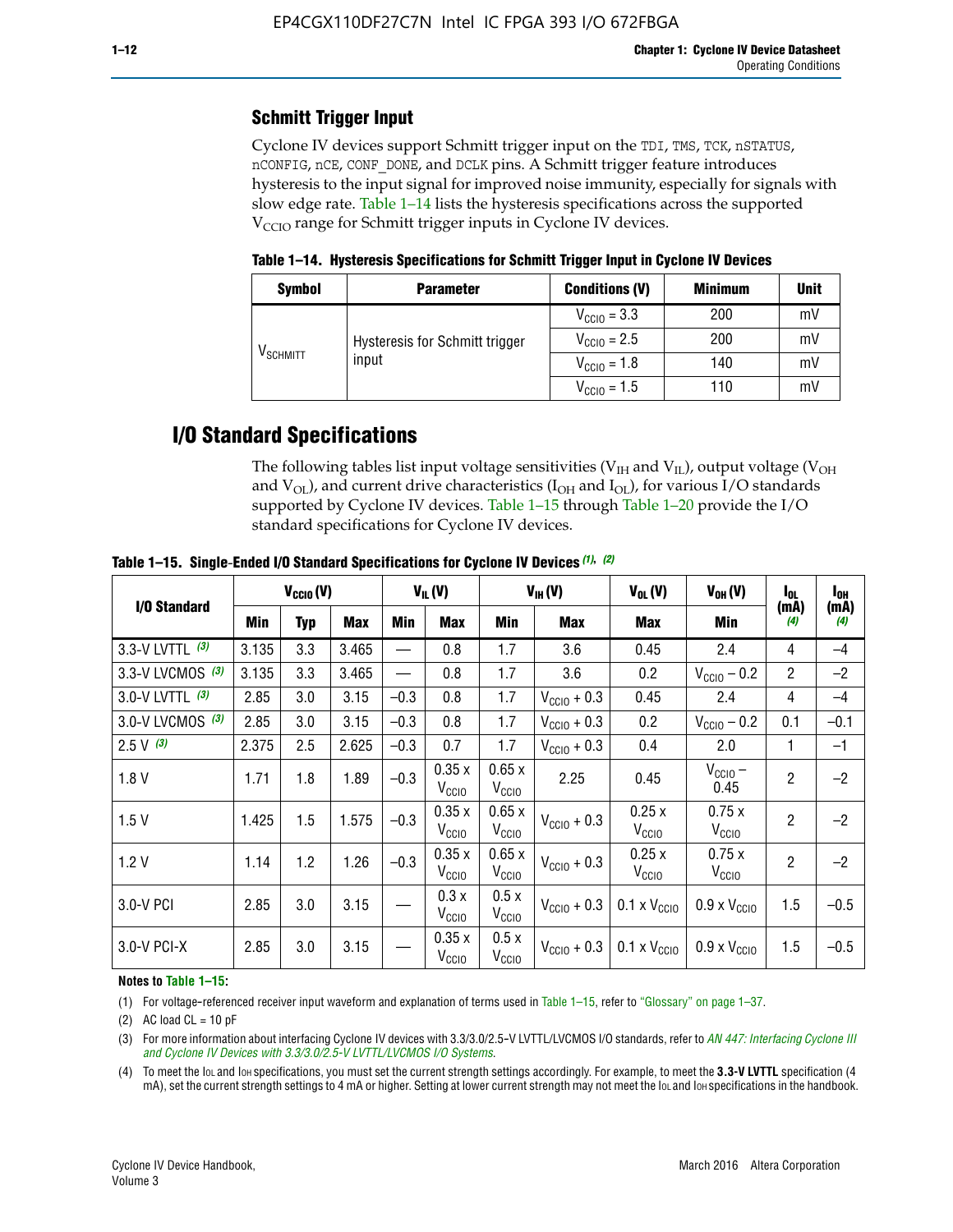| 1/0                           | $V_{\text{CC10}}(V)$            |     |       |                                                                        | $V_{TT}(V)^{(2)}$                                                    |                                                                        |                     |                           |                     |
|-------------------------------|---------------------------------|-----|-------|------------------------------------------------------------------------|----------------------------------------------------------------------|------------------------------------------------------------------------|---------------------|---------------------------|---------------------|
| <b>Standard</b>               | Min<br><b>Max</b><br><b>Typ</b> |     | Min   | <b>Typ</b>                                                             | Max                                                                  | Min                                                                    | <b>Typ</b>          | <b>Max</b>                |                     |
| SSTL-2<br>Class I, II         | 2.375                           | 2.5 | 2.625 | 1.19                                                                   | 1.25                                                                 | 1.31                                                                   | $V_{REF}$ –<br>0.04 | V <sub>REF</sub>          | $V_{REF}$ +<br>0.04 |
| SSTL-18<br>Class I, II        | 1.7                             | 1.8 | 1.9   | 0.833                                                                  | 0.9                                                                  | 0.969                                                                  | $V_{REF}$ –<br>0.04 | V <sub>REF</sub>          | $V_{REF}$ +<br>0.04 |
| HSTL-18<br>Class I, II        | 1.71                            | 1.8 | 1.89  | 0.85                                                                   | 0.9                                                                  | 0.95                                                                   | 0.85                | 0.9                       | 0.95                |
| <b>HSTL-15</b><br>Class I, II | 1.425                           | 1.5 | 1.575 | 0.71                                                                   | 0.75                                                                 | 0.79                                                                   | 0.71                | 0.75                      | 0.79                |
| HSTL-12<br>Class I, II        | 1.14                            | 1.2 | 1.26  | $0.48 \times V_{\text{CC10}}$ (3)<br>$0.47 \times V_{\text{CC10}}$ (4) | $0.5 \times V_{\text{CC10}}$ (3)<br>$0.5 \times V_{\text{CC10}}$ (4) | $0.52 \times V_{\text{CC10}}$ (3)<br>$0.53 \times V_{\text{CC10}}$ (4) |                     | 0.5x<br>V <sub>CCIO</sub> |                     |

|  |  |  |  | Table 1–16. Single-Ended SSTL and HSTL I/O Reference Voltage Specifications for Cyclone IV Devices (1) |
|--|--|--|--|--------------------------------------------------------------------------------------------------------|
|--|--|--|--|--------------------------------------------------------------------------------------------------------|

**Notes to Table 1–16:**

(1) For an explanation of terms used in Table 1–16, refer to "Glossary" on page 1–37.

(2)  $V_{TT}$  of the transmitting device must track  $V_{REF}$  of the receiving device.

(3) Value shown refers to DC input reference voltage,  $V_{REF(DC)}$ .

(4) Value shown refers to AC input reference voltage,  $V_{REF(AC)}$ .

|  |  |  |  |  | Table 1–17.  Single-Ended SSTL and HSTL I/O Standards Signal Specifications for Cyclone IV Devices |
|--|--|--|--|--|----------------------------------------------------------------------------------------------------|
|--|--|--|--|--|----------------------------------------------------------------------------------------------------|

| I/O                        |            | $V_{IL(DC)}(V)$      |                                       | $V_{IH(DC)}(V)$       |         | $V_{IL(AC)}(V)$     |                     | $V_{IH(AC)}(V)$      | $V_{OL}(V)$                        | $V_{OH} (V)$                       | $I_{0L}$ | $I_{0H}$ |
|----------------------------|------------|----------------------|---------------------------------------|-----------------------|---------|---------------------|---------------------|----------------------|------------------------------------|------------------------------------|----------|----------|
| <b>Standard</b>            | <b>Min</b> | <b>Max</b>           | Min                                   | <b>Max</b>            | Min     | <b>Max</b>          | Min                 | <b>Max</b>           | <b>Max</b>                         | Min                                | (mA)     | (mA)     |
| SSTL-2<br>Class I          |            | $V_{REF}$ –<br>0.18  | $V_{REF} +$<br>0.18                   |                       |         | $V_{REF}$ –<br>0.35 | $V_{REF} +$<br>0.35 |                      | $V_{TT}$ –<br>0.57                 | $V_{TT}$ +<br>0.57                 | 8.1      | $-8.1$   |
| SSTL-2<br>Class II         |            | $V_{REF}$ –<br>0.18  | $V_{REF} +$<br>0.18                   |                       |         | $V_{REF}$ –<br>0.35 | $V_{REF} +$<br>0.35 |                      | $V_{TT}$ –<br>0.76                 | $V_{TT}$ +<br>0.76                 | 16.4     | $-16.4$  |
| SSTL-18<br>Class I         |            | $V_{REF}$ –<br>0.125 | $V_{REF}$ +<br>0.125                  |                       |         | $V_{REF}$ –<br>0.25 | $V_{REF}$ +<br>0.25 |                      | $V_{TT}$ –<br>0.475                | $V_{TT}$ +<br>0.475                | 6.7      | $-6.7$   |
| <b>SSTL-18</b><br>Class II |            | $V_{REF}$ –<br>0.125 | $V_{REF}$ +<br>0.125                  |                       |         | $V_{REF}$ –<br>0.25 | $V_{REF}$ +<br>0.25 |                      | 0.28                               | $V_{\text{CCIO}}-$<br>0.28         | 13.4     | $-13.4$  |
| HSTL-18<br>Class I         |            | $V_{REF}$ –<br>0.1   | $V_{REF}$ +<br>0.1                    |                       |         | $V_{REF}$ –<br>0.2  | $V_{REF}$ +<br>0.2  |                      | 0.4                                | $V_{CCIO}$ –<br>0.4                | 8        | $-8$     |
| HSTL-18<br>Class II        |            | $V_{REF}$ –<br>0.1   | $V_{REF}$ +<br>0.1                    |                       |         | $V_{REF}$ –<br>0.2  | $V_{REF}$ +<br>0.2  |                      | 0.4                                | $V_{CC10} -$<br>0.4                | 16       | $-16$    |
| HSTL-15<br>Class I         |            | $V_{REF}$ –<br>0.1   | $V_{REF}$ +<br>0.1                    |                       |         | $V_{REF}$ –<br>0.2  | $V_{REF}$ +<br>0.2  |                      | 0.4                                | $V_{CCIO}$ –<br>0.4                | 8        | $-8$     |
| HSTL-15<br>Class II        |            | $V_{REF}$ –<br>0.1   | $V_{REF} +$<br>0.1                    |                       |         | $V_{REF}-$<br>0.2   | $V_{REF}$ +<br>0.2  |                      | 0.4                                | $V_{\text{CC1O}} -$<br>0.4         | 16       | $-16$    |
| <b>HSTL-12</b><br>Class I  | $-0.15$    | $V_{REF}-$<br>0.08   | $V_{REF} +$<br>0.08                   | $V_{\rm CClO} + 0.15$ | $-0.24$ | $V_{REF}$ –<br>0.15 | $V_{REF} +$<br>0.15 | $V_{CCIO}$ +<br>0.24 | $0.25 \times$<br>$V_{\rm CClO}$    | $0.75 \times$<br>V <sub>CClO</sub> | 8        | $-8$     |
| <b>HSTL-12</b><br>Class II | $-0.15$    | $V_{REF}$ –<br>0.08  | $\mathsf{V}_{\mathsf{REF}}$ +<br>0.08 | $V_{CGI0} + 0.15$     | $-0.24$ | $V_{REF}$ –<br>0.15 | $V_{REF} +$<br>0.15 | $V_{CC10}$ +<br>0.24 | $0.25 \times$<br>V <sub>CCIO</sub> | $0.75 \times$<br>V <sub>CCIO</sub> | 14       | $-14$    |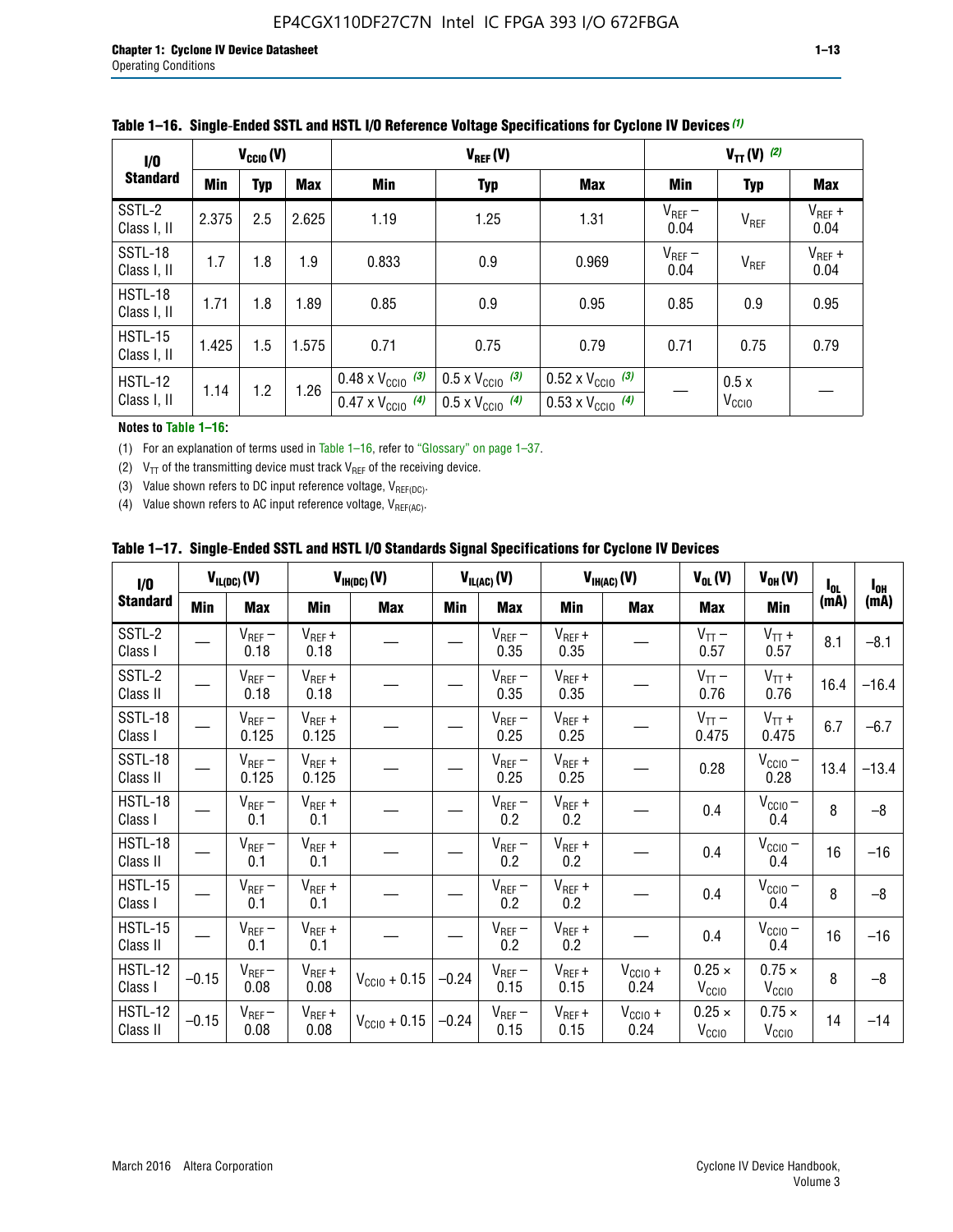**f For more information about receiver input and transmitter output waveforms, and for** other differential I/O standards, refer to the *[I/O Features in Cyclone IV Devices](http://www.altera.com/literature/hb/cyclone-iv/cyiv-51006.pdf)* chapter*.*

**Table 1–18. Differential SSTL I/O Standard Specifications for Cyclone IV Devices** *(1)*

| I/O Standard           |       | $V_{CCl0}(V)$ |            |      | $V_{\text{Swing(DC)}}(V)$ |                                | $V_{X(AC)}(V)$ |                                 |            | $V_{\text{Swing}(AC)}$<br>(V) |                                | $V_{OX(AC)}(V)$ |                                 |
|------------------------|-------|---------------|------------|------|---------------------------|--------------------------------|----------------|---------------------------------|------------|-------------------------------|--------------------------------|-----------------|---------------------------------|
|                        | Min   | Typ           | <b>Max</b> | Min  | <b>Max</b>                | <b>Min</b>                     | <b>Typ</b>     | <b>Max</b>                      | <b>Min</b> | <b>Max</b>                    | Min                            | <b>Typ</b>      | <b>Max</b>                      |
| SSTL-2<br>Class I, II  | 2.375 | 2.5           | 2.625      | 0.36 | V <sub>CCIO</sub>         | $V_{\text{CC10}}/2 - 0.2$      |                | $V_{\text{CC1O}}/2$<br>$+0.2$   | 0.7        | $V_{\rm CCI}$                 | $V_{\text{CC10}}/2 -$<br>0.125 |                 | $V_{\text{CC10}}/2$<br>$+0.125$ |
| SSTL-18<br>Class I, II | 1.7   | .8            | .90        | 0.25 | V <sub>CCIO</sub>         | $V_{\text{CC10}}/2 -$<br>0.175 |                | $V_{\text{CC10}}/2$<br>$+0.175$ | 0.5        | $V_{\rm CCI}$                 | $V_{\text{CC10}}/2 -$<br>0.125 |                 | $V_{\text{CC10}}/2$<br>$+0.125$ |

#### **Note to Table 1–18:**

(1) Differential SSTL requires a  $V_{REF}$  input.

**Table 1–19. Differential HSTL I/O Standard Specifications for Cyclone IV Devices** *(1)*

|                               |       | $V_{CClO}(V)$ |            |         | $V_{\text{DIF(DC)}}(V)$ |                               | $V_{X(AC)}(V)$ |                            |                            | $V_{CM(DC)}(V)$ |                            |         | $V_{\text{DIF(AC)}}(V)$    |
|-------------------------------|-------|---------------|------------|---------|-------------------------|-------------------------------|----------------|----------------------------|----------------------------|-----------------|----------------------------|---------|----------------------------|
| I/O Standard                  | Min   | Typ           | <b>Max</b> | Min     | <b>Max</b>              | Min                           | <b>Typ</b>     | <b>Max</b>                 | Min                        | <b>Typ</b>      | <b>Max</b>                 | Mi<br>n | <b>Max</b>                 |
| HSTL-18<br>Class I, II        | 1.71  | 1.8           | .89        | 0.2     |                         | 0.85                          |                | 0.95                       | 0.85                       |                 | 0.95                       | 0.4     |                            |
| <b>HSTL-15</b><br>Class I, II | 1.425 | 1.5           | .575       | $0.2\,$ |                         | 0.71                          |                | 0.79                       | 0.71                       |                 | 0.79                       | 0.4     |                            |
| <b>HSTL-12</b><br>Class I, II | 1.14  | 1.2           | 1.26       | 0.16    | V <sub>CCIO</sub>       | $0.48 \times V_{\text{CC10}}$ |                | 0.52x<br>V <sub>CCIO</sub> | 0.48x<br>V <sub>CCIO</sub> |                 | 0.52x<br>V <sub>CCIO</sub> | 0.3     | 0.48x<br>V <sub>CCIO</sub> |

#### **Note to Table 1–19:**

(1) Differential HSTL requires a  $V_{REF}$  input.

**Table 1–20. Differential I/O Standard Specifications for Cyclone IV Devices** *(1)* **(Part 1 of 2)**

| I/O Standard                            |       | $V_{CCl0} (V)$ |            |            | $V_{ID}$ (mV) |      | $V_{\text{lcm}}(V)^{(2)}$                           |            |     | $V_{0D}$ (mV) $(3)$ |     |       | $V_{0S} (V)^{(3)}$ |       |
|-----------------------------------------|-------|----------------|------------|------------|---------------|------|-----------------------------------------------------|------------|-----|---------------------|-----|-------|--------------------|-------|
|                                         | Min   | Typ            | <b>Max</b> | <b>Min</b> | <b>Max</b>    | Min  | <b>Condition</b>                                    | <b>Max</b> | Min | Typ                 | Max | Min   | <b>Typ</b>         | Max   |
|                                         |       |                |            |            |               | 0.05 | $D_{MAX} \leq 500$ Mbps                             | 1.80       |     |                     |     |       |                    |       |
| <b>LVPECL</b><br>(Row I/Os)<br>(6)      | 2.375 | 2.5            | 2.625      | 100        |               | 0.55 | 500 Mbps $\leq$ D <sub>MAX</sub><br>$\leq$ 700 Mbps | 1.80       |     |                     |     |       |                    |       |
|                                         |       |                |            |            |               | 1.05 | $D_{MAX}$ > 700 Mbps                                | 1.55       |     |                     |     |       |                    |       |
|                                         |       |                |            |            |               | 0.05 | $D_{MAX} \leq 500$ Mbps                             | 1.80       |     |                     |     |       |                    |       |
| <b>LVPECL</b><br>(Column<br>$1/Os)$ (6) | 2.375 | 2.5            | 2.625      | 100        |               | 0.55 | 500 Mbps $\leq D_{MAX}$<br>$\leq$ 700 Mbps          | 1.80       |     |                     |     |       |                    |       |
|                                         |       |                |            |            |               | 1.05 | $D_{MAX}$ > 700 Mbps                                | 1.55       |     |                     |     |       |                    |       |
|                                         |       |                |            |            |               | 0.05 | $D_{MAX} \leq 500$ Mbps                             | 1.80       |     |                     |     |       |                    |       |
| LVDS (Row<br>I/Os)                      | 2.375 | 2.5            | 2.625      | 100        |               | 0.55 | 500 Mbps $\leq D_{MAX}$<br>$\leq 700$ Mbps          | 1.80       | 247 |                     | 600 | 1.125 | 1.25               | 1.375 |
|                                         |       |                |            |            |               | 1.05 | $D_{MAX}$ > 700 Mbps                                | 1.55       |     |                     |     |       |                    |       |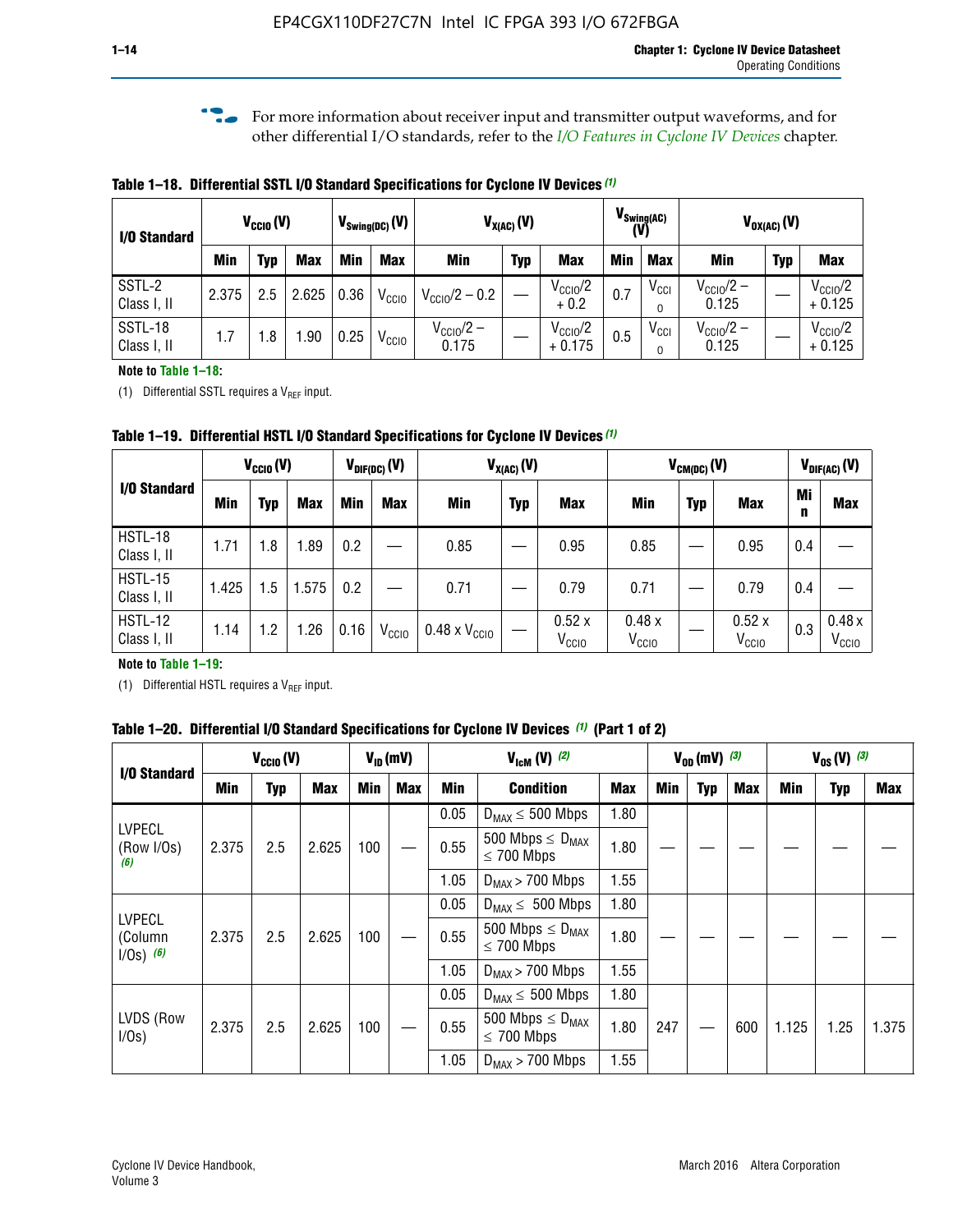#### EP4CGX110DF27C7N Intel IC FPGA 393 I/O 672FBGA

|                                          |            | $V_{\text{CCIO}}(V)$ |            |     | $V_{ID}(mV)$ |            | $V_{\text{lcm}}(V)$ (2)                    |            |     | $V_{OD}$ (mV) $(3)$ |            |            | $V_{0S} (V)$ (3) |            |
|------------------------------------------|------------|----------------------|------------|-----|--------------|------------|--------------------------------------------|------------|-----|---------------------|------------|------------|------------------|------------|
| I/O Standard                             |            |                      |            |     |              |            |                                            |            |     |                     |            |            |                  |            |
|                                          | <b>Min</b> | <b>Typ</b>           | <b>Max</b> | Min | <b>Max</b>   | <b>Min</b> | <b>Condition</b>                           | <b>Max</b> | Min | <b>Typ</b>          | <b>Max</b> | <b>Min</b> | <b>Typ</b>       | <b>Max</b> |
| <b>LVDS</b>                              |            |                      |            |     |              | 0.05       | $D_{MAX} \leq 500$ Mbps                    | 1.80       |     |                     |            |            |                  |            |
| (Column<br>I/Os)                         | 2.375      | 2.5                  | 2.625      | 100 |              | 0.55       | 500 Mbps $\leq D_{MAX}$<br>$\leq 700$ Mbps | 1.80       | 247 |                     | 600        | 1.125      | 1.25             | 1.375      |
|                                          |            |                      |            |     |              | 1.05       | $D_{MAX}$ > 700 Mbps                       | 1.55       |     |                     |            |            |                  |            |
| <b>BLVDS (Row</b><br>$I/Os)$ (4)         | 2.375      | 2.5                  | 2.625      | 100 |              |            |                                            |            |     |                     |            |            |                  |            |
| <b>BLVDS</b><br>(Column<br>$1/0s)$ (4)   | 2.375      | 2.5                  | 2.625      | 100 |              |            |                                            |            |     |                     |            |            |                  |            |
| mini-LVDS<br>(Row I/Os)<br>(5)           | 2.375      | 2.5                  | 2.625      |     |              |            |                                            |            | 300 |                     | 600        | 1.0        | 1.2              | 1.4        |
| mini-LVDS<br>(Column<br>$1/Os)$ (5)      | 2.375      | 2.5                  | 2.625      |     |              |            |                                            |            | 300 |                     | 600        | 1.0        | 1.2              | 1.4        |
| RSDS <sup>®</sup> (Row<br>$1/0s$ ) $(5)$ | 2.375      | 2.5                  | 2.625      |     |              |            |                                            |            | 100 | 200                 | 600        | 0.5        | 1.2              | 1.5        |
| <b>RSDS</b><br>(Column<br>$1/Os)$ (5)    | 2.375      | 2.5                  | 2.625      |     |              |            |                                            |            | 100 | 200                 | 600        | 0.5        | 1.2              | 1.5        |
| PPDS (Row<br>$1/0s)$ (5)                 | 2.375      | 2.5                  | 2.625      |     |              |            |                                            |            | 100 | 200                 | 600        | 0.5        | 1.2              | 1.4        |
| <b>PPDS</b><br>(Column<br>$1/0s)$ (5)    | 2.375      | 2.5                  | 2.625      |     |              |            |                                            |            | 100 | 200                 | 600        | 0.5        | 1.2              | 1.4        |

#### **Table 1–20. Differential I/O Standard Specifications for Cyclone IV Devices** *(1)* **(Part 2 of 2)**

#### **Notes to Table 1–20:**

(1) For an explanation of terms used in Table 1–20, refer to "Glossary" on page 1–37.

(2)  $V_{IN}$  range: 0  $V \le V_{IN} \le 1.85$  V.

(3) R<sub>L</sub> range:  $90 \le R_L \le 110 \Omega$ .

(4) There are no fixed  $V_{IN}$ ,  $V_{OD}$ , and  $V_{OS}$  specifications for BLVDS. They depend on the system topology.

(5) The Mini-LVDS, RSDS, and PPDS standards are only supported at the output pins.

(6) The LVPECL I/O standard is only supported on dedicated clock input pins. This I/O standard is not supported for output pins.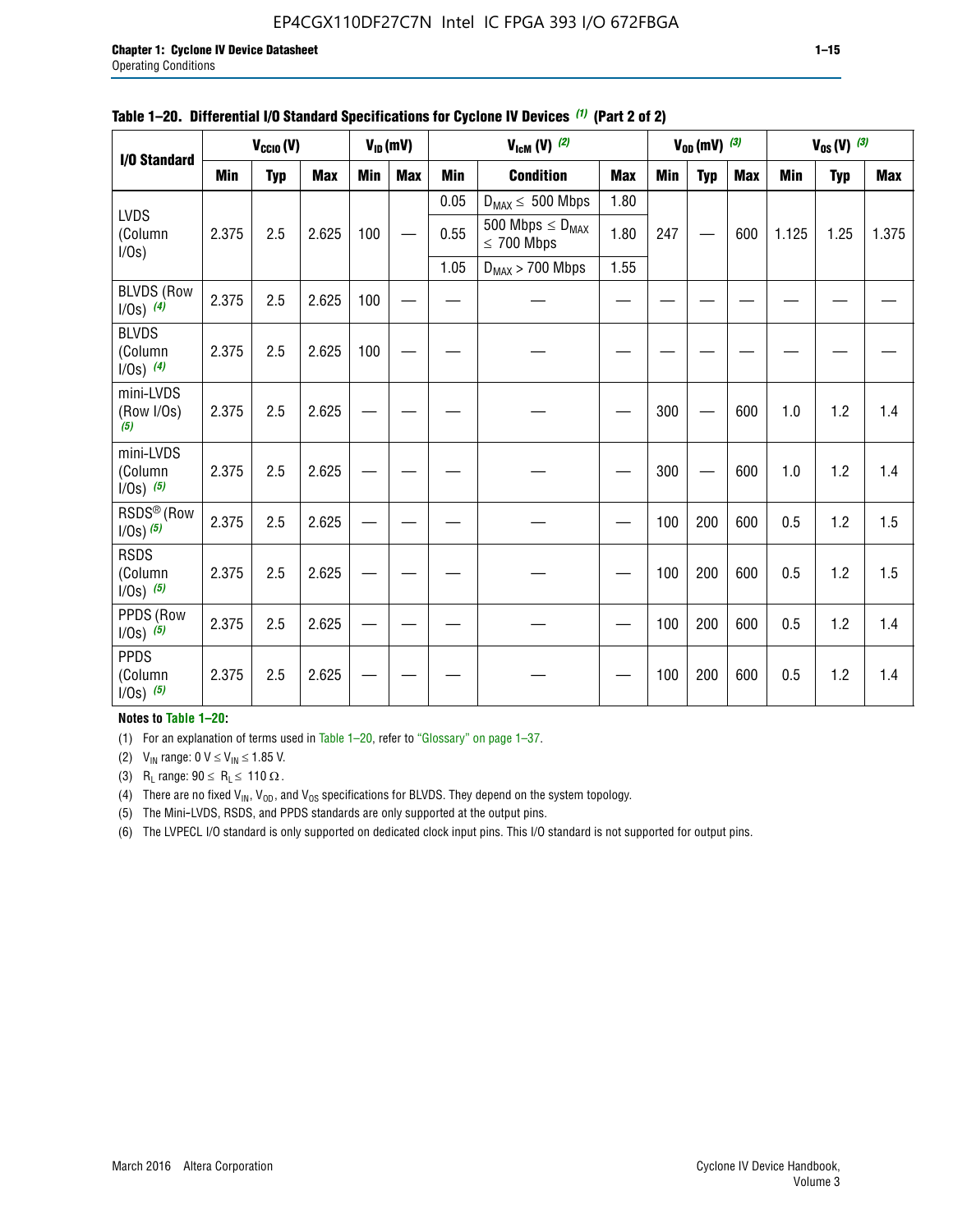# **Power Consumption**

Use the following methods to estimate power for a design:

- the Excel-based EPE
- the Quartus® II PowerPlay power analyzer feature

The interactive Excel-based EPE is used prior to designing the device to get a magnitude estimate of the device power. The Quartus II PowerPlay power analyzer provides better quality estimates based on the specifics of the design after place-and-route is complete. The PowerPlay power analyzer can apply a combination of user-entered, simulation-derived, and estimated signal activities that, combined with detailed circuit models, can yield very accurate power estimates.

f For more information about power estimation tools, refer to the *[Early Power Estimator](http://www.altera.com/literature/ug/ug_epe.pdf
)  [User Guide](http://www.altera.com/literature/ug/ug_epe.pdf
)* and the *[PowerPlay Power Analysis](http://www.altera.com/literature/hb/qts/qts_qii53013.pdf)* chapter in volume 3 of the *Quartus II Handboo*k.

# **Switching Characteristics**

This section provides performance characteristics of Cyclone IV core and periphery blocks for commercial grade devices.

These characteristics can be designated as Preliminary or Final.

- Preliminary characteristics are created using simulation results, process data, and other known parameters. The upper-right hand corner of these tables show the designation as "Preliminary".
- Final numbers are based on actual silicon characterization and testing. The numbers reflect the actual performance of the device under worst-case silicon process, voltage, and junction temperature conditions. There are no designations on finalized tables.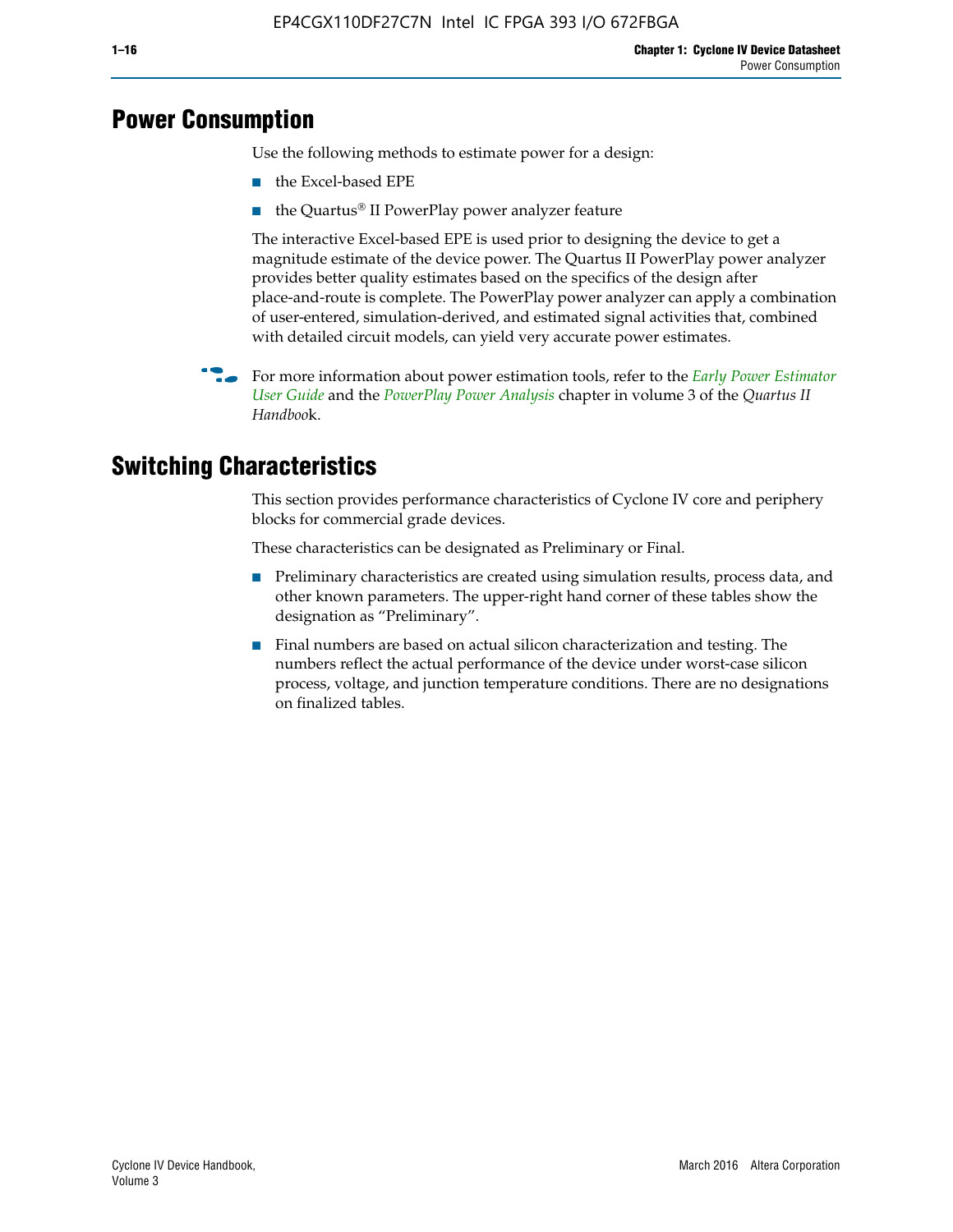# **Transceiver Performance Specifications**

Table 1–21 lists the Cyclone IV GX transceiver specifications.

|  |  |  |  | Table 1-21. Transceiver Specification for Cyclone IV GX Devices (Part 1 of 4) |  |
|--|--|--|--|-------------------------------------------------------------------------------|--|
|--|--|--|--|-------------------------------------------------------------------------------|--|

| Symbol/                                                   | <b>Conditions</b><br><b>Min</b>                      |                     | C <sub>6</sub>             |                                                                     |                     | C7, I7                     |                   |                     | C <sub>8</sub>             |                |              |
|-----------------------------------------------------------|------------------------------------------------------|---------------------|----------------------------|---------------------------------------------------------------------|---------------------|----------------------------|-------------------|---------------------|----------------------------|----------------|--------------|
| <b>Description</b>                                        |                                                      |                     | <b>Typ</b>                 | <b>Max</b>                                                          | <b>Min</b>          | <b>Typ</b>                 | <b>Max</b>        | <b>Min</b>          | <b>Typ</b>                 | <b>Max</b>     | <b>Unit</b>  |
| <b>Reference Clock</b>                                    |                                                      |                     |                            |                                                                     |                     |                            |                   |                     |                            |                |              |
| Supported I/O<br><b>Standards</b>                         |                                                      |                     |                            | 1.2 V PCML, 1.5 V PCML, 3.3 V PCML, Differential LVPECL, LVDS, HCSL |                     |                            |                   |                     |                            |                |              |
| Input frequency<br>from REFCLK input<br>pins              |                                                      | 50                  |                            | 156.25                                                              | 50                  |                            | 156.25            | 50                  |                            | 156.25         | <b>MHz</b>   |
| Spread-spectrum<br>modulating clock<br>frequency          | Physical interface<br>for PCI Express<br>(PIPE) mode | 30                  |                            | 33                                                                  | 30                  |                            | 33                | 30                  |                            | 33             | kHz          |
| Spread-spectrum<br>downspread                             | PIPE mode                                            |                     | 0 <sub>to</sub><br>$-0.5%$ |                                                                     |                     | 0 <sub>to</sub><br>$-0.5%$ |                   |                     | 0 <sub>to</sub><br>$-0.5%$ |                |              |
| Peak-to-peak<br>differential input<br>voltage             |                                                      | 0.1                 |                            | 1.6                                                                 | 0.1                 |                            | 1.6               | 0.1                 |                            | 1.6            | $\mathsf{V}$ |
| V <sub>ICM</sub> (AC coupled)                             |                                                      |                     | $1100 \pm 5\%$             |                                                                     |                     | $1100 \pm 5\%$             |                   |                     | $1100 \pm 5\%$             |                | mV           |
| $V_{ICM}$ (DC coupled)                                    | HCSL I/O<br>standard for PCIe<br>reference clock     | 250                 |                            | 550                                                                 | 250                 |                            | 550               | 250                 |                            | 550            | mV           |
| <b>Transmitter REFCLK</b><br>Phase Noise (1)              | Frequency offset                                     |                     |                            | $-123$                                                              |                     |                            | $-123$            |                     |                            | $-123$         | dBc/Hz       |
| <b>Transmitter REFCLK</b><br>Total Jitter (1)             | $= 1$ MHz $- 8$ MHZ                                  |                     |                            | 42.3                                                                |                     |                            | 42.3              |                     |                            | 42.3           | ps           |
| $\mathsf{R}_{\mathsf{ref}}$                               |                                                      |                     | 2000<br>± 1%               |                                                                     |                     | 2000<br>± 1%               |                   |                     | 2000<br>± 1%               |                | Ω            |
| <b>Transceiver Clock</b>                                  |                                                      |                     |                            |                                                                     |                     |                            |                   |                     |                            |                |              |
| cal blk clk clock<br>frequency                            |                                                      | 10                  |                            | 125                                                                 | 10                  |                            | 125               | 10                  | $\overline{\phantom{0}}$   | 125            | MHz          |
| fixedclk clock<br>frequency                               | <b>PCIe Receiver</b><br>Detect                       | $\hspace{0.05cm}$   | 125                        |                                                                     |                     | 125                        | $\hspace{0.05cm}$ | —                   | 125                        |                | <b>MHz</b>   |
| reconfig_clk<br>clock frequency                           | Dynamic<br>reconfiguration<br>clock frequency        | 2.5/<br>37.5<br>(2) |                            | 50                                                                  | 2.5/<br>37.5<br>(2) |                            | 50                | 2.5/<br>37.5<br>(2) |                            | 50             | <b>MHz</b>   |
| Delta time between<br>reconfig clk                        |                                                      |                     |                            | $\overline{2}$                                                      |                     |                            | $\overline{2}$    |                     |                            | $\overline{2}$ | ms           |
| Transceiver block<br>minimum<br>power-down pulse<br>width |                                                      |                     | $\mathbf{1}$               |                                                                     |                     | 1                          |                   |                     | $\mathbf{1}$               |                | $\mu s$      |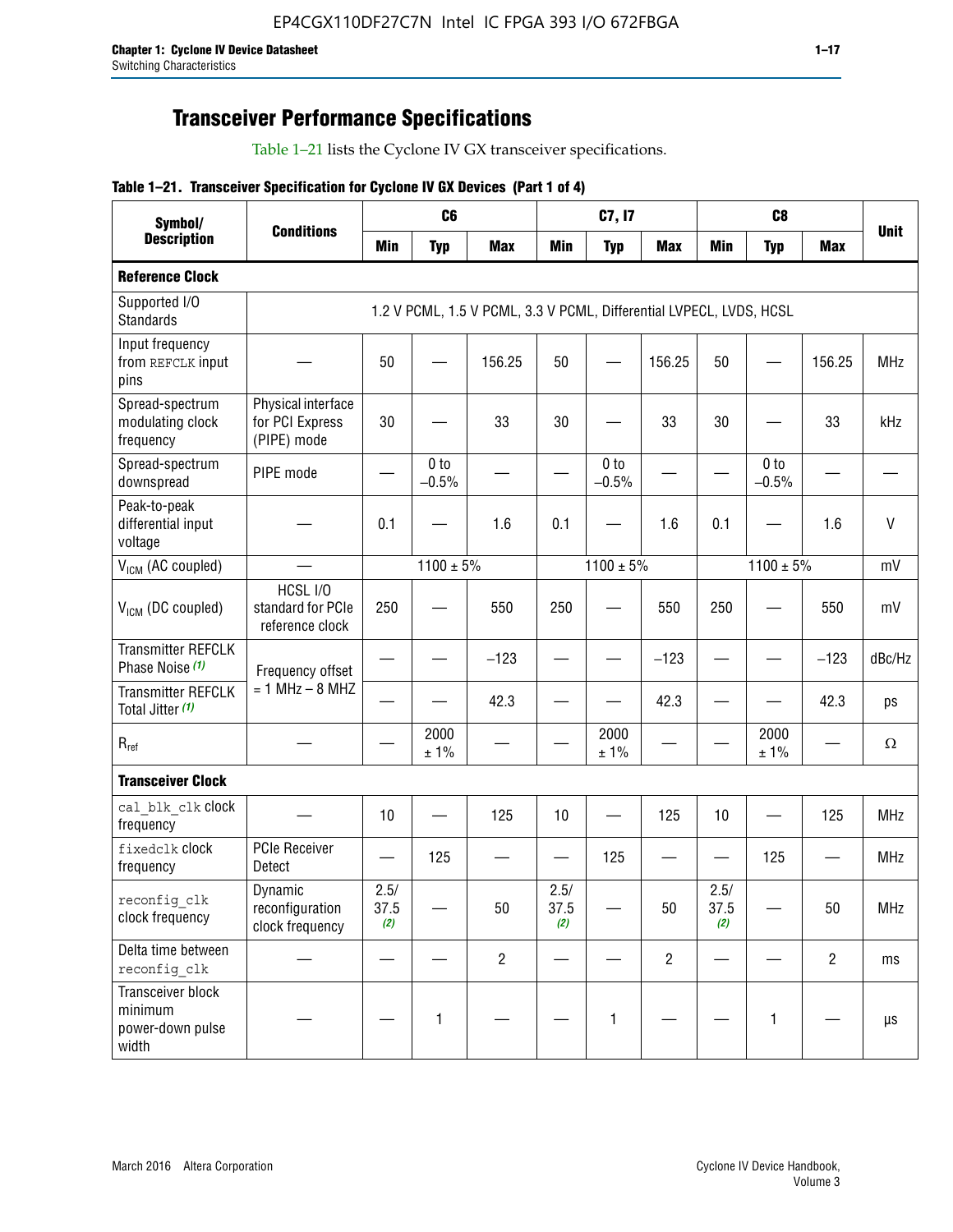| Symbol/                                                                                        |                                                                           | C <sub>8</sub><br>C <sub>6</sub><br>C7, I7<br><b>Conditions</b><br><b>Min</b><br><b>Typ</b><br><b>Max</b><br><b>Min</b><br><b>Max</b><br><b>Min</b><br><b>Max</b><br><b>Typ</b><br><b>Typ</b> |                          |                                    |                          |                                    |                                     |                          |                          |                                 |              |
|------------------------------------------------------------------------------------------------|---------------------------------------------------------------------------|-----------------------------------------------------------------------------------------------------------------------------------------------------------------------------------------------|--------------------------|------------------------------------|--------------------------|------------------------------------|-------------------------------------|--------------------------|--------------------------|---------------------------------|--------------|
| <b>Description</b>                                                                             |                                                                           |                                                                                                                                                                                               |                          |                                    |                          |                                    |                                     |                          |                          |                                 | <b>Unit</b>  |
| <b>Receiver</b>                                                                                |                                                                           |                                                                                                                                                                                               |                          |                                    |                          |                                    |                                     |                          |                          |                                 |              |
| Supported I/O<br>Standards                                                                     | 1.4 V PCML,<br>1.5 V PCML,<br>2.5 V PCML,<br>LVPECL, LVDS                 |                                                                                                                                                                                               |                          |                                    |                          |                                    |                                     |                          |                          |                                 |              |
| Data rate (F324 and<br>smaller package) (15)                                                   |                                                                           | 600                                                                                                                                                                                           |                          | 2500                               | 600                      |                                    | 2500                                | 600                      |                          | 2500                            | <b>Mbps</b>  |
| Data rate (F484 and<br>larger package) (15)                                                    |                                                                           | 600                                                                                                                                                                                           |                          | 3125                               | 600                      |                                    | 3125                                | 600                      |                          | 2500                            | <b>Mbps</b>  |
| Absolute V <sub>MAX</sub> for a<br>receiver pin $(3)$                                          |                                                                           |                                                                                                                                                                                               |                          | 1.6                                |                          |                                    | 1.6                                 |                          |                          | 1.6                             | $\mathsf{V}$ |
| Operational V <sub>MAX</sub> for<br>a receiver pin                                             |                                                                           |                                                                                                                                                                                               |                          | 1.5                                |                          |                                    | 1.5                                 |                          |                          | 1.5                             | $\mathsf{V}$ |
| Absolute V <sub>MIN</sub> for a<br>receiver pin                                                |                                                                           | $-0.4$                                                                                                                                                                                        |                          |                                    | $-0.4$                   |                                    |                                     | $-0.4$                   |                          |                                 | $\mathsf{V}$ |
| Peak-to-peak<br>differential input<br>voltage V <sub>ID</sub> (diff p-p)                       | $V_{ICM} = 0.82 V$<br>setting, Data Rate<br>$= 600$ Mbps to<br>3.125 Gbps | 0.1                                                                                                                                                                                           |                          | 2.7                                | 0.1                      |                                    | 2.7                                 | 0.1                      |                          | 2.7                             | $\mathsf{V}$ |
| <b>V<sub>ICM</sub></b>                                                                         | $V_{IGM} = 0.82 V$<br>setting                                             |                                                                                                                                                                                               | $820 \pm$<br>10%         |                                    |                          | 820 $\pm$<br>10%                   |                                     |                          | $820 \pm$<br>10%         |                                 | mV           |
| Differential on-chip                                                                           | 100 $-\Omega$ setting                                                     |                                                                                                                                                                                               | 100                      |                                    |                          | 100                                |                                     | —<br>—                   | 100                      | $\overline{\phantom{0}}$        | $\Omega$     |
| termination resistors                                                                          | 150 $-\Omega$ setting                                                     |                                                                                                                                                                                               | 150                      |                                    |                          | 150                                |                                     |                          | 150                      |                                 | $\Omega$     |
| Differential and<br>common mode<br>return loss                                                 | PIPE, Serial<br>Rapid I/O SR,<br>SATA, CPRI LV,<br>SDI, XAUI              |                                                                                                                                                                                               |                          |                                    |                          | Compliant                          |                                     |                          |                          |                                 |              |
| Programmable ppm<br>detector $(4)$                                                             |                                                                           |                                                                                                                                                                                               |                          |                                    |                          | ± 62.5, 100, 125, 200,<br>250, 300 |                                     |                          |                          |                                 | ppm          |
| Clock data recovery<br>(CDR) ppm<br>tolerance (without<br>spread-spectrum<br>clocking enabled) |                                                                           |                                                                                                                                                                                               |                          | $\pm 300$ (5),<br>±350<br>(6), (7) |                          |                                    | ±300<br>$(5)$ ,<br>±350<br>(6), (7) |                          |                          | ±300<br>(5)<br>±350<br>(6), (7) | ppm          |
| CDR ppm tolerance<br>(with synchronous<br>spread-spectrum<br>clocking enabled) (8)             |                                                                           |                                                                                                                                                                                               |                          | 350 to<br>$-5350$<br>(7), (9)      |                          |                                    | 350 to<br>$-5350$<br>(7), (9)       |                          |                          | 350 to<br>$-5350$<br>(7), (9)   | ppm          |
| Run length                                                                                     |                                                                           |                                                                                                                                                                                               | 80                       |                                    |                          | 80                                 |                                     |                          | 80                       |                                 | UI           |
|                                                                                                | No Equalization                                                           | —                                                                                                                                                                                             |                          | 1.5                                | —                        |                                    | 1.5                                 | $\qquad \qquad$          |                          | 1.5                             | dB           |
| Programmable                                                                                   | <b>Medium Low</b>                                                         | —                                                                                                                                                                                             | $\overline{\phantom{0}}$ | 4.5                                | $\overline{\phantom{0}}$ | $\qquad \qquad$                    | 4.5                                 | —                        | $\overline{\phantom{0}}$ | 4.5                             | dB           |
| equalization                                                                                   | Medium High                                                               | $\overline{\phantom{0}}$                                                                                                                                                                      | —                        | 5.5                                | —                        | $\qquad \qquad$                    | 5.5                                 | $\overline{\phantom{0}}$ |                          | 5.5                             | dB           |
|                                                                                                | High                                                                      | $\overline{\phantom{0}}$                                                                                                                                                                      | $\overline{\phantom{0}}$ | $\overline{7}$                     | $\overline{\phantom{0}}$ |                                    | 7                                   |                          |                          | $\overline{7}$                  | dB           |

#### **Table 1–21. Transceiver Specification for Cyclone IV GX Devices (Part 2 of 4)**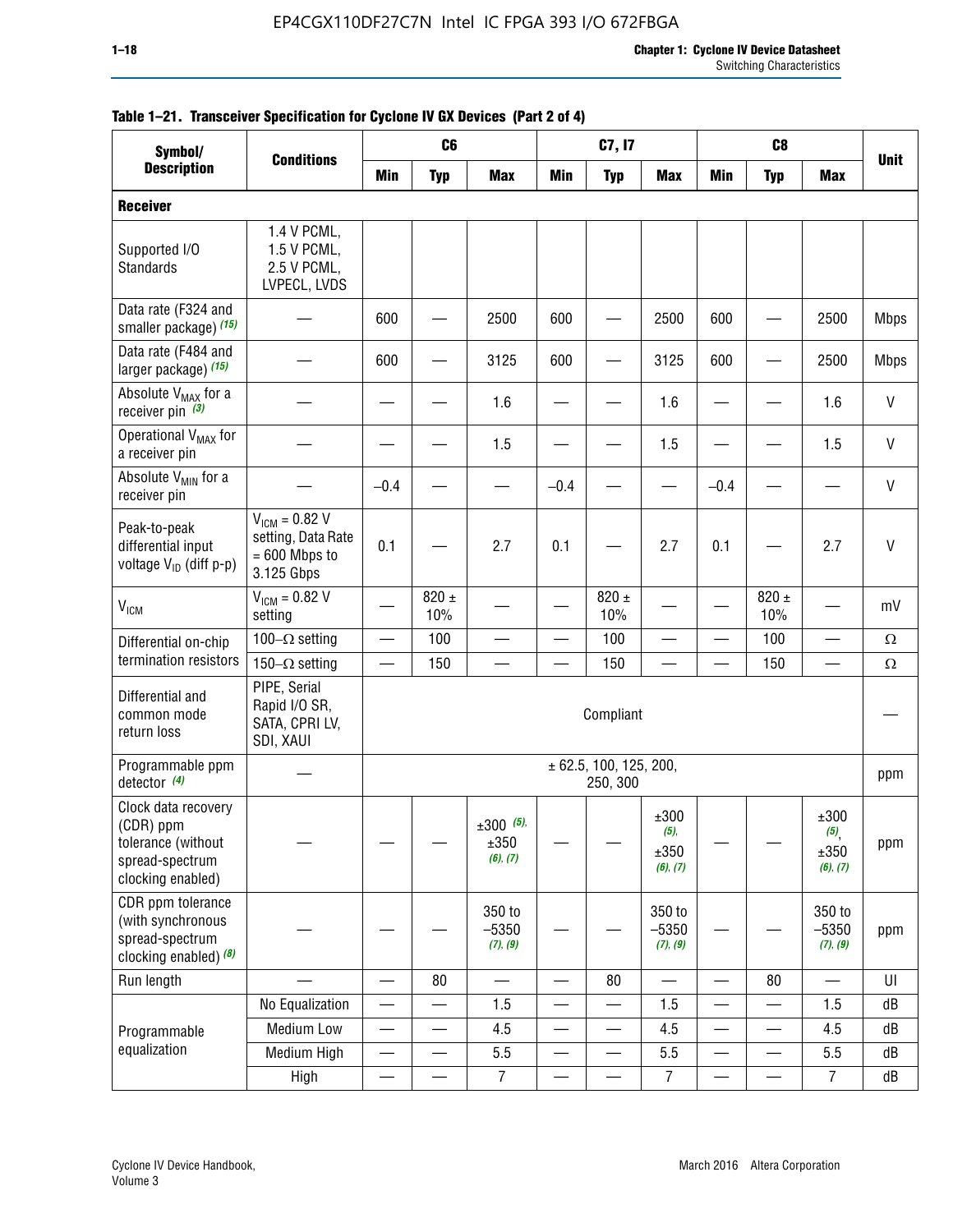| Symbol/                                                                        |                                                                     |            | C6                       |                          |                          | C7, I7                   |                          |                          | C8                       |            |                                |
|--------------------------------------------------------------------------------|---------------------------------------------------------------------|------------|--------------------------|--------------------------|--------------------------|--------------------------|--------------------------|--------------------------|--------------------------|------------|--------------------------------|
| <b>Description</b>                                                             | <b>Conditions</b>                                                   | <b>Min</b> | <b>Typ</b>               | <b>Max</b>               | <b>Min</b>               | <b>Typ</b>               | <b>Max</b>               | <b>Min</b>               | <b>Typ</b>               | <b>Max</b> | <b>Unit</b>                    |
| Signal detect/loss<br>threshold                                                | PIPE mode                                                           | 65         |                          | 175                      | 65                       |                          | 175                      | 65                       |                          | 175        | mV                             |
| $t_{LTR}$ (10)                                                                 | $\overline{\phantom{0}}$                                            |            | $\overline{\phantom{0}}$ | 75                       | $\overline{\phantom{0}}$ | —                        | 75                       | $\overline{\phantom{0}}$ |                          | 75         | μs                             |
| (11)<br>$t_{\text{LTR-LTD\_Manual}}$                                           |                                                                     | 15         |                          |                          | 15                       |                          |                          | 15                       |                          |            | μs                             |
| $t_{LTD}$ (12)                                                                 | $\overline{\phantom{0}}$                                            | $\pmb{0}$  | 100                      | 4000                     | 0                        | 100                      | 4000                     | 0                        | 100                      | 4000       | ns                             |
| $t_{\text{LTD\_Manual}}$ (13)                                                  |                                                                     |            |                          | 4000                     |                          | —                        | 4000                     | $\overline{\phantom{0}}$ |                          | 4000       | ns                             |
| $t_{\text{LTD\_Auto}}$ (14)                                                    | $\overline{\phantom{0}}$                                            |            | $\equiv$                 | 4000                     | $\equiv$                 | $\overline{\phantom{0}}$ | 4000                     |                          | $\overline{\phantom{0}}$ | 4000       | ns                             |
| Receiver buffer and<br><b>CDR</b> offset<br>cancellation time<br>(per channel) |                                                                     |            |                          | 17000                    |                          |                          | 17000                    |                          |                          | 17000      | recon<br>fig_c<br>1k<br>cycles |
|                                                                                | DC Gain Setting =<br>0                                              |            | 0                        |                          |                          | 0                        |                          |                          | 0                        |            | dB                             |
| Programmable DC<br>gain                                                        | DC Gain Setting $=$<br>1                                            |            | 3                        |                          |                          | 3                        |                          |                          | 3                        |            | dB                             |
|                                                                                | DC Gain Setting $=$<br>2                                            |            | 6                        |                          |                          | 6                        |                          |                          | 6                        |            | dB                             |
| <b>Transmitter</b>                                                             |                                                                     |            |                          |                          |                          |                          |                          |                          |                          |            |                                |
| Supported I/O<br><b>Standards</b>                                              | 1.5 V PCML                                                          |            |                          |                          |                          |                          |                          |                          |                          |            |                                |
| Data rate (F324 and<br>smaller package)                                        |                                                                     | 600        |                          | 2500                     | 600                      |                          | 2500                     | 600                      |                          | 2500       | <b>Mbps</b>                    |
| Data rate (F484 and<br>larger package)                                         |                                                                     | 600        |                          | 3125                     | 600                      |                          | 3125                     | 600                      |                          | 2500       | <b>Mbps</b>                    |
| V <sub>OCM</sub>                                                               | 0.65 V setting                                                      |            | 650                      | $\overline{\phantom{0}}$ |                          | 650                      |                          |                          | 650                      |            | mV                             |
| Differential on-chip                                                           | 100 $-\Omega$ setting                                               | —          | 100                      | $\overline{\phantom{0}}$ | $\overline{\phantom{0}}$ | 100                      | $\overline{\phantom{a}}$ | $\overline{\phantom{0}}$ | 100                      | —          | $\Omega$                       |
| termination resistors                                                          | $150-\Omega$ setting                                                |            | 150                      |                          |                          | 150                      |                          |                          | 150                      |            | $\Omega$                       |
| Differential and<br>common mode<br>return loss                                 | PIPE, CPRI LV,<br>Serial Rapid I/O<br>SR, SDI, XAUI,<br><b>SATA</b> |            |                          |                          |                          | Compliant                |                          |                          |                          |            |                                |
| Rise time                                                                      |                                                                     | 50         |                          | 200                      | 50                       |                          | 200                      | 50                       |                          | 200        | ps                             |
| Fall time                                                                      |                                                                     | 50         |                          | 200                      | 50                       |                          | 200                      | 50                       |                          | 200        | ps                             |
| Intra-differential pair<br>skew                                                |                                                                     |            |                          | 15                       |                          |                          | 15                       |                          |                          | 15         | ps                             |
| Intra-transceiver<br>block skew                                                |                                                                     |            |                          | 120                      |                          |                          | 120                      |                          |                          | 120        | ps                             |

#### **Table 1–21. Transceiver Specification for Cyclone IV GX Devices (Part 3 of 4)**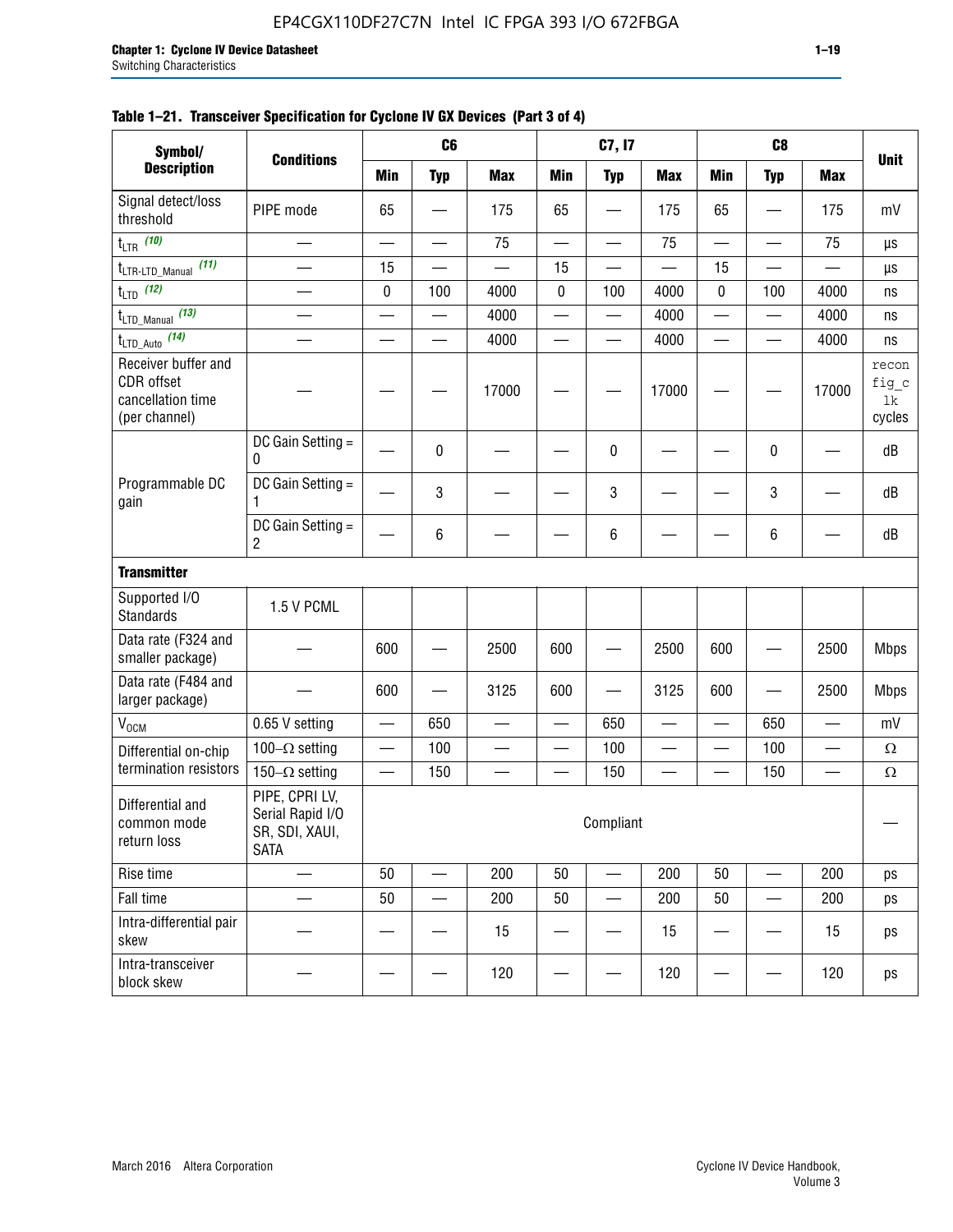#### **Table 1–21. Transceiver Specification for Cyclone IV GX Devices (Part 4 of 4)**

| Symbol/                                          | <b>Conditions</b> |            | C <sub>6</sub> |            |            | C7, I7     |                                    |            | C8  |            | <b>Unit</b> |
|--------------------------------------------------|-------------------|------------|----------------|------------|------------|------------|------------------------------------|------------|-----|------------|-------------|
| <b>Description</b>                               |                   | <b>Min</b> | Typ            | <b>Max</b> | <b>Min</b> | <b>Typ</b> | <b>Max</b>                         | <b>Min</b> | Typ | <b>Max</b> |             |
| <b>PLD-Transceiver Interface</b>                 |                   |            |                |            |            |            |                                    |            |     |            |             |
| Interface speed<br>(F324 and smaller<br>package) |                   | 25         |                | 125        | 25         |            | 125                                | 25         |     | 125        | <b>MHz</b>  |
| Interface speed<br>(F484 and larger<br>package)  |                   | 25         |                | 156.25     | 25         |            | 156.25                             | 25         |     | 156.25     | <b>MHz</b>  |
| Digital reset pulse<br>width                     |                   |            |                |            |            |            | Minimum is 2 parallel clock cycles |            |     |            |             |

#### **Notes to Table 1–21:**

(1) This specification is valid for transmitter output jitter specification with a maximum total jitter value of 112 ps, typically for 3.125 Gbps SRIO and XAUI protocols.

(2) The minimum reconfig\_clk frequency is 2.5 MHz if the transceiver channel is configured in **Transmitter Only** mode. The minimum reconfig\_clk frequency is 37.5 MHz if the transceiver channel is configured in **Receiver Only** or **Receiver and Transmitter** mode.

(3) The device cannot tolerate prolonged operation at this absolute maximum.

- (4) The rate matcher supports only up to  $\pm 300$  parts per million (ppm).
- (5) Supported for the F169 and F324 device packages only.
- (6) Supported for the F484, F672, and F896 device packages only. Pending device characterization.
- (7) To support CDR ppm tolerance greater than ±300 ppm, implement ppm detector in user logic and configure CDR to Manual Lock Mode.
- (8) Asynchronous spread-spectrum clocking is not supported.
- (9) For the EP4CGX30 (F484 package only), EP4CGX50, and EP4CGX75 devices, the CDR ppl tolerance is ±200 ppm.
- (10) Time taken until pll\_locked goes high after pll\_powerdown deasserts.
- (11) Time that the CDR must be kept in lock-to-reference mode after rx analogreset deasserts and before rx locktodata is asserted in manual mode.

(12) Time taken to recover valid data after the rx locktodata signal is asserted in manual mode (Figure 1–2), or after rx freqlocked signal goes high in automatic mode (Figure 1–3).

(13) Time taken to recover valid data after the rx locktodata signal is asserted in manual mode.

- (14) Time taken to recover valid data after the rx freqlocked signal goes high in automatic mode.
- (15) To support data rates lower than the minimum specification through oversampling, use the CDR in LTR mode only.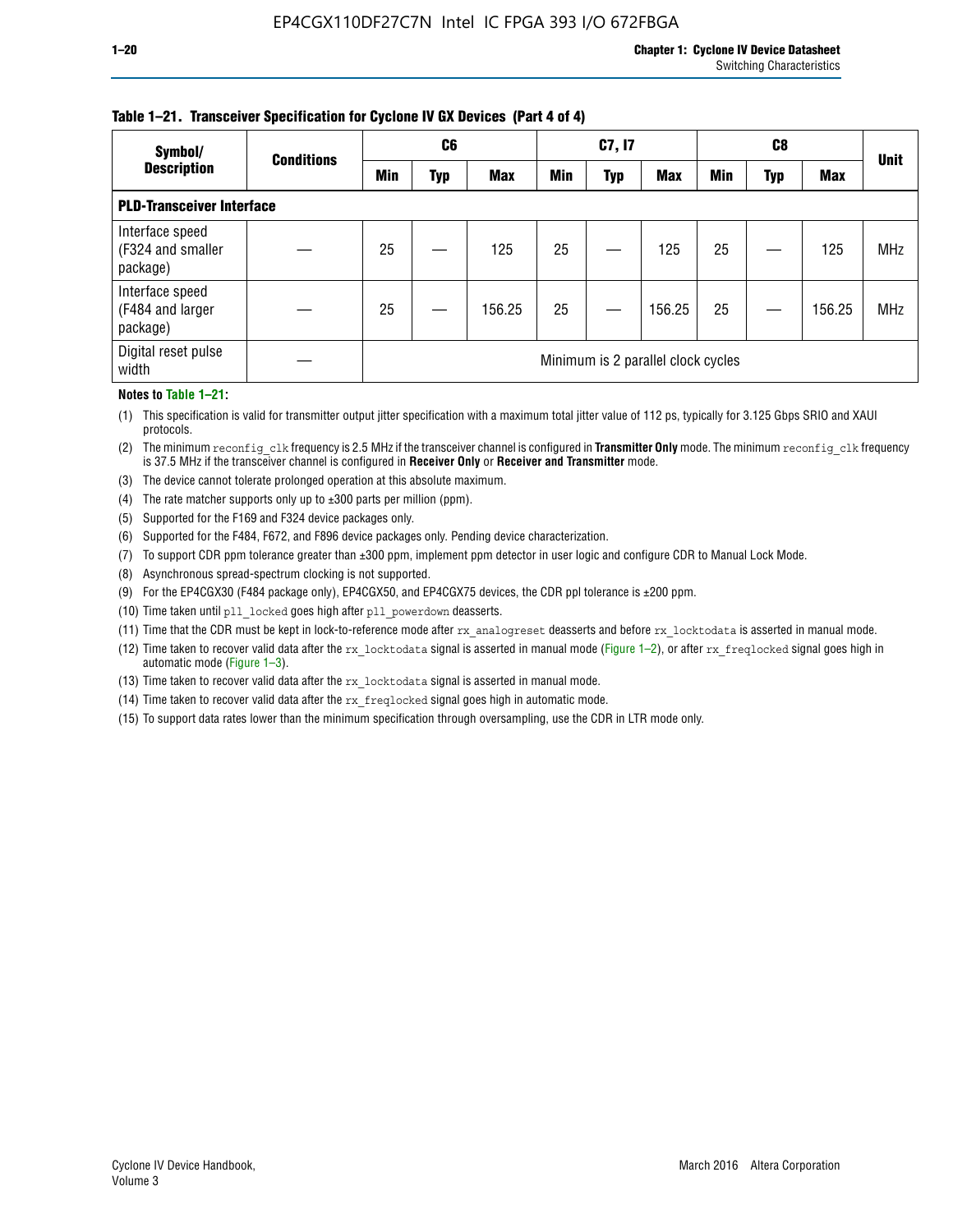Figure 1–2 shows the lock time parameters in manual mode.

 $\Box$  LTD = lock-to-data. LTR = lock-to-reference.





Figure 1–3 shows the lock time parameters in automatic mode.

**Figure 1–3. Lock Time Parameters for Automatic Mode**

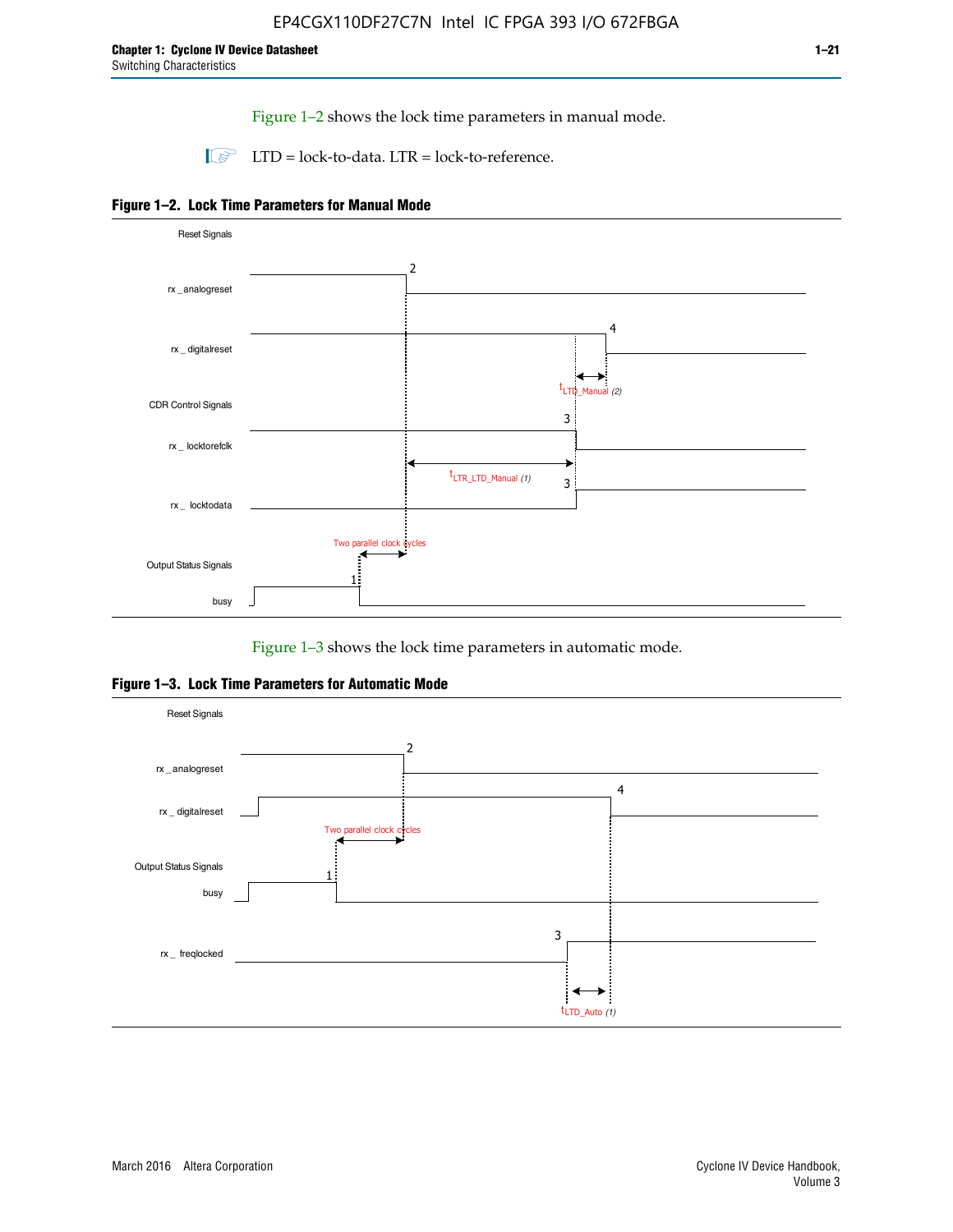#### Figure 1–4 shows the differential receiver input waveform.





Figure 1–5 shows the transmitter output waveform.





Table 1–22 lists the typical V<sub>OD</sub> for Tx term that equals 100  $\Omega$ .

|  |  | Table 1–22. Typical V <sub>0D</sub> Setting, Tx Term = 100 $\Omega$ |  |  |
|--|--|---------------------------------------------------------------------|--|--|
|--|--|---------------------------------------------------------------------|--|--|

| <b>Symbol</b>                                          | V <sub>on</sub> Setting (mV) |     |     |      |      |      |  |  |  |  |
|--------------------------------------------------------|------------------------------|-----|-----|------|------|------|--|--|--|--|
|                                                        |                              |     |     | 4(1) |      |      |  |  |  |  |
| $\rm V_{OD}$ differential peak<br>to peak typical (mV) | 400                          | 600 | 800 | 900  | 1000 | 1200 |  |  |  |  |

**Note to Table 1–22:**

(1) This setting is required for compliance with the PCIe protocol.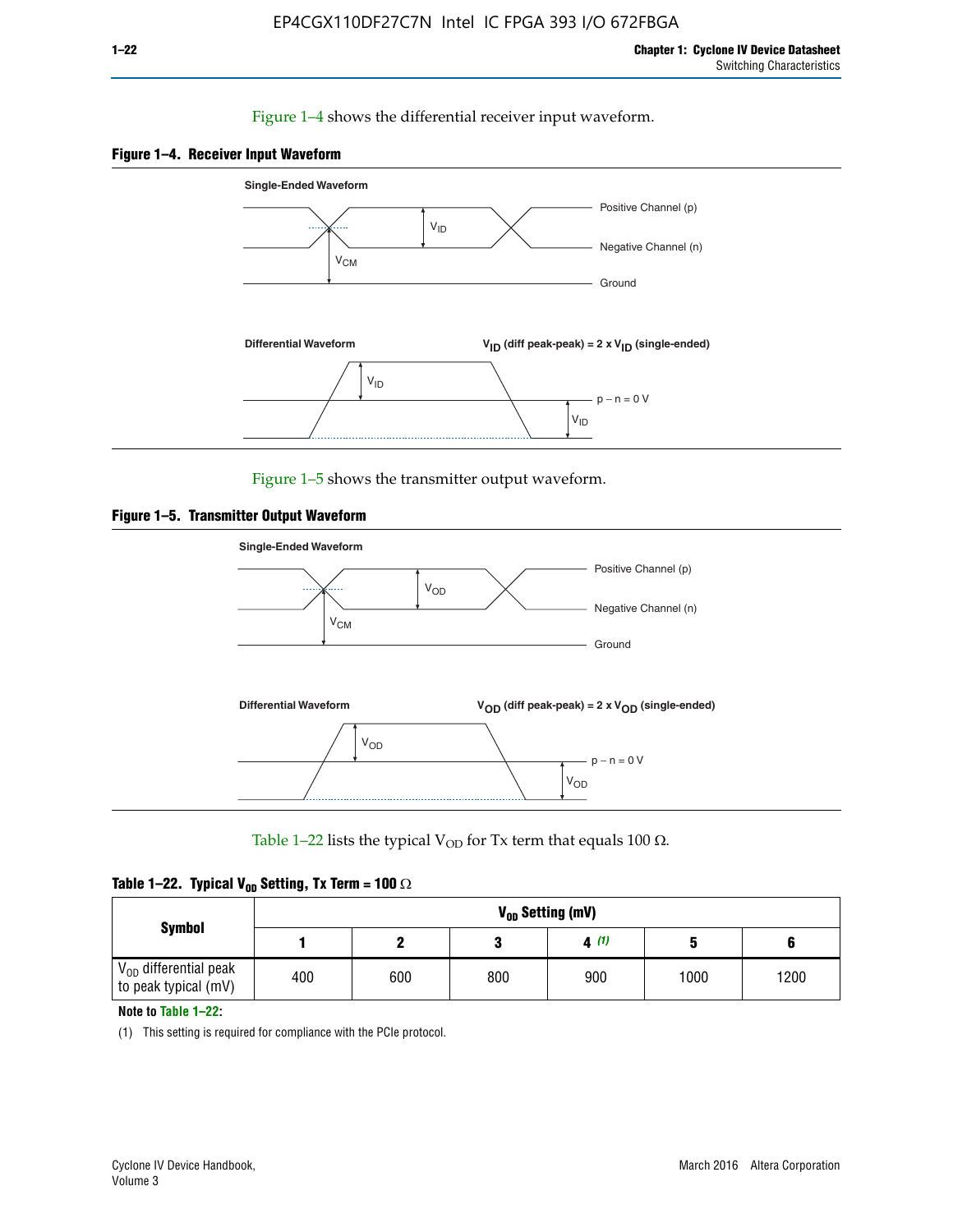Table 1–23 lists the Cyclone IV GX transceiver block AC specifications.

| Symbol/                                                                 | <b>Conditions</b><br><b>Description</b> |        | C <sub>6</sub> |            | C7, I7 |            |            | C <sub>8</sub> |            |       | <b>Unit</b> |
|-------------------------------------------------------------------------|-----------------------------------------|--------|----------------|------------|--------|------------|------------|----------------|------------|-------|-------------|
|                                                                         |                                         |        | <b>Typ</b>     | <b>Max</b> | Min    | <b>Typ</b> | <b>Max</b> | Min            | <b>Typ</b> | Max   |             |
| <b>PCIe Transmit Jitter Generation</b> (3)                              |                                         |        |                |            |        |            |            |                |            |       |             |
| Total jitter at 2.5 Gbps<br>(Gen1)                                      | Compliance pattern                      |        |                | 0.25       |        |            | 0.25       |                |            | 0.25  | UI          |
| <b>PCIe Receiver Jitter Tolerance (3)</b>                               |                                         |        |                |            |        |            |            |                |            |       |             |
| Total jitter at 2.5 Gbps<br>(Gen1)                                      | Compliance pattern                      | > 0.6  |                | > 0.6      |        | > 0.6      |            | UI             |            |       |             |
| <b>GIGE Transmit Jitter Generation (4)</b>                              |                                         |        |                |            |        |            |            |                |            |       |             |
| Deterministic jitter<br>(peak-to-peak)                                  | Pattern = CRPAT                         |        |                | 0.14       |        |            | 0.14       |                |            | 0.14  | UI          |
| Total jitter (peak-to-peak)                                             | Pattern = CRPAT                         |        |                | 0.279      |        |            | 0.279      |                |            | 0.279 | UI          |
| <b>GIGE Receiver Jitter Tolerance (4)</b>                               |                                         |        |                |            |        |            |            |                |            |       |             |
| Deterministic jitter<br>tolerance (peak-to-peak)                        | Pattern = CJPAT                         | > 0.4  |                | > 0.4      |        |            | > 0.4      |                |            | UI    |             |
| Combined deterministic<br>and random jitter<br>tolerance (peak-to-peak) | Pattern = CJPAT                         | > 0.66 |                | > 0.66     |        |            | > 0.66     |                |            | UI    |             |

#### **Table 1–23. Transceiver Block AC Specification for Cyclone IV GX Devices** *(1)***,** *(2)*

**Notes to Table 1–23:**

(1) Dedicated refclk pins were used to drive the input reference clocks.

(2) The jitter numbers specified are valid for the stated conditions only.

(3) The jitter numbers for PIPE are compliant to the PCIe Base Specification 2.0.

(4) The jitter numbers for GIGE are compliant to the IEEE802.3-2002 Specification.

# **Core Performance Specifications**

The following sections describe the clock tree specifications, PLLs, embedded multiplier, memory block, and configuration specifications for Cyclone IV Devices.

# **Clock Tree Specifications**

Table 1–24 lists the clock tree specifications for Cyclone IV devices.

**Table 1–24. Clock Tree Performance for Cyclone IV Devices** *(Part 1 of 2)*

|               | <b>Performance</b> |       |     |           |             |       |                  |     |             |
|---------------|--------------------|-------|-----|-----------|-------------|-------|------------------|-----|-------------|
| <b>Device</b> | C6                 | C7    | C8  | $C8L$ (1) | $C9L$ $(1)$ | 17    | <b>18L</b> $(1)$ | A7  | <b>Unit</b> |
| EP4CE6        | 500                | 437.5 | 402 | 362       | 265         | 437.5 | 362              | 402 | <b>MHz</b>  |
| EP4CE10       | 500                | 437.5 | 402 | 362       | 265         | 437.5 | 362              | 402 | <b>MHz</b>  |
| EP4CE15       | 500                | 437.5 | 402 | 362       | 265         | 437.5 | 362              | 402 | <b>MHz</b>  |
| EP4CE22       | 500                | 437.5 | 402 | 362       | 265         | 437.5 | 362              | 402 | <b>MHz</b>  |
| EP4CE30       | 500                | 437.5 | 402 | 362       | 265         | 437.5 | 362              | 402 | <b>MHz</b>  |
| EP4CE40       | 500                | 437.5 | 402 | 362       | 265         | 437.5 | 362              | 402 | <b>MHz</b>  |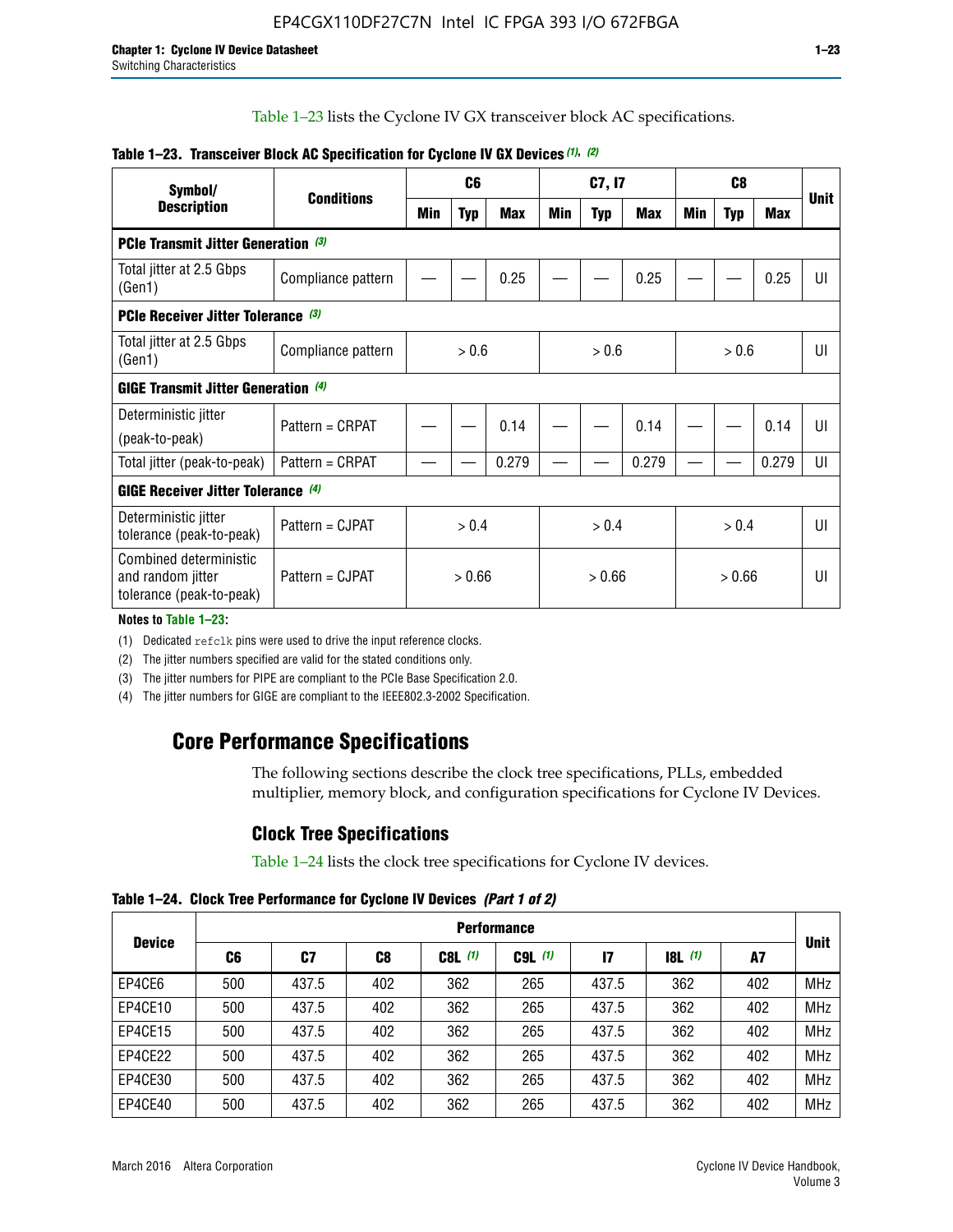|               | <b>Performance</b> |       |     |           |             |              |       |    |             |
|---------------|--------------------|-------|-----|-----------|-------------|--------------|-------|----|-------------|
| <b>Device</b> | C6                 | C7    | C8  | $C8L$ (1) | $C9L$ $(1)$ | $\mathbf{I}$ | 8L(1) | A7 | <b>Unit</b> |
| EP4CE55       | 500                | 437.5 | 402 | 362       | 265         | 437.5        | 362   |    | <b>MHz</b>  |
| EP4CE75       | 500                | 437.5 | 402 | 362       | 265         | 437.5        | 362   |    | <b>MHz</b>  |
| EP4CE115      |                    | 437.5 | 402 | 362       | 265         | 437.5        | 362   |    | <b>MHz</b>  |
| EP4CGX15      | 500                | 437.5 | 402 |           |             | 437.5        |       |    | <b>MHz</b>  |
| EP4CGX22      | 500                | 437.5 | 402 |           |             | 437.5        |       |    | <b>MHz</b>  |
| EP4CGX30      | 500                | 437.5 | 402 |           |             | 437.5        |       |    | <b>MHz</b>  |
| EP4CGX50      | 500                | 437.5 | 402 |           |             | 437.5        |       |    | <b>MHz</b>  |
| EP4CGX75      | 500                | 437.5 | 402 |           |             | 437.5        |       |    | <b>MHz</b>  |
| EP4CGX110     | 500                | 437.5 | 402 |           |             | 437.5        |       |    | <b>MHz</b>  |
| EP4CGX150     | 500                | 437.5 | 402 |           |             | 437.5        |       |    | <b>MHz</b>  |

**Table 1–24. Clock Tree Performance for Cyclone IV Devices** *(Part 2 of 2)*

**Note to Table 1–24:**

(1) Cyclone IV E 1.0 V core voltage devices only support C8L, C9L, and I8L speed grades.

### **PLL Specifications**

Table 1–25 lists the PLL specifications for Cyclone IV devices when operating in the commercial junction temperature range (0°C to 85°C), the industrial junction temperature range (–40°C to 100°C), the extended industrial junction temperature range (–40°C to 125°C), and the automotive junction temperature range (–40°C to 125°C). For more information about the PLL block, refer to "Glossary" on page 1–37.

|  |  | Table 1–25. PLL Specifications for Cyclone IV Devices $(1)$ , $(2)$ (Part 1 of 2) |  |
|--|--|-----------------------------------------------------------------------------------|--|
|--|--|-----------------------------------------------------------------------------------|--|

| <b>Symbol</b>                                          | <b>Parameter</b>                                            | Min | <b>Typ</b>               | <b>Max</b> | <b>Unit</b>   |
|--------------------------------------------------------|-------------------------------------------------------------|-----|--------------------------|------------|---------------|
|                                                        | Input clock frequency $(-6, -7, -8)$ speed grades)          | 5   | $\qquad \qquad$          | 472.5      | <b>MHz</b>    |
| $f_{\text{IN}}(3)$                                     | Input clock frequency (-8L speed grade)                     | 5   |                          | 362        | <b>MHz</b>    |
|                                                        | Input clock frequency (-9L speed grade)                     | 5   |                          | 265        | <b>MHz</b>    |
| f <sub>INPFD</sub>                                     | PFD input frequency                                         | 5   | $\overline{\phantom{0}}$ | 325        | <b>MHz</b>    |
| $f_{VCO}$ (4)                                          | PLL internal VCO operating range                            | 600 |                          | 1300       | <b>MHz</b>    |
| f <sub>INDUTY</sub>                                    | Input clock duty cycle                                      | 40  |                          | 60         | $\frac{0}{0}$ |
| $t_{\text{INJITTER\_CCJ}}$ (5)                         | Input clock cycle-to-cycle jitter<br>$F_{REF} \geq 100$ MHz |     |                          | 0.15       | UI            |
|                                                        | $F_{RFF}$ < 100 MHz                                         |     |                          | ±750       | ps            |
| $f_{\text{OUT\_EXT}}$ (external clock<br>output) $(3)$ | PLL output frequency                                        |     |                          | 472.5      | <b>MHz</b>    |
|                                                        | PLL output frequency (-6 speed grade)                       |     |                          | 472.5      | <b>MHz</b>    |
|                                                        | PLL output frequency (-7 speed grade)                       |     |                          | 450        | <b>MHz</b>    |
| $f_{OUT}$ (to global clock)                            | PLL output frequency (-8 speed grade)                       |     |                          | 402.5      | <b>MHz</b>    |
|                                                        | PLL output frequency (-8L speed grade)                      |     |                          | 362        | <b>MHz</b>    |
|                                                        | PLL output frequency (-9L speed grade)                      |     |                          | 265        | <b>MHz</b>    |
| t <sub>outduty</sub>                                   | Duty cycle for external clock output (when set to 50%)      | 45  | 50                       | 55         | $\frac{0}{0}$ |
| $t_{\text{LOCK}}$                                      | Time required to lock from end of device configuration      |     |                          |            | ms            |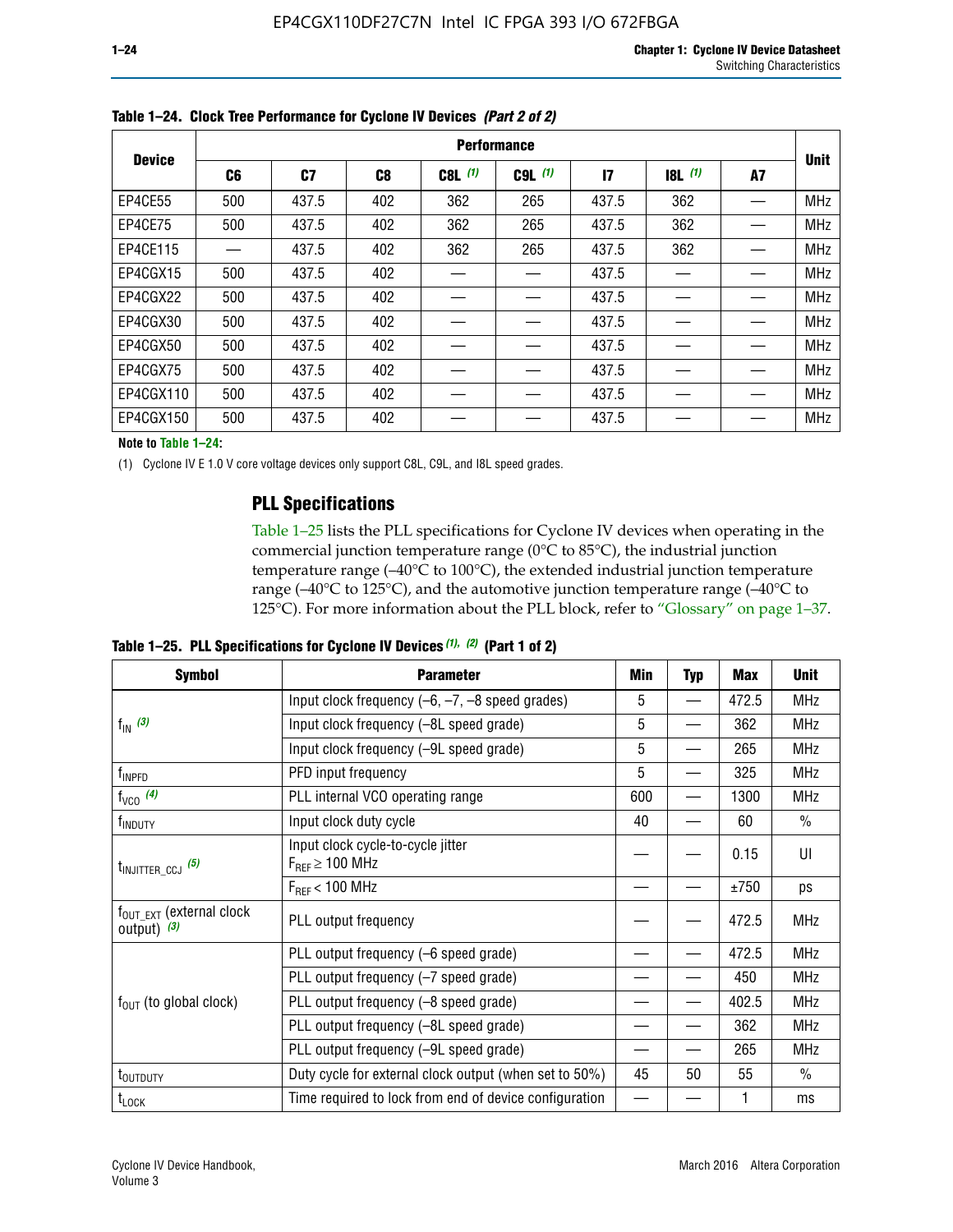|  |  | Table 1–25. PLL Specifications for Cyclone IV Devices (1), (2) (Part 2 of 2) |  |
|--|--|------------------------------------------------------------------------------|--|
|--|--|------------------------------------------------------------------------------|--|

| <b>Symbol</b>                             | <b>Parameter</b>                                                                                                                     | Min | <b>Typ</b> | <b>Max</b> | <b>Unit</b>              |
|-------------------------------------------|--------------------------------------------------------------------------------------------------------------------------------------|-----|------------|------------|--------------------------|
| t <sub>DLOCK</sub>                        | Time required to lock dynamically (after switchover,<br>reconfiguring any non-post-scale counters/delays or<br>areset is deasserted) |     |            | 1          | ms                       |
| t <sub>outjitter_period_dedclk</sub> (6)  | Dedicated clock output period jitter<br>$F_{OUT} \geq 100$ MHz                                                                       |     |            | 300        | ps                       |
|                                           | $F_{OUT}$ < 100 MHz                                                                                                                  |     |            | 30         | mUI                      |
| t <sub>outjitter_ccj_dedclk</sub> (6)     | Dedicated clock output cycle-to-cycle jitter<br>$F_{OUT} \geq 100$ MHz                                                               |     |            | 300        | ps                       |
|                                           | $F_{\text{OUT}}$ < 100 MHz                                                                                                           |     |            | 30         | mUI                      |
| t <sub>outjitter_period_io</sub> (6)      | Regular I/O period jitter<br>$F_{OUT} \geq 100$ MHz                                                                                  |     |            | 650        | ps                       |
|                                           | $F_{OUT}$ < 100 MHz                                                                                                                  |     |            | 75         | mUI                      |
| t <sub>outjitter_ccj_io</sub> (6)         | Regular I/O cycle-to-cycle jitter<br>$F_{OUT} \ge 100$ MHz                                                                           |     |            | 650        | ps                       |
|                                           | $F_{\text{OUT}}$ < 100 MHz                                                                                                           |     |            | 75         | mUI                      |
| t <sub>PLL_PSERR</sub>                    | Accuracy of PLL phase shift                                                                                                          |     |            | ±50        | ps                       |
| $t_{\sf AREF}$                            | Minimum pulse width on areset signal.                                                                                                | 10  |            |            | ns                       |
| t <sub>configpll</sub>                    | Time required to reconfigure scan chains for PLLs                                                                                    |     | 3.5(7)     |            | <b>SCANCLK</b><br>cycles |
| f <sub>SCANCLK</sub>                      | scanclk frequency                                                                                                                    |     |            | 100        | <b>MHz</b>               |
| t <sub>CASC_OUTJITTER_PERIOD_DEDCLK</sub> | Period jitter for dedicated clock output in cascaded<br>PLLs ( $F_{OUT} \ge 100$ MHz)                                                |     |            | 425        | ps                       |
| (8), (9)                                  | Period jitter for dedicated clock output in cascaded<br>PLLs ( $F_{OUT}$ < 100 MHz)                                                  |     |            | 42.5       | mUI                      |

#### **Notes to Table 1–25:**

- (1) This table is applicable for general purpose PLLs and multipurpose PLLs.
- (2) You must connect  $V_{CCD-PLL}$  to  $V_{CCINT}$  through the decoupling capacitor and ferrite bead.
- (3) This parameter is limited in the Quartus II software by the I/O maximum frequency. The maximum I/O frequency is different for each I/O standard.
- (4) The  $V_{CO}$  frequency reported by the Quartus II software in the PLL Summary section of the compilation report takes into consideration the  $V_{CO}$ post-scale counter K value. Therefore, if the counter K has a value of 2, the frequency reported can be lower than the f<sub>VCO</sub> specification.
- (5) A high input jitter directly affects the PLL output jitter. To have low PLL output clock jitter, you must provide a clean clock source that is less than 200 ps.
- (6) Peak-to-peak jitter with a probability level of 10–12 (14 sigma, 99.99999999974404% confidence level). The output jitter specification applies to the intrinsic jitter of the PLL when an input jitter of 30 ps is applied.
- (7) With 100-MHz scanclk frequency.
- (8) The cascaded PLLs specification is applicable only with the following conditions:
	- **■** Upstream PLL—0.59 MHz  $\leq$  Upstream PLL bandwidth  $<$  1 MHz
	- Downstream PLL—Downstream PLL bandwidth > 2 MHz
- (9) PLL cascading is not supported for transceiver applications.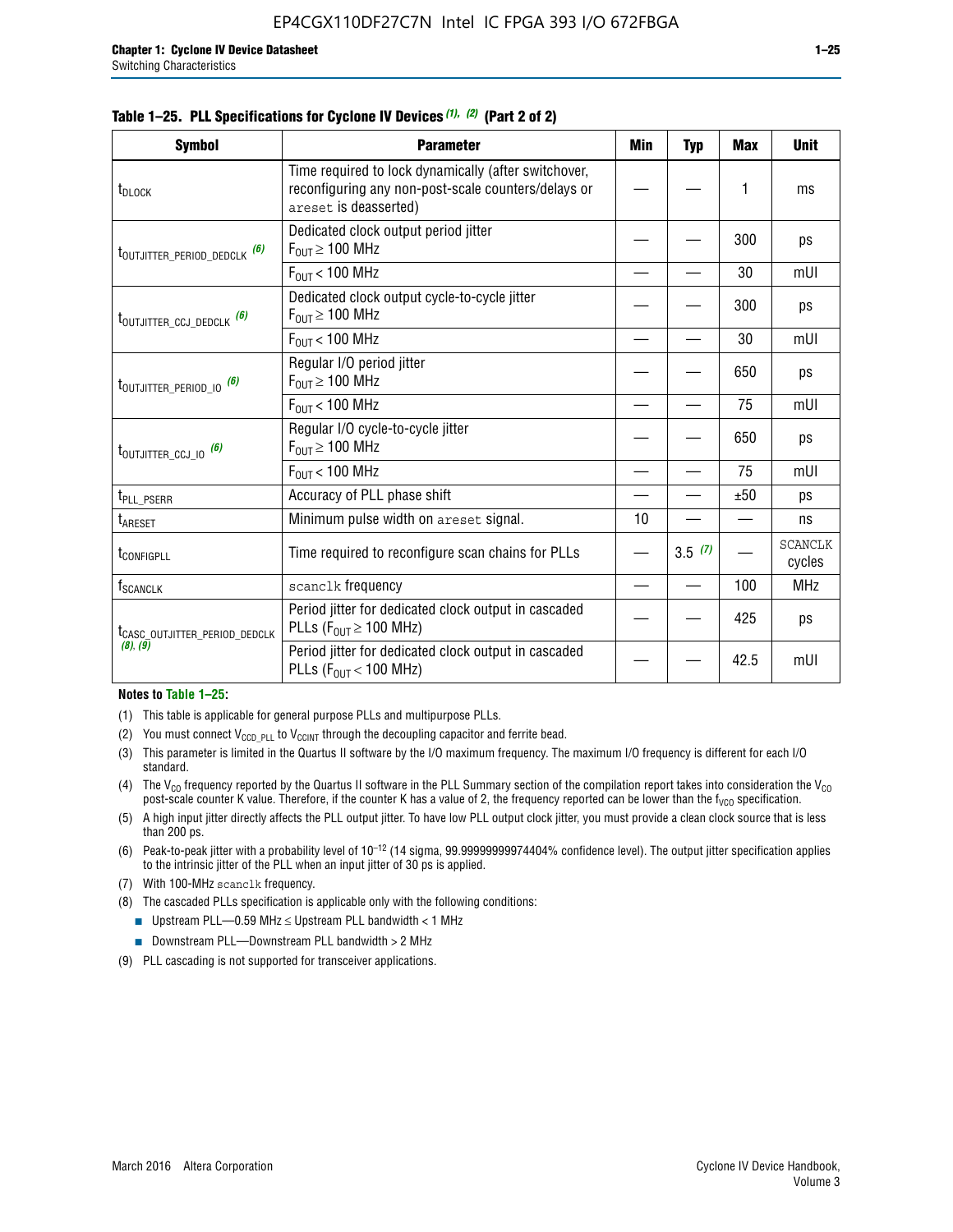# **Embedded Multiplier Specifications**

Table 1–26 lists the embedded multiplier specifications for Cyclone IV devices.

#### **Table 1–26. Embedded Multiplier Specifications for Cyclone IV Devices**

|                                | <b>Resources Used</b>        |     |            | <b>Performance</b> |                 |     |             |  |
|--------------------------------|------------------------------|-----|------------|--------------------|-----------------|-----|-------------|--|
| Mode                           | <b>Number of Multipliers</b> | C6  | C7, I7, A7 | C8                 | <b>C8L, I8L</b> | C9L | <b>Unit</b> |  |
| $9 \times 9$ -bit multiplier   |                              | 340 | 300        | 260                | 240             | 175 | <b>MHz</b>  |  |
| $18 \times 18$ -bit multiplier |                              | 287 | 250        | 200                | 185             | 135 | <b>MHz</b>  |  |

### **Memory Block Specifications**

Table 1–27 lists the M9K memory block specifications for Cyclone IV devices.

#### **Table 1–27. Memory Block Performance Specifications for Cyclone IV Devices**

|               |                                           | <b>Resources Used</b> |                      | <b>Performance</b> |            |                |                 |     |             |
|---------------|-------------------------------------------|-----------------------|----------------------|--------------------|------------|----------------|-----------------|-----|-------------|
| <b>Memory</b> | <b>Mode</b>                               | <b>LEs</b>            | M9K<br><b>Memory</b> | C <sub>6</sub>     | C7, I7, A7 | C <sub>8</sub> | <b>C8L, I8L</b> | C9L | <b>Unit</b> |
|               | FIFO 256 $\times$ 36                      | 47                    |                      | 315                | 274        | 238            | 200             | 157 | <b>MHz</b>  |
| M9K Block     | Single-port $256 \times 36$               | 0                     |                      | 315                | 274        | 238            | 200             | 157 | <b>MHz</b>  |
|               | Simple dual-port $256 \times 36$ CLK      | 0                     |                      | 315                | 274        | 238            | 200             | 157 | <b>MHz</b>  |
|               | True dual port $512 \times 18$ single CLK | 0                     |                      | 315                | 274        | 238            | 200             | 157 | <b>MHz</b>  |

### **Configuration and JTAG Specifications**

Table 1–28 lists the configuration mode specifications for Cyclone IV devices.

#### **Table 1–28. Passive Configuration Mode Specifications for Cyclone IV Devices** *(1)*

| <b>Programming Mode</b>         | V <sub>CCINT</sub> Voltage Level (V) | <b>DCLK f<sub>MAX</sub></b> | <b>Unit</b> |
|---------------------------------|--------------------------------------|-----------------------------|-------------|
| Passive Serial (PS)             | 1.0 $(3)$                            | 66                          | MHz         |
|                                 | 1.2                                  | 133                         | MHz         |
| Fast Passive Parallel (FPP) (2) | 1.0 $(3)$                            | 66                          | <b>MHz</b>  |
|                                 | 12(4)                                | 100                         | <b>MHz</b>  |

#### **Notes to Table 1–28:**

- (1) For more information about PS and FPP configuration timing parameters, refer to the *[Configuration and Remote](http://www.altera.com/literature/hb/cyclone-iv/cyiv-51008.pdf)  [System Upgrades in Cyclone IV Devices](http://www.altera.com/literature/hb/cyclone-iv/cyiv-51008.pdf)* chapter.
- (2) FPP configuration mode supports all Cyclone IV E devices (except for E144 package devices) and EP4CGX50, EP4CGX75, EP4CGX110, and EP4CGX150 only.
- (3)  $V_{CCMT}$  = 1.0 V is only supported for Cyclone IV E 1.0 V core voltage devices.
- (4) Cyclone IV E devices support 1.2 V V<sub>CCINT</sub>. Cyclone IV E 1.2 V core voltage devices support 133 MHz DCLK f<sub>MAX</sub> for EP4CE6, EP4CE10, EP4CE15, EP4CE22, EP4CE30, and EP4CE40 only.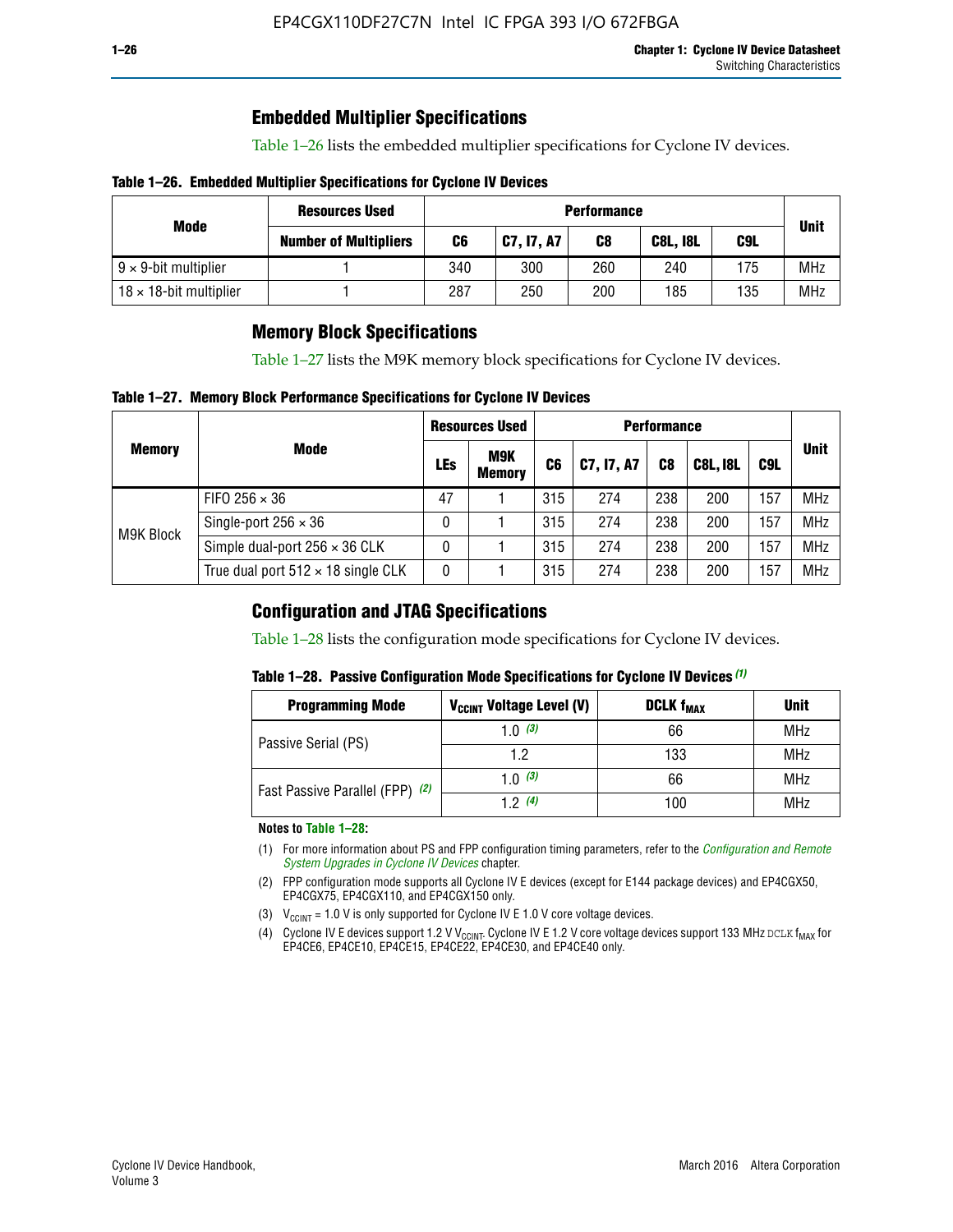Table 1–29 lists the active configuration mode specifications for Cyclone IV devices.

**Table 1–29. Active Configuration Mode Specifications for Cyclone IV Devices**

| <b>Programming Mode</b>  | <b>DCLK Range</b> | <b>Typical DCLK</b> | <b>Unit</b> |
|--------------------------|-------------------|---------------------|-------------|
| Active Parallel (AP) (1) | 20 to 40          | 33                  | MHz         |
| Active Serial (AS)       | 20 to 40          | 33                  | MHz         |

**Note to Table 1–29:**

(1) AP configuration mode is only supported for Cyclone IV E devices.

Table 1–30 lists the JTAG timing parameters and values for Cyclone IV devices.

**Table 1–30. JTAG Timing Parameters for Cyclone IV Devices** *(1)*

| Symbol                       | <b>Parameter</b>                                       | <b>Min</b> | <b>Max</b> | <b>Unit</b> |
|------------------------------|--------------------------------------------------------|------------|------------|-------------|
| t <sub>JCP</sub>             | <b>TCK clock period</b>                                | 40         |            | ns          |
| t <sub>JCH</sub>             | <b>TCK clock high time</b>                             | 19         |            | ns          |
| $t_{JCL}$                    | TCK clock low time                                     | 19         |            | ns          |
| t <sub>JPSU_TDI</sub>        | JTAG port setup time for TDI                           | 1          |            | ns          |
| t <sub>JPSU_TMS</sub>        | JTAG port setup time for TMS                           | 3          |            | ns          |
| t <sub>JPH</sub>             | JTAG port hold time                                    | 10         |            | ns          |
| t <sub>JPCO</sub>            | JTAG port clock to output $(2)$ , $(3)$                |            | 15         | ns          |
| t <sub>JPZX</sub>            | JTAG port high impedance to valid output $(2)$ , $(3)$ |            | 15         | ns          |
| t <sub>JPXZ</sub>            | JTAG port valid output to high impedance $(2)$ , $(3)$ |            | 15         | ns          |
| ${\rm t}_{\rm JSSU}$         | Capture register setup time                            | 5          |            | ns          |
| $\mathsf{t}_{\mathsf{JSH}}$  | Capture register hold time                             | 10         |            | ns          |
| $t_{\rm JSCO}$               | Update register clock to output                        |            | 25         | ns          |
| $t_{\footnotesize \rm JSZX}$ | Update register high impedance to valid output         |            | 25         | ns          |
| t <sub>JSXZ</sub>            | Update register valid output to high impedance         |            | 25         | ns          |

**Notes to Table 1–30:**

(1) For more information about JTAG waveforms, refer to "JTAG Waveform" in "Glossary" on page 1–37.

(2) The specification is shown for 3.3-, 3.0-, and 2.5-V LVTTL/LVCMOS operation of JTAG pins. For 1.8-V LVTTL/LVCMOS and 1.5-V LVCMOS, the output time specification is 16 ns.

(3) For EP4CGX22, EP4CGX30 (F324 and smaller package), EP4CGX110, and EP4CGX150 devices, the output time specification for 3.3-, 3.0-, and 2.5-V LVTTL/LVCMOS operation of JTAG pins is 16 ns. For 1.8-V LVTTL/LVCMOS and 1.5-V LVCMOS, the output time specification is 18 ns.

# **Periphery Performance**

This section describes periphery performance, including high-speed I/O and external memory interface.

I/O performance supports several system interfaces, such as the high-speed I/O interface, external memory interface, and the PCI/PCI-X bus interface. I/Os using the SSTL-18 Class I termination standard can achieve up to the stated DDR2 SDRAM interfacing speeds. I/Os using general-purpose I/O standards such as 3.3-, 3.0-, 2.5-, 1.8-, or 1.5-LVTTL/LVCMOS are capable of a typical 200 MHz interfacing frequency with a 10 pF load.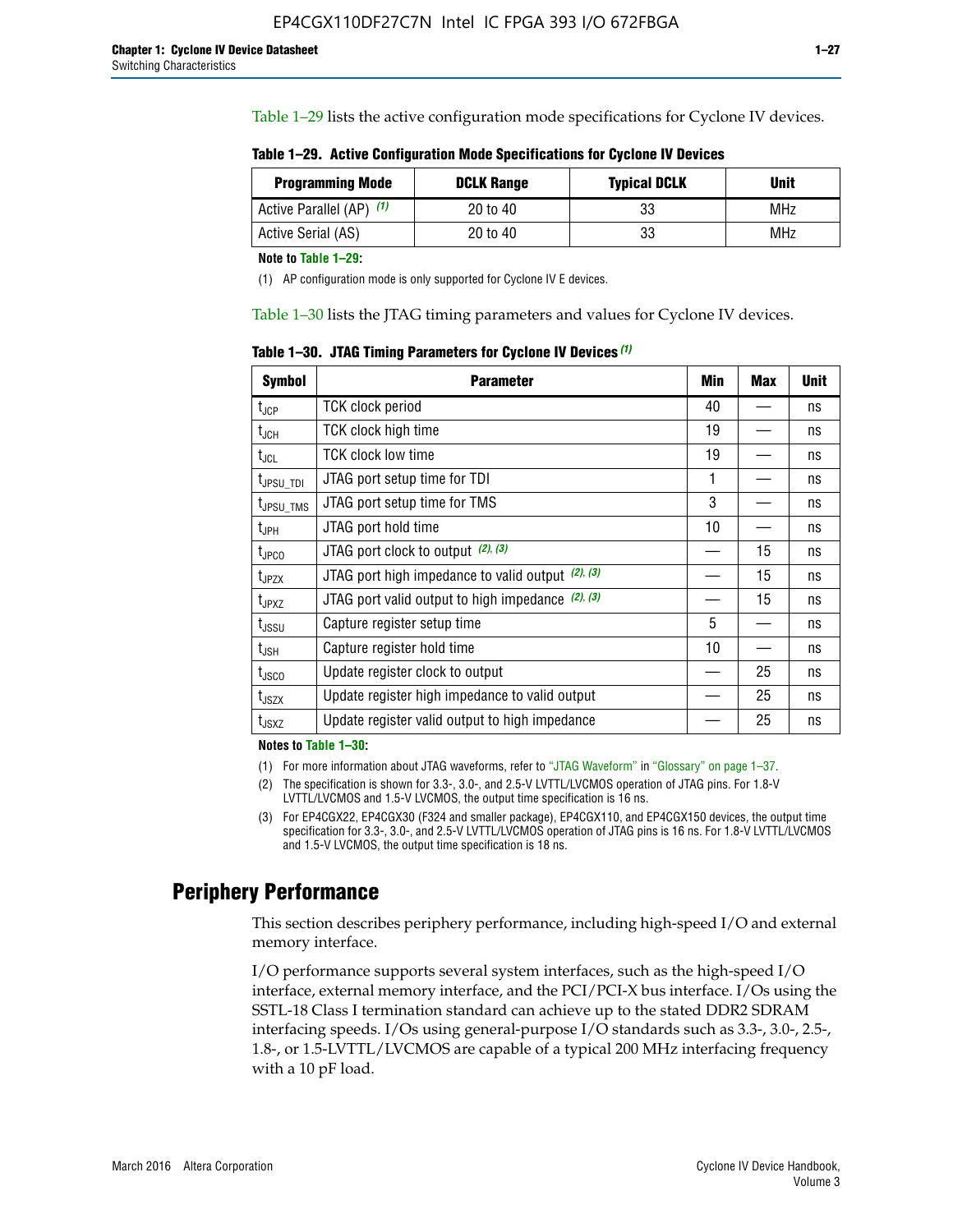- For more information about the supported maximum clock rate, device and pin planning, IP implementation, and device termination, refer to *[Section III: System](http://www.altera.com/literature/hb/external-memory/emi_intro_specs.pdf)  [Performance Specifications](http://www.altera.com/literature/hb/external-memory/emi_intro_specs.pdf)* of the *External Memory Interfaces Handbook*.
- **1 Actual achievable frequency depends on design- and system-specific factors. Perform** HSPICE/IBIS simulations based on your specific design and system setup to determine the maximum achievable frequency in your system.

# **High-Speed I/O Specifications**

Table 1–31 through Table 1–36 list the high-speed I/O timing for Cyclone IV devices. For definitions of high-speed timing specifications, refer to "Glossary" on page 1–37.

**Table 1–31. RSDS Transmitter Timing Specifications for Cyclone IV Devices** *(1)***,** *(2)***,** *(4)* **(Part 1 of 2)**

| <b>Symbol</b>                                                                                                                                                                                                                                       |                                     |            | C6                       |            |            | C7, I7                   |            |                 | <b>C8, A7</b>            |            |            | <b>C8L, I8L</b>          |            |     | C <sub>9</sub> L         |            |             |
|-----------------------------------------------------------------------------------------------------------------------------------------------------------------------------------------------------------------------------------------------------|-------------------------------------|------------|--------------------------|------------|------------|--------------------------|------------|-----------------|--------------------------|------------|------------|--------------------------|------------|-----|--------------------------|------------|-------------|
|                                                                                                                                                                                                                                                     | <b>Modes</b>                        | <b>Min</b> | <b>Typ</b>               | <b>Max</b> | <b>Min</b> | <b>Typ</b>               | <b>Max</b> | <b>Min</b>      | <b>Typ</b>               | <b>Max</b> | <b>Min</b> | <b>Typ</b>               | <b>Max</b> | Min | <b>Typ</b>               | <b>Max</b> | <b>Unit</b> |
| f <sub>HSCLK</sub><br>(input clock<br>frequency)<br>Device<br>operation in<br><b>Mbps</b><br>t <sub>DUTY</sub><br>Transmitter<br>channel-to-<br>channel skew<br>(TCCS)<br>Output jitter<br>(peak to peak)<br>$t_{\text{RISE}}$<br>t <sub>FALL</sub> | $\times$ 10                         | 5          | $\overline{\phantom{0}}$ | 180        | 5          | —                        | 155.5      | 5               | $\overline{\phantom{0}}$ | 155.5      | 5          |                          | 155.5      | 5   |                          | 132.5      | <b>MHz</b>  |
|                                                                                                                                                                                                                                                     | $\times 8$                          | 5          |                          | 180        | 5          |                          | 155.5      | $5\phantom{.0}$ | $\overline{\phantom{0}}$ | 155.5      | 5          |                          | 155.5      | 5   |                          | 132.5      | <b>MHz</b>  |
|                                                                                                                                                                                                                                                     | $\times 7$                          | 5          | $\overline{\phantom{0}}$ | 180        | 5          |                          | 155.5      | 5               | $\overline{\phantom{0}}$ | 155.5      | 5          |                          | 155.5      | 5   |                          | 132.5      | <b>MHz</b>  |
|                                                                                                                                                                                                                                                     | $\times$ 4                          | 5          | $\overline{\phantom{0}}$ | 180        | 5          | $\overline{\phantom{0}}$ | 155.5      | 5               | $\equiv$                 | 155.5      | 5          | $\overline{\phantom{0}}$ | 155.5      | 5   | $\overline{\phantom{0}}$ | 132.5      | <b>MHz</b>  |
|                                                                                                                                                                                                                                                     | $\times 2$                          | 5          | $\equiv$                 | 180        | 5          |                          | 155.5      | 5               | $\equiv$                 | 155.5      | 5          | $\equiv$                 | 155.5      | 5   | $\overline{\phantom{0}}$ | 132.5      | <b>MHz</b>  |
|                                                                                                                                                                                                                                                     | $\times$ 1                          | 5          |                          | 360        | 5          |                          | 311        | 5               | $\overline{\phantom{0}}$ | 311        | 5          | $\overline{\phantom{0}}$ | 311        | 5   |                          | 265        | <b>MHz</b>  |
|                                                                                                                                                                                                                                                     | $\times$ 10                         | 100        | $\overline{\phantom{0}}$ | 360        | 100        |                          | 311        | 100             | $\overline{\phantom{0}}$ | 311        | 100        | $\overline{\phantom{0}}$ | 311        | 100 |                          | 265        | <b>Mbps</b> |
|                                                                                                                                                                                                                                                     | $\times 8$                          | 80         |                          | 360        | 80         |                          | 311        | 80              | $\overline{\phantom{0}}$ | 311        | 80         | $\overline{\phantom{0}}$ | 311        | 80  | $\overline{\phantom{0}}$ | 265        | <b>Mbps</b> |
|                                                                                                                                                                                                                                                     | $\times 7$                          | 70         |                          | 360        | 70         |                          | 311        | 70              | $\overline{\phantom{0}}$ | 311        | 70         | $\overline{\phantom{0}}$ | 311        | 70  | $\overline{\phantom{0}}$ | 265        | <b>Mbps</b> |
|                                                                                                                                                                                                                                                     | $\times$ 4                          | 40         |                          | 360        | 40         |                          | 311        | 40              |                          | 311        | 40         |                          | 311        | 40  | $\overline{\phantom{0}}$ | 265        | <b>Mbps</b> |
|                                                                                                                                                                                                                                                     | $\times 2$                          | 20         |                          | 360        | 20         | $\equiv$                 | 311        | 20              | $\overline{\phantom{0}}$ | 311        | 20         |                          | 311        | 20  | $\equiv$                 | 265        | <b>Mbps</b> |
|                                                                                                                                                                                                                                                     | $\times$ 1                          | 10         |                          | 360        | 10         |                          | 311        | 10              |                          | 311        | 10         |                          | 311        | 10  | $\overline{\phantom{0}}$ | 265        | <b>Mbps</b> |
|                                                                                                                                                                                                                                                     | —                                   | 45         | $\overline{\phantom{0}}$ | 55         | 45         |                          | 55         | 45              | $\overline{\phantom{0}}$ | 55         | 45         |                          | 55         | 45  |                          | 55         | $\%$        |
|                                                                                                                                                                                                                                                     |                                     |            |                          | 200        |            |                          | 200        |                 |                          | 200        |            |                          | 200        |     |                          | 200        | ps          |
|                                                                                                                                                                                                                                                     |                                     |            |                          | 500        |            |                          | 500        |                 |                          | 550        |            |                          | 600        |     |                          | 700        | ps          |
|                                                                                                                                                                                                                                                     | $20 - 80\%$<br>$C_{LOAD} =$<br>5 pF |            | 500                      |            |            | 500                      |            |                 | 500                      |            |            | 500                      |            |     | 500                      |            | ps          |
|                                                                                                                                                                                                                                                     | $20 - 80\%$<br>$C_{LOAD} =$<br>5 pF |            | 500                      |            |            | 500                      |            |                 | 500                      |            |            | 500                      |            |     | 500                      |            | ps          |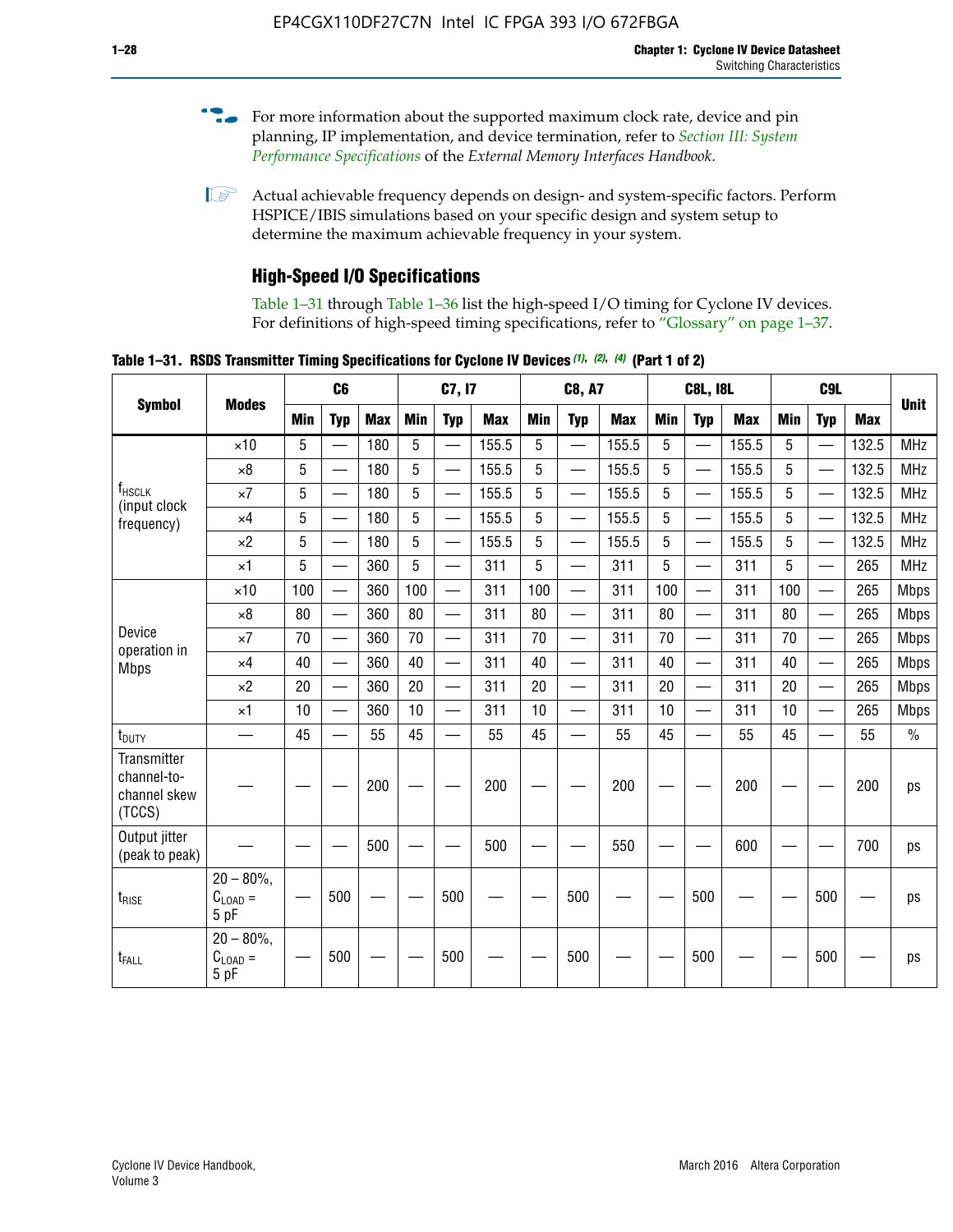#### **Table 1–31. RSDS Transmitter Timing Specifications for Cyclone IV Devices** *(1)***,** *(2)***,** *(4)* **(Part 2 of 2)**

**Notes to Table 1–31:**

(1) Applicable for true RSDS and emulated RSDS\_E\_3R transmitter.

(2) Cyclone IV E devices—true RSDS transmitter is only supported at the output pin of Row I/O Banks 1, 2, 5, and 6. Emulated RSDS transmitter is supported at the output pin of all I/O Banks. Cyclone IV GX devices—true RSDS transmitter is only supported at the output pin of Row I/O Banks 5 and 6. Emulated RSDS transmitter is supported at the output

pin of I/O Banks 3, 4, 5, 6, 7, 8, and 9.

(3)  $t_{\text{LOCK}}$  is the time required for the PLL to lock from the end-of-device configuration.

(4) Cyclone IV E 1.0 V core voltage devices only support C8L, C9L, and I8L speed grades. Cyclone IV E 1.2 V core voltage devices only support C6, C7, C8, I7, and A7 speed grades. Cyclone IV GX devices only support C6, C7, C8, and I7 speed grades.

| <b>Symbol</b>                   |                                              |     | C <sub>6</sub>           |     |            | C7, I7                   |            |            | <b>C8, A7</b>                  |            |     | <b>C8L, I8L</b>          |            |            | C <sub>9</sub> L         |            |               |
|---------------------------------|----------------------------------------------|-----|--------------------------|-----|------------|--------------------------|------------|------------|--------------------------------|------------|-----|--------------------------|------------|------------|--------------------------|------------|---------------|
|                                 | <b>Modes</b>                                 | Min | <b>Typ</b>               | Max | <b>Min</b> | <b>Typ</b>               | <b>Max</b> | <b>Min</b> | <b>Typ</b>                     | <b>Max</b> | Min | <b>Typ</b>               | <b>Max</b> | <b>Min</b> | <b>Typ</b>               | <b>Max</b> | <b>Unit</b>   |
|                                 | $\times$ 10                                  | 5   | $\overline{\phantom{0}}$ | 85  | 5          | $\overline{\phantom{0}}$ | 85         | 5          | —                              | 85         | 5   | $\overline{\phantom{0}}$ | 85         | 5          |                          | 72.5       | <b>MHz</b>    |
|                                 | $\times 8$                                   | 5   | —                        | 85  | 5          | e e                      | 85         | 5          | —                              | 85         | 5   | $\overline{\phantom{0}}$ | 85         | 5          | —                        | 72.5       | <b>MHz</b>    |
| f <sub>HSCLK</sub> (input       | $\times 7$                                   | 5   | —                        | 85  | 5          | $\overline{\phantom{a}}$ | 85         | 5          | $\overline{\phantom{0}}$       | 85         | 5   | $\overline{\phantom{0}}$ | 85         | 5          |                          | 72.5       | <b>MHz</b>    |
| clock<br>frequency)             | $\times$ 4                                   | 5   | $\qquad \qquad$          | 85  | 5          | $\overline{\phantom{0}}$ | 85         | 5          | $\overline{\phantom{0}}$       | 85         | 5   | $\overline{\phantom{0}}$ | 85         | 5          |                          | 72.5       | <b>MHz</b>    |
|                                 | $\times 2$                                   | 5   | $\qquad \qquad$          | 85  | 5          | $\overline{\phantom{a}}$ | 85         | 5          | $\qquad \qquad$                | 85         | 5   | $\qquad \qquad$          | 85         | 5          | $\overline{\phantom{0}}$ | 72.5       | <b>MHz</b>    |
|                                 | $\times$ 1                                   | 5   | $\overline{\phantom{0}}$ | 170 | 5          |                          | 170        | 5          | $\overline{\phantom{0}}$       | 170        | 5   | $\overline{\phantom{0}}$ | 170        | 5          |                          | 145        | <b>MHz</b>    |
|                                 | $\times$ 10                                  | 100 | $\overline{\phantom{0}}$ | 170 | 100        | <u>e a</u>               | 170        | 100        | $\overline{\phantom{0}}$       | 170        | 100 |                          | 170        | 100        | $\qquad \qquad$          | 145        | <b>Mbps</b>   |
|                                 | $\times 8$                                   | 80  | $\overline{\phantom{0}}$ | 170 | 80         |                          | 170        | 80         | $\overline{\phantom{0}}$       | 170        | 80  |                          | 170        | 80         |                          | 145        | <b>Mbps</b>   |
| Device<br>operation in          | $\times 7$                                   | 70  |                          | 170 | 70         | $\overline{\phantom{0}}$ | 170        | 70         | $\qquad \qquad \longleftarrow$ | 170        | 70  | $\qquad \qquad$          | 170        | 70         |                          | 145        | <b>Mbps</b>   |
| <b>Mbps</b>                     | $\times$ 4                                   | 40  | $\overline{\phantom{0}}$ | 170 | 40         | $\overline{\phantom{0}}$ | 170        | 40         | $\overline{\phantom{0}}$       | 170        | 40  | $\overline{\phantom{0}}$ | 170        | 40         | —                        | 145        | <b>Mbps</b>   |
|                                 | $\times 2$                                   | 20  | $\overline{\phantom{0}}$ | 170 | 20         | $\overline{\phantom{0}}$ | 170        | 20         | $\overline{\phantom{0}}$       | 170        | 20  | $\overline{\phantom{0}}$ | 170        | 20         |                          | 145        | <b>Mbps</b>   |
|                                 | $\times$ 1                                   | 10  | $\overline{\phantom{0}}$ | 170 | 10         | $\overline{\phantom{0}}$ | 170        | 10         | $\overline{\phantom{0}}$       | 170        | 10  | $\overline{\phantom{0}}$ | 170        | 10         |                          | 145        | <b>Mbps</b>   |
| t <sub>DUTY</sub>               |                                              | 45  | $\overline{\phantom{0}}$ | 55  | 45         | $\sim$                   | 55         | 45         | —                              | 55         | 45  | $\overline{\phantom{0}}$ | 55         | 45         |                          | 55         | $\frac{0}{0}$ |
| <b>TCCS</b>                     |                                              |     |                          | 200 |            |                          | 200        | $\sim$     |                                | 200        |     | $\overline{\phantom{0}}$ | 200        |            |                          | 200        | ps            |
| Output jitter<br>(peak to peak) |                                              |     |                          | 500 |            |                          | 500        |            |                                | 550        |     |                          | 600        |            |                          | 700        | ps            |
| $t_{\text{RISE}}$               | $20 - 80\%$<br>$C_{LOAD} =$<br>5 pF          |     | 500                      |     |            | 500                      |            |            | 500                            |            |     | 500                      |            |            | 500                      |            | ps            |
| t <sub>FALL</sub>               | $20 - 80\%$ ,<br>$C_{\text{LOAD}} =$<br>5 pF |     | 500                      |     |            | 500                      |            |            | 500                            |            |     | 500                      |            |            | 500                      |            | ps            |

### **Table 1–32. Emulated RSDS\_E\_1R Transmitter Timing Specifications for Cyclone IV Devices** *(1), (3)* **(Part 1 of 2)**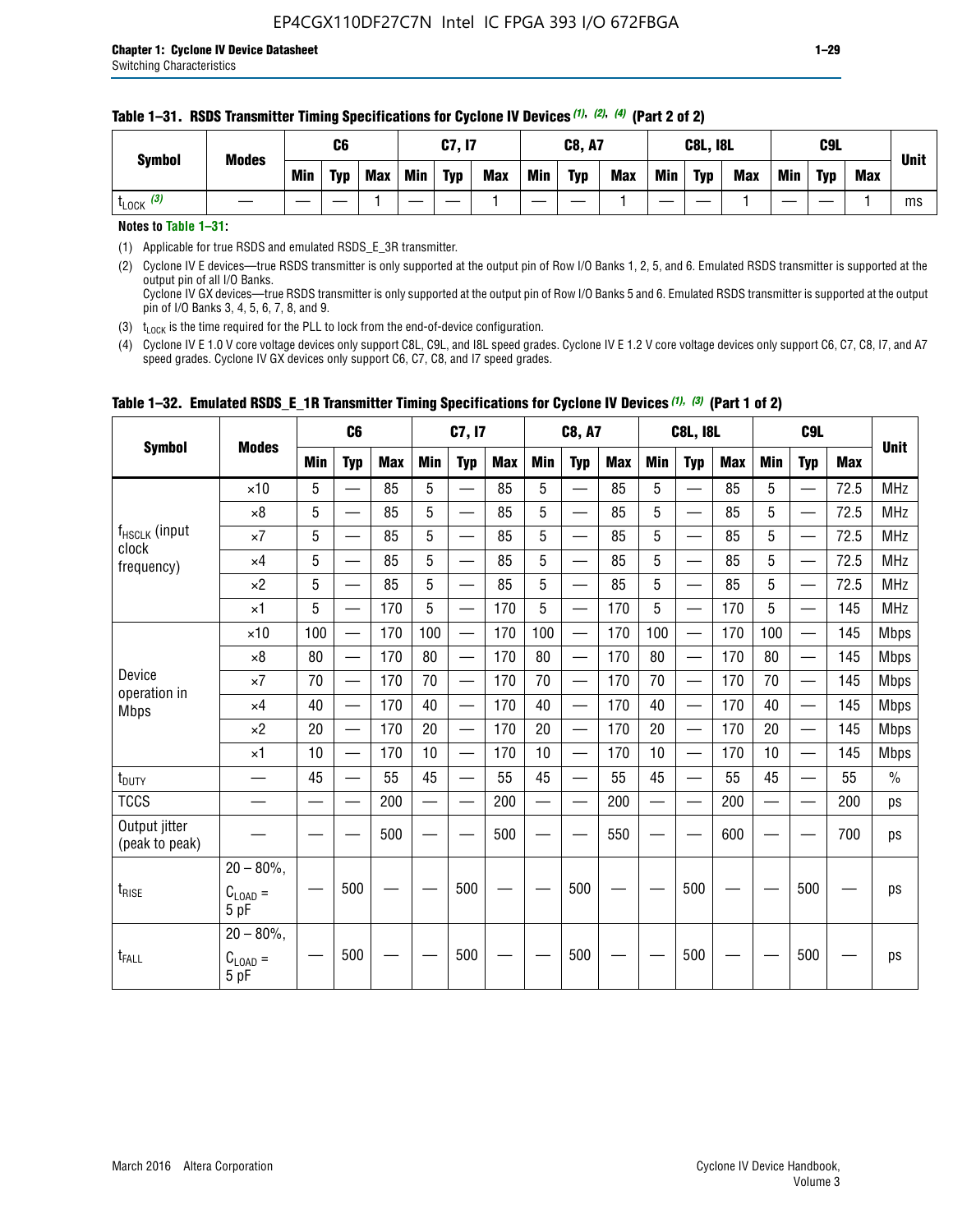| <b>Symbol</b>        | <b>Modes</b> |     | C6         |            |            | C7, I7     |            |            | <b>C8, A7</b> |            |            | <b>C8L, I8L</b> |            |     | C <sub>9</sub> L |     | <b>Unit</b> |
|----------------------|--------------|-----|------------|------------|------------|------------|------------|------------|---------------|------------|------------|-----------------|------------|-----|------------------|-----|-------------|
|                      |              | Min | <b>Typ</b> | <b>Max</b> | <b>Min</b> | <b>Typ</b> | <b>Max</b> | <b>Min</b> | <b>Typ</b>    | <b>Max</b> | <b>Min</b> | <b>Typ</b>      | <b>Max</b> | Min | <b>Typ</b>       | Max |             |
| (2)<br><b>L</b> LOCK |              |     |            |            |            |            |            |            |               |            |            |                 |            |     |                  |     | ms          |

#### **Table 1–32. Emulated RSDS\_E\_1R Transmitter Timing Specifications for Cyclone IV Devices** *(1), (3)* **(Part 2 of 2)**

**Notes to Table 1–32:**

(1) Emulated RSDS\_E\_1R transmitter is supported at the output pin of all I/O Banks of Cyclone IV E devices and I/O Banks 3, 4, 5, 6, 7, 8, and 9 of Cyclone IV GX devices.

(2)  $t_{\text{LOCK}}$  is the time required for the PLL to lock from the end-of-device configuration.

(3) Cyclone IV E 1.0 V core voltage devices only support C8L, C9L, and I8L speed grades. Cyclone IV E 1.2 V core voltage devices only support C6, C7, C8, I7, and A7 speed grades. Cyclone IV GX devices only support C6, C7, C8, and I7 speed grades.

| <b>Symbol</b>                                                                                                                                                    |                                            |            | C <sub>6</sub>           |            |                          | C7, I7                   |            |            | <b>C8, A7</b>            |            |            | <b>C8L, I8L</b>          |            |            | C <sub>9</sub> L |            |             |
|------------------------------------------------------------------------------------------------------------------------------------------------------------------|--------------------------------------------|------------|--------------------------|------------|--------------------------|--------------------------|------------|------------|--------------------------|------------|------------|--------------------------|------------|------------|------------------|------------|-------------|
|                                                                                                                                                                  | <b>Modes</b>                               | <b>Min</b> | <b>Typ</b>               | <b>Max</b> | <b>Min</b>               | <b>Typ</b>               | <b>Max</b> | <b>Min</b> | <b>Typ</b>               | <b>Max</b> | <b>Min</b> | <b>Typ</b>               | <b>Max</b> | <b>Min</b> | <b>Typ</b>       | <b>Max</b> | <b>Unit</b> |
|                                                                                                                                                                  | $\times$ 10                                | 5          |                          | 200        | 5                        |                          | 155.5      | 5          | ÷,                       | 155.5      | 5          |                          | 155.5      | 5          |                  | 132.5      | <b>MHz</b>  |
| f <sub>HSCLK</sub> (input<br>clock<br>frequency)<br>Device<br>operation in<br><b>Mbps</b><br>t <sub>DUTY</sub><br><b>TCCS</b><br>Output jitter<br>(peak to peak) | $\times 8$                                 | 5          | $\overline{\phantom{0}}$ | 200        | 5                        | <u>—</u>                 | 155.5      | 5          | $\overline{\phantom{0}}$ | 155.5      | 5          | $\overline{\phantom{0}}$ | 155.5      | 5          |                  | 132.5      | <b>MHz</b>  |
|                                                                                                                                                                  | $\times 7$                                 | 5          | $\qquad \qquad$          | 200        | 5                        | —                        | 155.5      | 5          | —<br>——                  | 155.5      | 5          |                          | 155.5      | 5          |                  | 132.5      | <b>MHz</b>  |
|                                                                                                                                                                  | $\times$ 4                                 | 5          | $\overline{\phantom{0}}$ | 200        | 5                        | —                        | 155.5      | 5          | $\overline{\phantom{0}}$ | 155.5      | 5          |                          | 155.5      | 5          | —                | 132.5      | <b>MHz</b>  |
|                                                                                                                                                                  | $\times 2$                                 | 5          | $\overline{\phantom{0}}$ | 200        | 5                        | —                        | 155.5      | 5          | $\overline{\phantom{0}}$ | 155.5      | 5          | $\overline{\phantom{0}}$ | 155.5      | 5          |                  | 132.5      | <b>MHz</b>  |
|                                                                                                                                                                  | $\times$ 1                                 | 5          | $\overline{\phantom{0}}$ | 400        | 5                        | —                        | 311        | 5          | —                        | 311        | 5          | $\overline{\phantom{0}}$ | 311        | 5          |                  | 265        | <b>MHz</b>  |
|                                                                                                                                                                  | $\times$ 10                                | 100        | $\overline{\phantom{0}}$ | 400        | 100                      | $\overline{\phantom{0}}$ | 311        | 100        | $\overline{\phantom{0}}$ | 311        | 100        | $\overline{\phantom{0}}$ | 311        | 100        |                  | 265        | <b>Mbps</b> |
|                                                                                                                                                                  | $\times 8$                                 | 80         | $\overline{\phantom{0}}$ | 400        | 80                       | $\overline{\phantom{0}}$ | 311        | 80         | $\overline{\phantom{0}}$ | 311        | 80         | $\overline{\phantom{0}}$ | 311        | 80         |                  | 265        | <b>Mbps</b> |
|                                                                                                                                                                  | $\times 7$                                 | 70         | $\overline{\phantom{0}}$ | 400        | 70                       | $\overline{\phantom{0}}$ | 311        | 70         | $\equiv$                 | 311        | 70         | —                        | 311        | 70         |                  | 265        | <b>Mbps</b> |
|                                                                                                                                                                  | $\times$ 4                                 | 40         |                          | 400        | 40                       |                          | 311        | 40         | $\overline{\phantom{0}}$ | 311        | 40         |                          | 311        | 40         |                  | 265        | <b>Mbps</b> |
|                                                                                                                                                                  | $\times 2$                                 | 20         | $\overline{\phantom{0}}$ | 400        | 20                       | —                        | 311        | 20         | $\overline{\phantom{0}}$ | 311        | 20         | $\overline{\phantom{0}}$ | 311        | 20         |                  | 265        | <b>Mbps</b> |
|                                                                                                                                                                  | ×1                                         | 10         | $\overline{\phantom{0}}$ | 400        | 10                       |                          | 311        | 10         | $\overline{\phantom{0}}$ | 311        | 10         | $\overline{\phantom{0}}$ | 311        | 10         |                  | 265        | <b>Mbps</b> |
|                                                                                                                                                                  |                                            | 45         |                          | 55         | 45                       |                          | 55         | 45         | —                        | 55         | 45         | —                        | 55         | 45         |                  | 55         | $\%$        |
|                                                                                                                                                                  |                                            |            |                          | 200        | $\overline{\phantom{0}}$ | —                        | 200        | —          | $\overline{\phantom{0}}$ | 200        |            | —                        | 200        | —          |                  | 200        | ps          |
|                                                                                                                                                                  |                                            |            |                          | 500        |                          |                          | 500        |            |                          | 550        |            |                          | 600        |            |                  | 700        | ps          |
| $t_{\text{RISE}}$                                                                                                                                                | $20 - 80\%$<br>$C_{LOAD} =$<br>5 pF        |            | 500                      |            |                          | 500                      |            |            | 500                      |            |            | 500                      |            |            | 500              |            | ps          |
| t <sub>FALL</sub>                                                                                                                                                | $20 - 80\%$<br>$C_{\text{LOAD}} =$<br>5 pF |            | 500                      |            |                          | 500                      |            |            | 500                      |            |            | 500                      |            |            | 500              |            | ps          |
| $t_{\text{LOCK}}$ (3)                                                                                                                                            |                                            |            |                          | 1          |                          |                          | 1          |            |                          | 1          |            |                          | 1          |            |                  | 1          | ms          |

**Table 1–33. Mini-LVDS Transmitter Timing Specifications for Cyclone IV Devices** *(1)***,** *(2)***,** *(4)*

**Notes to Table 1–33:**

(1) Applicable for true and emulated mini-LVDS transmitter.

(2) Cyclone IV E—true mini-LVDS transmitter is only supported at the output pin of Row I/O Banks 1, 2, 5, and 6. Emulated mini-LVDS transmitter is supported at the output pin of all I/O banks.

Cyclone IV GX—true mini-LVDS transmitter is only supported at the output pin of Row I/O Banks 5 and 6. Emulated mini-LVDS transmitter is supported at the output pin of I/O Banks 3, 4, 5, 6, 7, 8, and 9.

(3)  $t_{\text{LOCK}}$  is the time required for the PLL to lock from the end-of-device configuration.

(4) Cyclone IV E 1.0 V core voltage devices only support C8L, C9L, and I8L speed grades. Cyclone IV E 1.2 V core voltage devices only support C6, C7, C8, I7, and A7 speed grades. Cyclone IV GX devices only support C6, C7, C8, and I7 speed grades.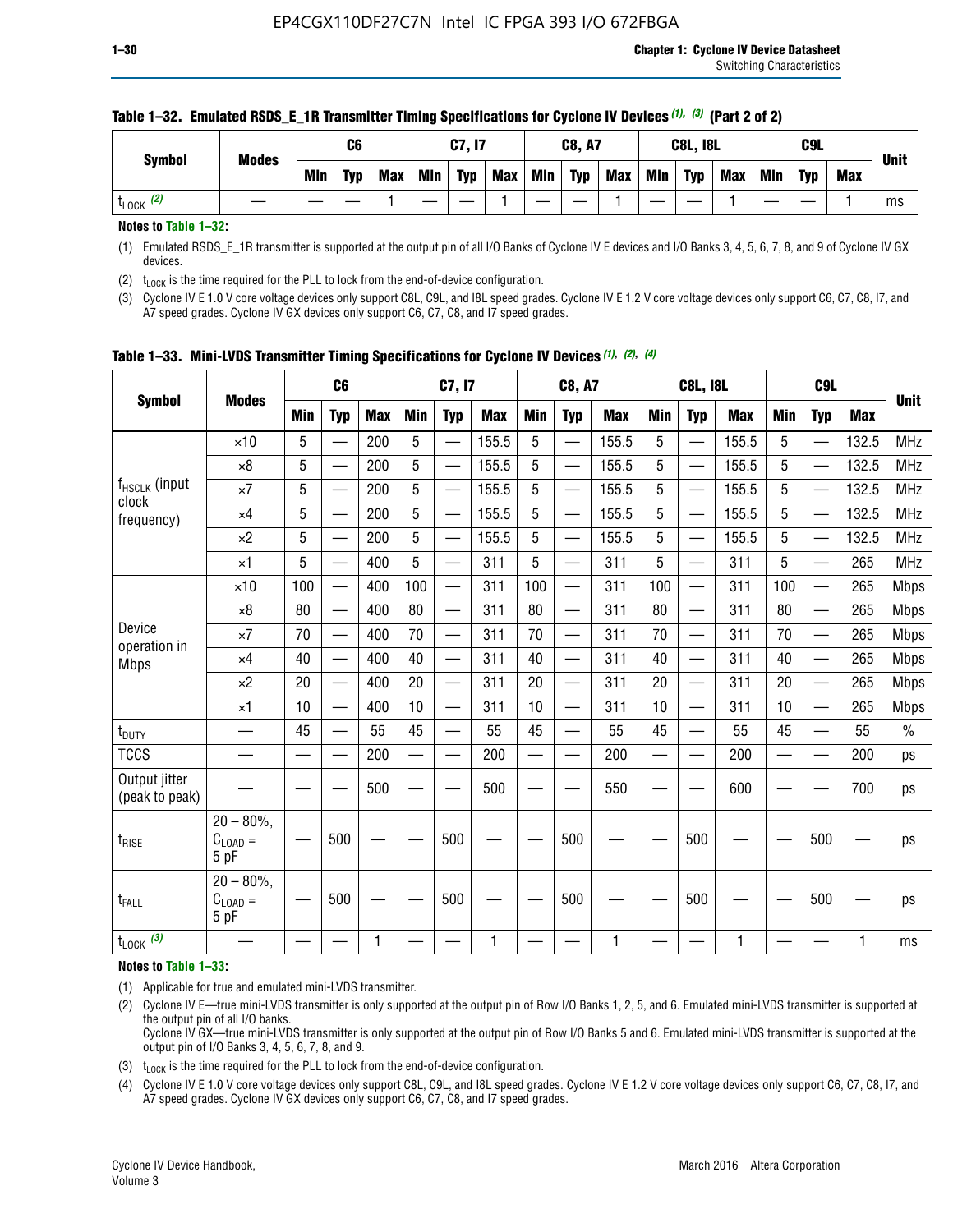|                                 |              |     | C <sub>6</sub> |     | C7, I7     |            | <b>C8, A7</b> |     | <b>C8L, I8L</b> |            | C <sub>9</sub> L |               |
|---------------------------------|--------------|-----|----------------|-----|------------|------------|---------------|-----|-----------------|------------|------------------|---------------|
| <b>Symbol</b>                   | <b>Modes</b> | Min | <b>Max</b>     | Min | <b>Max</b> | <b>Min</b> | <b>Max</b>    | Min | <b>Max</b>      | <b>Min</b> | <b>Max</b>       | <b>Unit</b>   |
|                                 | $\times$ 10  | 5   | 420            | 5   | 370        | 5          | 320           | 5   | 320             | 5          | 250              | <b>MHz</b>    |
|                                 | $\times 8$   | 5   | 420            | 5   | 370        | 5          | 320           | 5   | 320             | 5          | 250              | <b>MHz</b>    |
| f <sub>HSCLK</sub> (input       | $\times 7$   | 5   | 420            | 5   | 370        | 5          | 320           | 5   | 320             | 5          | 250              | <b>MHz</b>    |
| clock<br>frequency)             | $\times$ 4   | 5   | 420            | 5   | 370        | 5          | 320           | 5   | 320             | 5          | 250              | <b>MHz</b>    |
|                                 | $\times 2$   | 5   | 420            | 5   | 370        | 5          | 320           | 5   | 320             | 5          | 250              | <b>MHz</b>    |
|                                 | $\times$ 1   | 5   | 420            | 5   | 402.5      | 5          | 402.5         | 5   | 362             | 5          | 265              | <b>MHz</b>    |
|                                 | $\times$ 10  | 100 | 840            | 100 | 740        | 100        | 640           | 100 | 640             | 100        | 500              | <b>Mbps</b>   |
|                                 | $\times 8$   | 80  | 840            | 80  | 740        | 80         | 640           | 80  | 640             | 80         | 500              | <b>Mbps</b>   |
| <b>HSIODR</b>                   | $\times 7$   | 70  | 840            | 70  | 740        | 70         | 640           | 70  | 640             | 70         | 500              | <b>Mbps</b>   |
|                                 | $\times$ 4   | 40  | 840            | 40  | 740        | 40         | 640           | 40  | 640             | 40         | 500              | <b>Mbps</b>   |
|                                 | $\times 2$   | 20  | 840            | 20  | 740        | 20         | 640           | 20  | 640             | 20         | 500              | <b>Mbps</b>   |
|                                 | $\times$ 1   | 10  | 420            | 10  | 402.5      | 10         | 402.5         | 10  | 362             | 10         | 265              | <b>Mbps</b>   |
| t <sub>DUTY</sub>               |              | 45  | 55             | 45  | 55         | 45         | 55            | 45  | 55              | 45         | 55               | $\frac{0}{0}$ |
| <b>TCCS</b>                     |              |     | 200            |     | 200        |            | 200           |     | 200             |            | 200              | ps            |
| Output jitter<br>(peak to peak) |              |     | 500            |     | 500        |            | 550           |     | 600             |            | 700              | ps            |
| $t_{\text{LOCK}}$ (2)           |              |     | 1              |     | 1          |            | 1             |     | 1               |            | 1                | ms            |

**Table 1–34. True LVDS Transmitter Timing Specifications for Cyclone IV Devices** *(1)***,** *(3)*

**Notes to Table 1–34:**

(1) Cyclone IV E—true LVDS transmitter is only supported at the output pin of Row I/O Banks 1, 2, 5, and 6. Cyclone IV GX—true LVDS transmitter is only supported at the output pin of Row I/O Banks 5 and 6.

(2)  $t_{\text{LOCK}}$  is the time required for the PLL to lock from the end-of-device configuration.

(3) Cyclone IV E 1.0 V core voltage devices only support C8L, C9L, and I8L speed grades. Cyclone IV E 1.2 V core voltage devices only support C6, C7, C8, I7, and A7 speed grades. Cyclone IV GX devices only support C6, C7, C8, and I7 speed grades.

|  |  |  |  | Table 1–35. Emulated LVDS Transmitter Timing Specifications for Cyclone IV Devices <sup>(1),</sup> <sup>(3)</sup> (Part 1 of 2) |  |  |
|--|--|--|--|---------------------------------------------------------------------------------------------------------------------------------|--|--|
|--|--|--|--|---------------------------------------------------------------------------------------------------------------------------------|--|--|

| <b>Symbol</b><br>$f_{HSCLK}$ (input<br>clock<br>frequency)<br><b>HSIODR</b> |              | C <sub>6</sub> |            | C7, I7     |            | <b>C8, A7</b> |            | <b>C8L, I8L</b> |                                                                                                                                                                                                                      |            |            |             |
|-----------------------------------------------------------------------------|--------------|----------------|------------|------------|------------|---------------|------------|-----------------|----------------------------------------------------------------------------------------------------------------------------------------------------------------------------------------------------------------------|------------|------------|-------------|
|                                                                             | <b>Modes</b> | Min            | <b>Max</b> | <b>Min</b> | <b>Max</b> | <b>Min</b>    | <b>Max</b> | <b>Min</b>      | <b>Max</b>                                                                                                                                                                                                           | <b>Min</b> | <b>Max</b> | <b>Unit</b> |
|                                                                             | $\times$ 10  | 5              | 320        | 5          | 320        | 5             | 275        | 5               | 275                                                                                                                                                                                                                  | 5          | 250        | <b>MHz</b>  |
|                                                                             | $\times 8$   | 5              | 320        | 5          | 320        | 5             | 275        | 5               | C <sub>9</sub> L<br>5<br>275<br>250<br>5<br>275<br>250<br>5<br>275<br>250<br>5<br>275<br>250<br>5<br>362<br>265<br>550<br>100<br>500<br>80<br>550<br>500<br>70<br>550<br>500<br>550<br>40<br>500<br>550<br>20<br>500 | <b>MHz</b> |            |             |
|                                                                             | $\times 7$   | 5              | 320        | 5          | 320        | 5             | 275        | 5               |                                                                                                                                                                                                                      |            |            | <b>MHz</b>  |
|                                                                             | $\times$ 4   | 5              | 320        | 5          | 320        | 5             | 275        | 5               |                                                                                                                                                                                                                      |            |            | <b>MHz</b>  |
|                                                                             | $\times 2$   | 5              | 320        | 5          | 320        | 5             | 275        | 5               |                                                                                                                                                                                                                      |            |            | <b>MHz</b>  |
|                                                                             | $\times$ 1   | 5              | 402.5      | 5          | 402.5      | 5             | 402.5      | 5               |                                                                                                                                                                                                                      |            |            | <b>MHz</b>  |
|                                                                             | $\times$ 10  | 100            | 640        | 100        | 640        | 100           | 550        | 100             |                                                                                                                                                                                                                      |            |            | <b>Mbps</b> |
|                                                                             | $\times 8$   | 80             | 640        | 80         | 640        | 80            | 550        | 80              |                                                                                                                                                                                                                      |            |            | <b>Mbps</b> |
|                                                                             | $\times 7$   | 70             | 640        | 70         | 640        | 70            | 550        | 70              |                                                                                                                                                                                                                      |            |            | <b>Mbps</b> |
|                                                                             | $\times$ 4   | 40             | 640        | 40         | 640        | 40            | 550        | 40              |                                                                                                                                                                                                                      |            |            | <b>Mbps</b> |
|                                                                             | $\times 2$   | 20             | 640        | 20         | 640        | 20            | 550        | 20              |                                                                                                                                                                                                                      |            |            | <b>Mbps</b> |
|                                                                             | $\times$ 1   | 10             | 402.5      | 10         | 402.5      | 10            | 402.5      | 10              | 362                                                                                                                                                                                                                  | 10         | 265        | <b>Mbps</b> |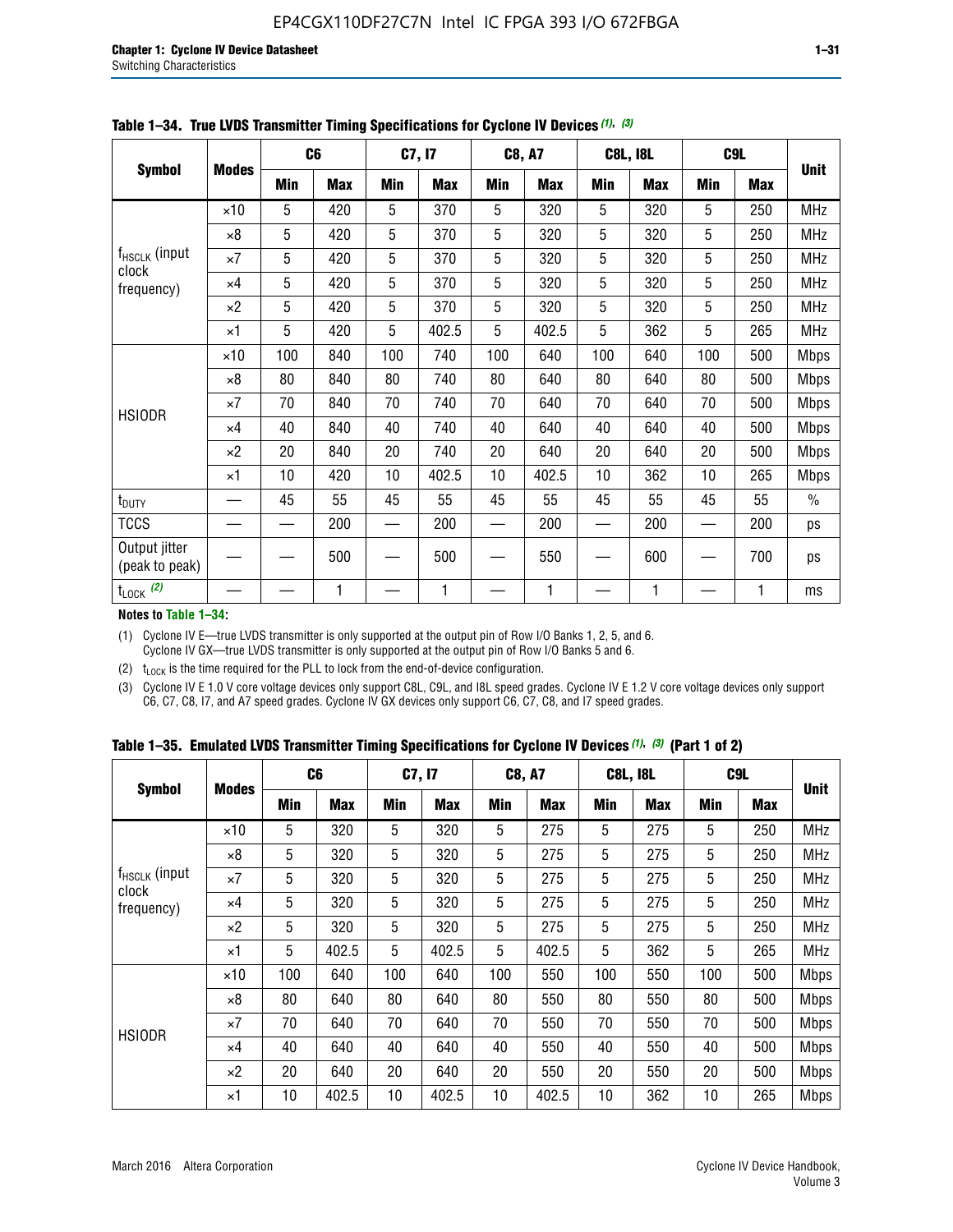|                                 |              | C <sub>6</sub> |            | C7, I7     |            | <b>C8, A7</b> |            | <b>C8L, I8L</b> |            |            | C <sub>9</sub> L |               |
|---------------------------------|--------------|----------------|------------|------------|------------|---------------|------------|-----------------|------------|------------|------------------|---------------|
| <b>Symbol</b>                   | <b>Modes</b> | Min            | <b>Max</b> | <b>Min</b> | <b>Max</b> | <b>Min</b>    | <b>Max</b> | <b>Min</b>      | <b>Max</b> | <b>Min</b> | <b>Max</b>       | <b>Unit</b>   |
| t <sub>DUTY</sub>               |              | 45             | 55         | 45         | 55         | 45            | 55         | 45              | 55         | 45         | 55               | $\frac{0}{0}$ |
| <b>TCCS</b>                     |              |                | 200        |            | 200        |               | 200        |                 | 200        | —          | 200              | ps            |
| Output jitter<br>(peak to peak) |              |                | 500        |            | 500        |               | 550        |                 | 600        | —          | 700              | ps            |
| $t_{\text{LOCK}}$ (2)           |              |                |            |            |            |               |            |                 |            |            |                  | ms            |

#### **Table 1–35. Emulated LVDS Transmitter Timing Specifications for Cyclone IV Devices** *(1)***,** *(3)* **(Part 2 of 2)**

#### **Notes to Table 1–35:**

(1) Cyclone IV E—emulated LVDS transmitter is supported at the output pin of all I/O Banks.

Cyclone IV GX—emulated LVDS transmitter is supported at the output pin of I/O Banks 3, 4, 5, 6, 7, 8, and 9.

(2)  $t_{\text{LOCK}}$  is the time required for the PLL to lock from the end-of-device configuration.

(3) Cyclone IV E 1.0 V core voltage devices only support C8L, C9L, and I8L speed grades. Cyclone IV E 1.2 V core voltage devices only support C6, C7, C8, I7, and A7 speed grades. Cyclone IV GX devices only support C6, C7, C8, and I7 speed grades.

| <b>Symbol</b><br>f <sub>HSCLK</sub> (input<br>clock<br>frequency)<br><b>HSIODR</b><br>SW |              | C <sub>6</sub> |            | C7, I7     |            | <b>C8, A7</b> |            |            | <b>C8L, I8L</b> | C <sub>9</sub> L         |            |             |
|------------------------------------------------------------------------------------------|--------------|----------------|------------|------------|------------|---------------|------------|------------|-----------------|--------------------------|------------|-------------|
|                                                                                          | <b>Modes</b> | <b>Min</b>     | <b>Max</b> | <b>Min</b> | <b>Max</b> | Min           | <b>Max</b> | <b>Min</b> | <b>Max</b>      | <b>Min</b>               | <b>Max</b> | <b>Unit</b> |
|                                                                                          | $\times 10$  | 10             | 437.5      | 10         | 370        | 10            | 320        | 10         | 320             | 10                       | 250        | <b>MHz</b>  |
|                                                                                          | $\times 8$   | 10             | 437.5      | 10         | 370        | 10            | 320        | 10         | 320             | 10                       | 250        | <b>MHz</b>  |
|                                                                                          | $\times 7$   | 10             | 437.5      | 10         | 370        | 10            | 320        | 10         | 320             | 10                       | 250        | <b>MHz</b>  |
|                                                                                          | ×4           | 10             | 437.5      | 10         | 370        | 10            | 320        | 10         | 320             | 10                       | 250        | <b>MHz</b>  |
|                                                                                          | $\times 2$   | 10             | 437.5      | 10         | 370        | 10            | 320        | 10         | 320             | 10                       | 250        | <b>MHz</b>  |
|                                                                                          | ×1           | 10             | 437.5      | 10         | 402.5      | 10            | 402.5      | 10         | 362             | 10                       | 265        | <b>MHz</b>  |
|                                                                                          | $\times$ 10  | 100            | 875        | 100        | 740        | 100           | 640        | 100        | 640             | 100                      | 500        | <b>Mbps</b> |
|                                                                                          | $\times 8$   | 80             | 875        | 80         | 740        | 80            | 640        | 80         | 640             | 80                       | 500        | <b>Mbps</b> |
|                                                                                          | $\times 7$   | 70             | 875        | 70         | 740        | 70            | 640        | 70         | 640             | 70                       | 500        | <b>Mbps</b> |
|                                                                                          | $\times 4$   | 40             | 875        | 40         | 740        | 40            | 640        | 40         | 640             | 40                       | 500        | Mbps        |
|                                                                                          | $\times 2$   | 20             | 875        | 20         | 740        | 20            | 640        | 20         | 640             | 20                       | 500        | Mbps        |
|                                                                                          | ×1           | 10             | 437.5      | 10         | 402.5      | 10            | 402.5      | 10         | 362             | 10                       | 265        | <b>Mbps</b> |
|                                                                                          |              |                | 400        |            | 400        |               | 400        |            | 550             | $\overline{\phantom{0}}$ | 640        | ps          |
| Input jitter<br>tolerance                                                                |              |                | 500        |            | 500        |               | 550        |            | 600             | —                        | 700        | ps          |
| $t_{\text{LOCK}}$ (2)                                                                    |              |                | 1          |            | 1          |               | 1          |            | 1               |                          |            | ms          |

**Table 1–36. LVDS Receiver Timing Specifications for Cyclone IV Devices** *(1)***,** *(3)*

#### **Notes to Table 1–36:**

(1) Cyclone IV E—LVDS receiver is supported at all I/O Banks.

Cyclone IV GX—LVDS receiver is supported at I/O Banks 3, 4, 5, 6, 7, 8, and 9.

(2)  $t_{\text{LOCK}}$  is the time required for the PLL to lock from the end-of-device configuration.

(3) Cyclone IV E 1.0 V core voltage devices only support C8L, C9L, and I8L speed grades. Cyclone IV E 1.2 V core voltage devices only support C6, C7, C8, I7, and A7 speed grades. Cyclone IV GX devices only support C6, C7, C8, and I7 speed grades.

#### **External Memory Interface Specifications**

The external memory interfaces for Cyclone IV devices are auto-calibrating and easy to implement.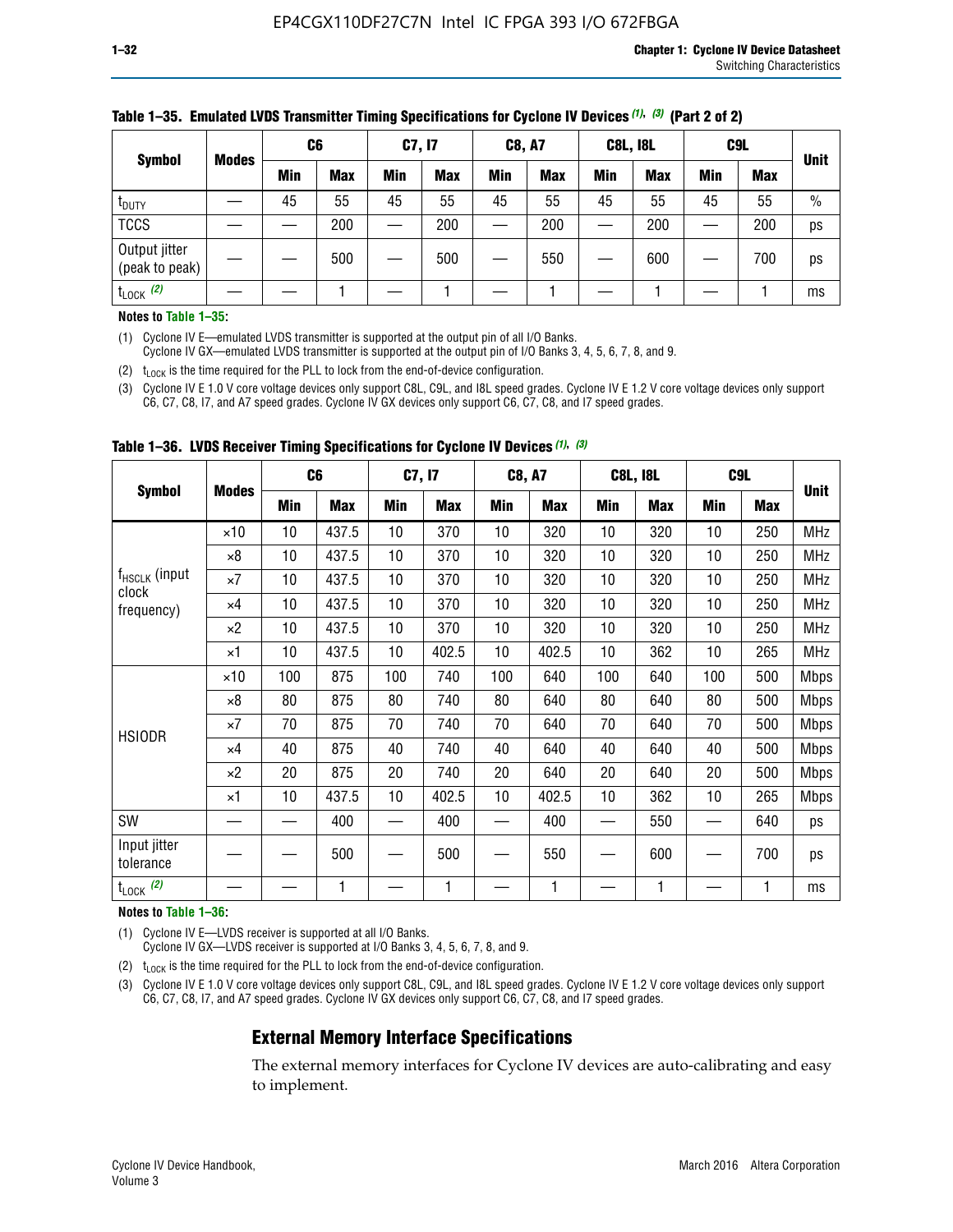**for more information about the supported maximum clock rate, device and pin** planning, IP implementation, and device termination, refer to *[Section III: System](http://www.altera.com/literature/hb/external-memory/emi_intro_specs.pdf)  [Performance Specifications](http://www.altera.com/literature/hb/external-memory/emi_intro_specs.pdf)* of the *External Memory Interface Handbook*.

Table 1–37 lists the memory output clock jitter specifications for Cyclone IV devices.

**Table 1–37. Memory Output Clock Jitter Specifications for Cyclone IV Devices** *(1)***,** *(2)*

| <b>Parameter</b>             | <b>Symbol</b>  | Min    | <b>Max</b> | <b>Unit</b> |
|------------------------------|----------------|--------|------------|-------------|
| Clock period jitter          | $L$ JIT(per)   | $-125$ | 125        | ps          |
| Cycle-to-cycle period jitter | $L$ JIT $(cc)$ | $-200$ | 200        | ps          |
| Duty cycle jitter            | LJIT(duty)     | $-150$ | 150        | рs          |

**Notes to Table 1–37:**

- (1) Memory output clock jitter measurements are for 200 consecutive clock cycles, as specified in the JEDEC DDR2 standard.
- (2) The clock jitter specification applies to memory output clock pins generated using DDIO circuits clocked by a PLL output routed on a global clock (GCLK) network.

# **Duty Cycle Distortion Specifications**

Table 1–38 lists the worst case duty cycle distortion for Cyclone IV devices.

**Table 1–38. Duty Cycle Distortion on Cyclone IV Devices I/O Pins** *(1)***,** *(2), (3)*

| <b>Symbol</b>     | C <sub>6</sub> |            | C7, I7     |            | <b>C8, I8L, A7</b> |            |            | C9L<br><b>Max</b> | <b>Unit</b>   |
|-------------------|----------------|------------|------------|------------|--------------------|------------|------------|-------------------|---------------|
|                   | Min            | <b>Max</b> | <b>Min</b> | <b>Max</b> | Min                | <b>Max</b> | <b>Min</b> |                   |               |
| Output Duty Cycle | 45             | 55         | 45         | 55         | 45                 | 55         | 45         | 55                | $\frac{0}{0}$ |

**Notes to Table 1–38:**

(1) The duty cycle distortion specification applies to clock outputs from the PLLs, global clock tree, and IOE driving the dedicated and general purpose I/O pins.

(2) Cyclone IV devices meet the specified duty cycle distortion at the maximum output toggle rate for each combination of I/O standard and current strength.

(3) Cyclone IV E 1.0 V core voltage devices only support C8L, C9L, and I8L speed grades. Cyclone IV E 1.2 V core voltage devices only support C6, C7, C8, I7, and A7 speed grades. Cyclone IV GX devices only support C6, C7, C8, and I7 speed grades.

# **OCT Calibration Timing Specification**

Table 1–39 lists the duration of calibration for series OCT with calibration at device power-up for Cyclone IV devices.

#### **Table 1–39. Timing Specification for Series OCT with Calibration at Device Power-Up for Cyclone IV Devices** *(1)*

| Symbol  | <b>Description</b>                                            | <b>Maximum</b> | <b>Units</b> |
|---------|---------------------------------------------------------------|----------------|--------------|
| LOCTCAL | Duration of series OCT with<br>calibration at device power-up | 20             | μs           |

#### **Note to Table 1–39***:*

(1) OCT calibration takes place after device configuration and before entering user mode.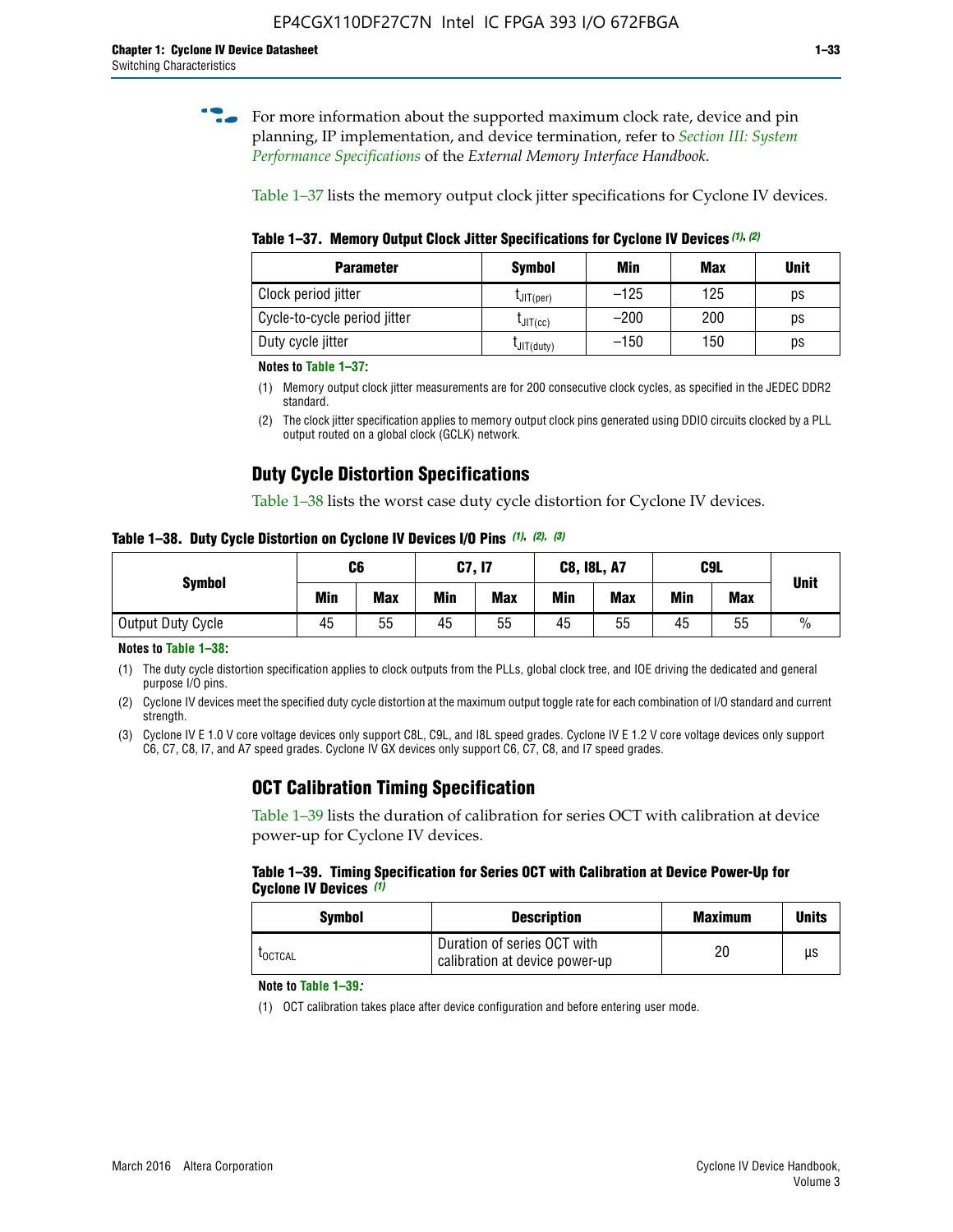# **IOE Programmable Delay**

Table 1–40 and Table 1–41 list the IOE programmable delay for Cyclone IV E 1.0 V core voltage devices.

#### **Table 1–40. IOE Programmable Delay on Column Pins for Cyclone IV E 1.0 V Core Voltage Devices** *(1)***,** *(2)*

|                                                                       |                                | <b>Number</b>        |                      | <b>Max Offset</b>  |            |                    |       |       |             |  |
|-----------------------------------------------------------------------|--------------------------------|----------------------|----------------------|--------------------|------------|--------------------|-------|-------|-------------|--|
| <b>Parameter</b>                                                      | <b>Paths Affected</b>          | 0f<br><b>Setting</b> | Min<br><b>Offset</b> | <b>Fast Corner</b> |            | <b>Slow Corner</b> |       |       | <b>Unit</b> |  |
|                                                                       |                                |                      |                      | C8L                | <b>18L</b> | C8L                | C9L   | 18L   |             |  |
| Input delay from pin to<br>internal cells                             | Pad to I/O<br>dataout to core  |                      | 0                    | 2.054              | 1.924      | 3.387              | 4.017 | 3.411 | ns          |  |
| Input delay from pin to<br>input register                             | Pad to I/O input<br>register   | 8                    | 0                    | 2.010              | 1.875      | 3.341              | 4.252 | 3.367 | ns          |  |
| Delay from output register<br>to output pin                           | I/O output<br>register to pad  | 2                    | 0                    | 0.641              | 0.631      | 1.111              | 1.377 | 1.124 | ns          |  |
| Input delay from<br>dual-purpose clock pin to<br>fan-out destinations | Pad to global<br>clock network | 12                   | 0                    | 0.971              | 0.931      | 1.684              | 2.298 | 1.684 | ns          |  |

#### **Notes to Table 1–40:**

(1) The incremental values for the settings are generally linear. For the exact values for each setting, use the latest version of the Quartus II software.

(2) The minimum and maximum offset timing numbers are in reference to setting **0** as available in the Quartus II software.

| Table 1–41. IOE Programmable Delay on Row Pins for Cyclone IV E 1.0 V Core Voltage Devices (1), (2) |  |  |
|-----------------------------------------------------------------------------------------------------|--|--|
|-----------------------------------------------------------------------------------------------------|--|--|

|                                                                       |                                | <b>Number</b><br>0f | Min<br><b>Offset</b> | <b>Max Offset</b> |                    |                    |             |            |    |  |
|-----------------------------------------------------------------------|--------------------------------|---------------------|----------------------|-------------------|--------------------|--------------------|-------------|------------|----|--|
| <b>Parameter</b>                                                      | <b>Paths Affected</b>          |                     |                      |                   | <b>Fast Corner</b> | <b>Slow Corner</b> | <b>Unit</b> |            |    |  |
|                                                                       |                                | <b>Setting</b>      |                      | C8L               | <b>18L</b>         | C8L                | C9L         | <b>18L</b> |    |  |
| Input delay from pin to<br>internal cells                             | Pad to I/O<br>dataout to core  |                     | 0                    | 2.057             | 1.921              | 3.389              | 4.146       | 3.412      | ns |  |
| Input delay from pin to<br>input register                             | Pad to I/O input<br>register   | 8                   | 0                    | 2.059             | 1.919              | 3.420              | 4.374       | 3.441      | ns |  |
| Delay from output register<br>to output pin                           | I/O output<br>register to pad  | 2                   | 0                    | 0.670             | 0.623              | 1.160              | 1.420       | 1.168      | ns |  |
| Input delay from<br>dual-purpose clock pin to<br>fan-out destinations | Pad to global<br>clock network | 12                  | 0                    | 0.960             | 0.919              | 1.656              | 2.258       | 1.656      | ns |  |

#### **Notes to Table 1–41:**

(1) The incremental values for the settings are generally linear. For the exact values for each setting, use the latest version of the Quartus II software.

(2) The minimum and maximum offset timing numbers are in reference to setting **0** as available in the Quartus II software.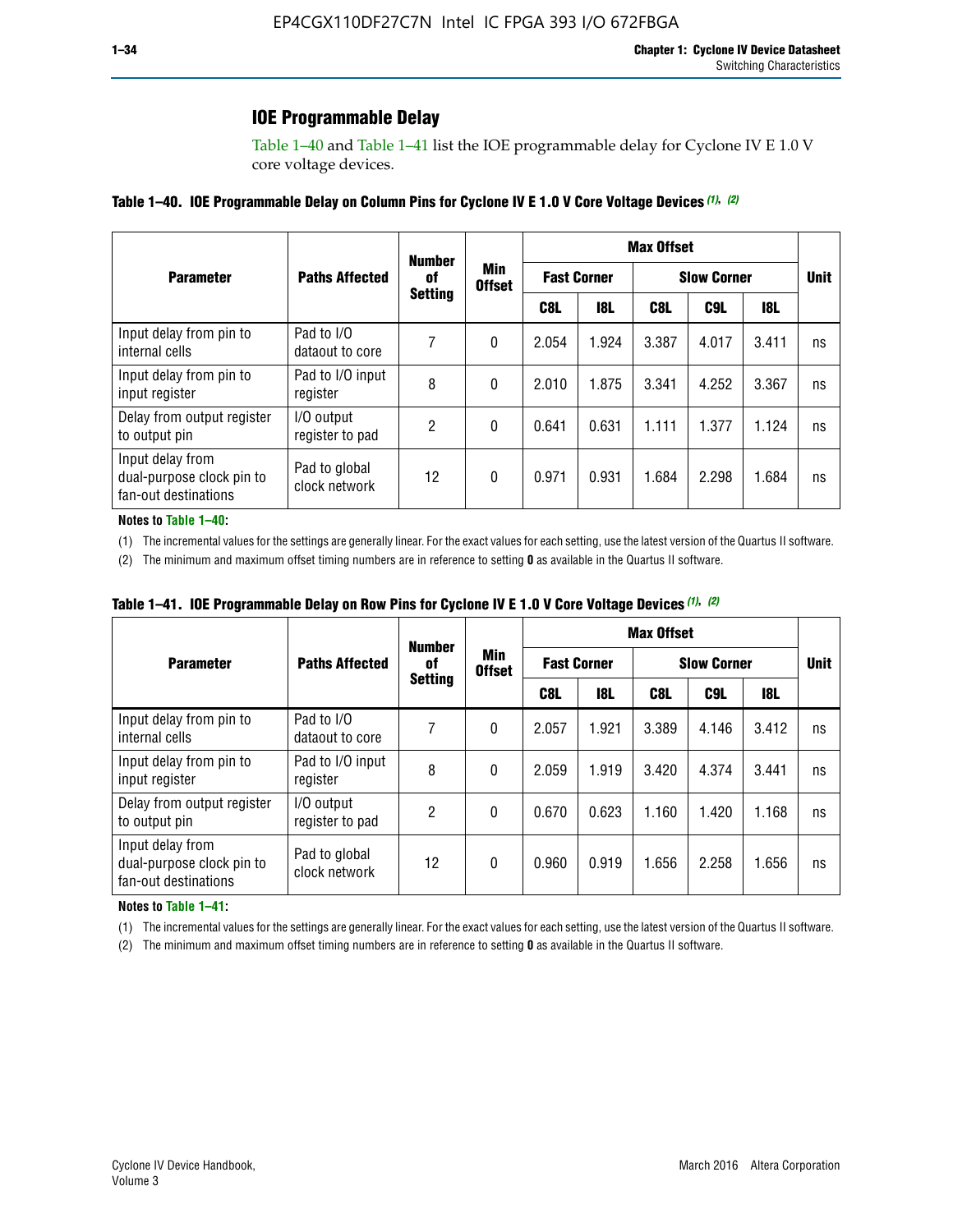Table 1–42 and Table 1–43 list the IOE programmable delay for Cyclone IV E 1.2 V core voltage devices.

|                                                                       |                                   | <b>Number</b>        | <b>Min</b><br><b>Offset</b> | <b>Max Offset</b> |                    |           |                    |       |       |                 |       |             |
|-----------------------------------------------------------------------|-----------------------------------|----------------------|-----------------------------|-------------------|--------------------|-----------|--------------------|-------|-------|-----------------|-------|-------------|
| <b>Parameter</b>                                                      | <b>Paths</b><br><b>Affected</b>   | 0f<br><b>Setting</b> |                             |                   | <b>Fast Corner</b> |           | <b>Slow Corner</b> |       |       |                 |       | <b>Unit</b> |
|                                                                       |                                   |                      |                             | C <sub>6</sub>    | $\mathbf{I}$       | <b>A7</b> | C6                 | C7    | C8    | $\overline{17}$ | A7    |             |
| Input delay from pin to<br>internal cells                             | Pad to I/O<br>dataout to<br>core  | 7                    | $\Omega$                    | 1.314             | 1.211              | 1.211     | 2.177              | 2.340 | 2.433 | 2.388           | 2.508 | ns          |
| Input delay from pin to<br>input register                             | Pad to I/O<br>input register      | 8                    | $\theta$                    | 1.307             | 1.203              | 1.203     | 2.19               | 2.387 | 2.540 | 2.430           | 2.545 | ns          |
| Delay from output<br>register to output pin                           | I/O output<br>register to<br>pad  | 2                    | $\Omega$                    | 0.437             | 0.402              | 0.402     | 0.747              | 0.820 | 0.880 | 0.834           | 0.873 | ns          |
| Input delay from<br>dual-purpose clock pin<br>to fan-out destinations | Pad to global<br>clock<br>network | 12                   | 0                           | 0.693             | 0.665              | 0.665     | 1.200              | 1.379 | 1.532 | 1.393           | 1.441 | ns          |

**Table 1–42. IOE Programmable Delay on Column Pins for Cyclone IV E 1.2 V Core Voltage Devices** *(1)***,** *(2)*

**Notes to Table 1–42:**

(1) The incremental values for the settings are generally linear. For the exact values for each setting, use the latest version of the Quartus II software.

(2) The minimum and maximum offset timing numbers are in reference to setting **0** as available in the Quartus II software.

|                                                                       |                                   | <b>Number</b>        | Min<br><b>Offset</b> | <b>Max Offset</b> |                    |       |                    |                |       |              |       |             |
|-----------------------------------------------------------------------|-----------------------------------|----------------------|----------------------|-------------------|--------------------|-------|--------------------|----------------|-------|--------------|-------|-------------|
| <b>Parameter</b>                                                      | <b>Paths</b><br><b>Affected</b>   | 0f<br><b>Setting</b> |                      |                   | <b>Fast Corner</b> |       | <b>Slow Corner</b> |                |       |              |       | <b>Unit</b> |
|                                                                       |                                   |                      |                      | C6                | 17                 | A7    | C6                 | C <sub>7</sub> | C8    | $\mathbf{I}$ | A7    |             |
| Input delay from pin to<br>internal cells                             | Pad to I/O<br>dataout to<br>core  | 7                    | 0                    | 1.314             | 1.209              | 1.209 | 2.201              | 2.386          | 2.510 | 2.429        | 2.548 | ns          |
| Input delay from pin to<br>input register                             | Pad to I/O<br>input register      | 8                    | $\theta$             | 1.312             | 1.207              | 1.207 | 2.202              | 2.402          | 2.558 | 2.447        | 2.557 | ns          |
| Delay from output<br>register to output pin                           | I/O output<br>register to<br>pad  | $\overline{2}$       | $\Omega$             | 0.458             | 0.419              | 0.419 | 0.783              | 0.861          | 0.924 | 0.875        | 0.915 | ns          |
| Input delay from<br>dual-purpose clock pin<br>to fan-out destinations | Pad to global<br>clock<br>network | 12                   | 0                    | 0.686             | 0.657              | 0.657 | 1.185              | 1.360          | 1.506 | 1.376        | 1.422 | ns          |

**Table 1–43. IOE Programmable Delay on Row Pins for Cyclone IV E 1.2 V Core Voltage Devices** *(1)***,** *(2)*

#### **Notes to Table 1–43:**

(1) The incremental values for the settings are generally linear. For the exact values for each setting, use the latest version of the Quartus II software.

(2) The minimum and maximum offset timing numbers are in reference to setting **0** as available in the Quartus II software.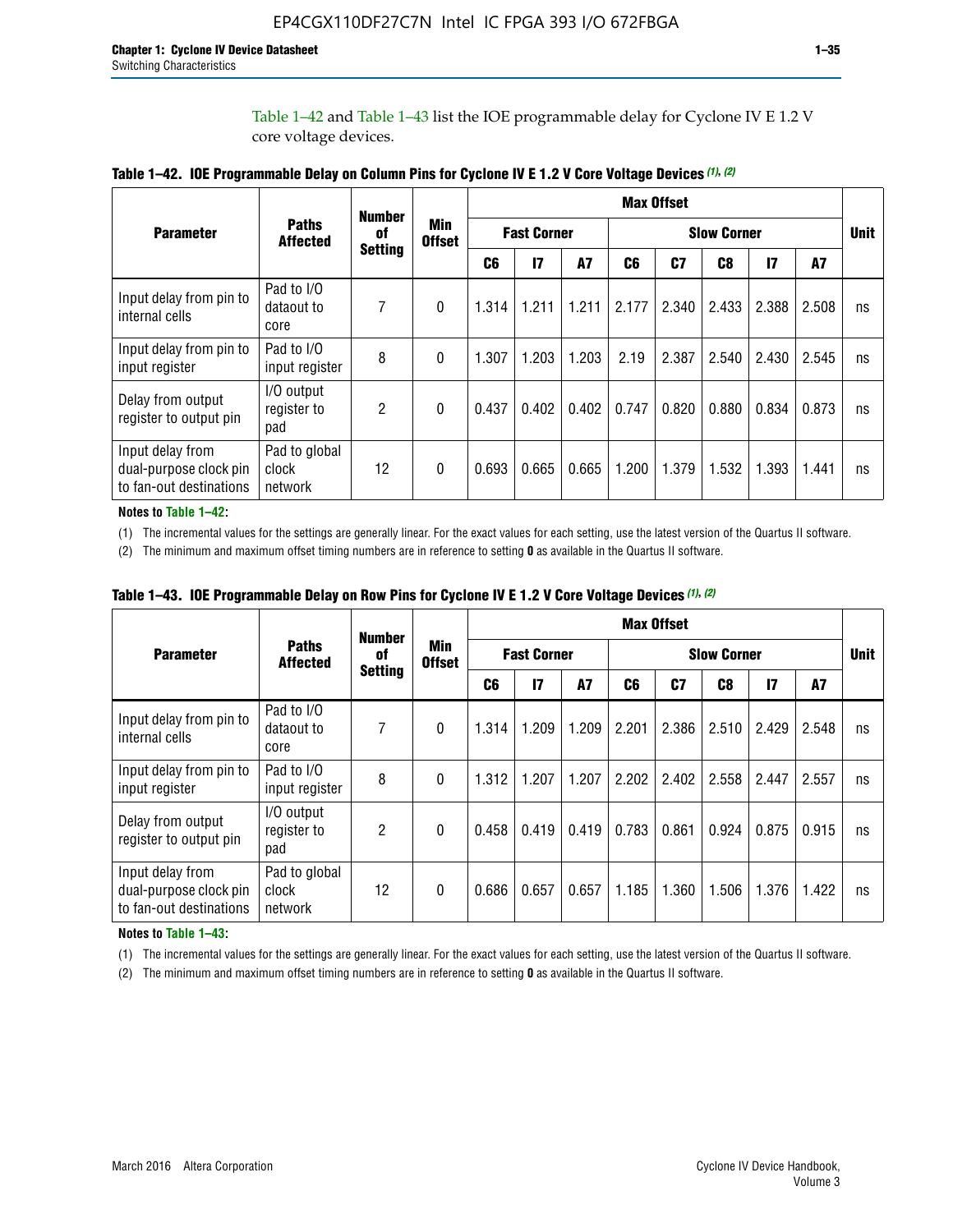Table 1–44 and Table 1–45 list the IOE programmable delay for Cyclone IV GX devices.

|                                                                       |                                   | <b>Number</b>   |                             | <b>Max Offset</b> |                    |                    |       |       |       |             |
|-----------------------------------------------------------------------|-----------------------------------|-----------------|-----------------------------|-------------------|--------------------|--------------------|-------|-------|-------|-------------|
| <b>Parameter</b>                                                      | <b>Paths</b><br><b>Affected</b>   | 0f              | <b>Min</b><br><b>Offset</b> |                   | <b>Fast Corner</b> | <b>Slow Corner</b> |       |       |       | <b>Unit</b> |
|                                                                       |                                   | <b>Settings</b> |                             | C6                | $\mathsf{I}7$      | C6                 | C7    | C8    | 17    |             |
| Input delay from pin to<br>internal cells                             | Pad to I/O<br>dataout to<br>core  | 7               | $\mathbf{0}$                | 1.313             | 1.209              | 2.184              | 2.336 | 2.451 | 2.387 | ns          |
| Input delay from pin to<br>input register                             | Pad to I/O<br>input register      | 8               | $\mathbf{0}$                | 1.312             | 1.208              | 2.200              | 2.399 | 2.554 | 2.446 | ns          |
| Delay from output<br>register to output pin                           | I/O output<br>register to<br>pad  | $\mathfrak{p}$  | $\mathbf{0}$                | 0.438             | 0.404              | 0.751              | 0.825 | 0.886 | 0.839 | ns          |
| Input delay from<br>dual-purpose clock pin<br>to fan-out destinations | Pad to global<br>clock<br>network | 12              | $\mathbf{0}$                | 0.713             | 0.682              | 1.228              | 1.41  | 1.566 | 1.424 | ns          |

**Table 1–44. IOE Programmable Delay on Column Pins for Cyclone IV GX Devices** *(1)***,** *(2)*

**Notes to Table 1–44:**

(1) The incremental values for the settings are generally linear. For exact values of each setting, use the latest version of the Quartus II software.

(2) The minimum and maximum offset timing numbers are in reference to setting **0** as available in the Quartus II software.

|                                                                       |                                  | <b>Number</b>         |                      |       |                    |                    | <b>Max Offset</b> |       |               |             |
|-----------------------------------------------------------------------|----------------------------------|-----------------------|----------------------|-------|--------------------|--------------------|-------------------|-------|---------------|-------------|
| <b>Parameter</b>                                                      | <b>Paths</b><br><b>Affected</b>  | of<br><b>Settings</b> | Min<br><b>Offset</b> |       | <b>Fast Corner</b> | <b>Slow Corner</b> |                   |       |               | <b>Unit</b> |
|                                                                       |                                  |                       |                      | C6    | $\mathbf{I}$       | C6                 | C7                | C8    | $\mathsf{I}7$ |             |
| Input delay from pin to<br>internal cells                             | Pad to I/O<br>dataout to<br>core | 7                     | $\mathbf{0}$         | 1.314 | 1.210              | 2.209              | 2.398             | 2.526 | 2.443         | ns          |
| Input delay from pin to<br>input register                             | Pad to I/O<br>input register     | 8                     | $\theta$             | 1.313 | 1.208              | 2.205              | 2.406             | 2.563 | 2.450         | ns          |
| Delay from output<br>register to output pin                           | I/O output<br>register to<br>pad | $\overline{2}$        | $\mathbf{0}$         | 0.461 | 0.421              | 0.789              | 0.869             | 0.933 | 0.884         | ns          |
| Input delay from<br>dual-purpose clock pin<br>to fan-out destinations | Pad to global<br>clock network   | 12                    | $\mathbf{0}$         | 0.712 | 0.682              | 1.225              | 1.407             | 1.562 | 1.421         | ns          |

**Table 1–45. IOE Programmable Delay on Row Pins for Cyclone IV GX Devices** *(1)***,** *(2)*

#### **Notes to Table 1–45:**

(1) The incremental values for the settings are generally linear. For exact values of each setting, use the latest version of Quartus II software.

(2) The minimum and maximum offset timing numbers are in reference to setting **0** as available in the Quartus II software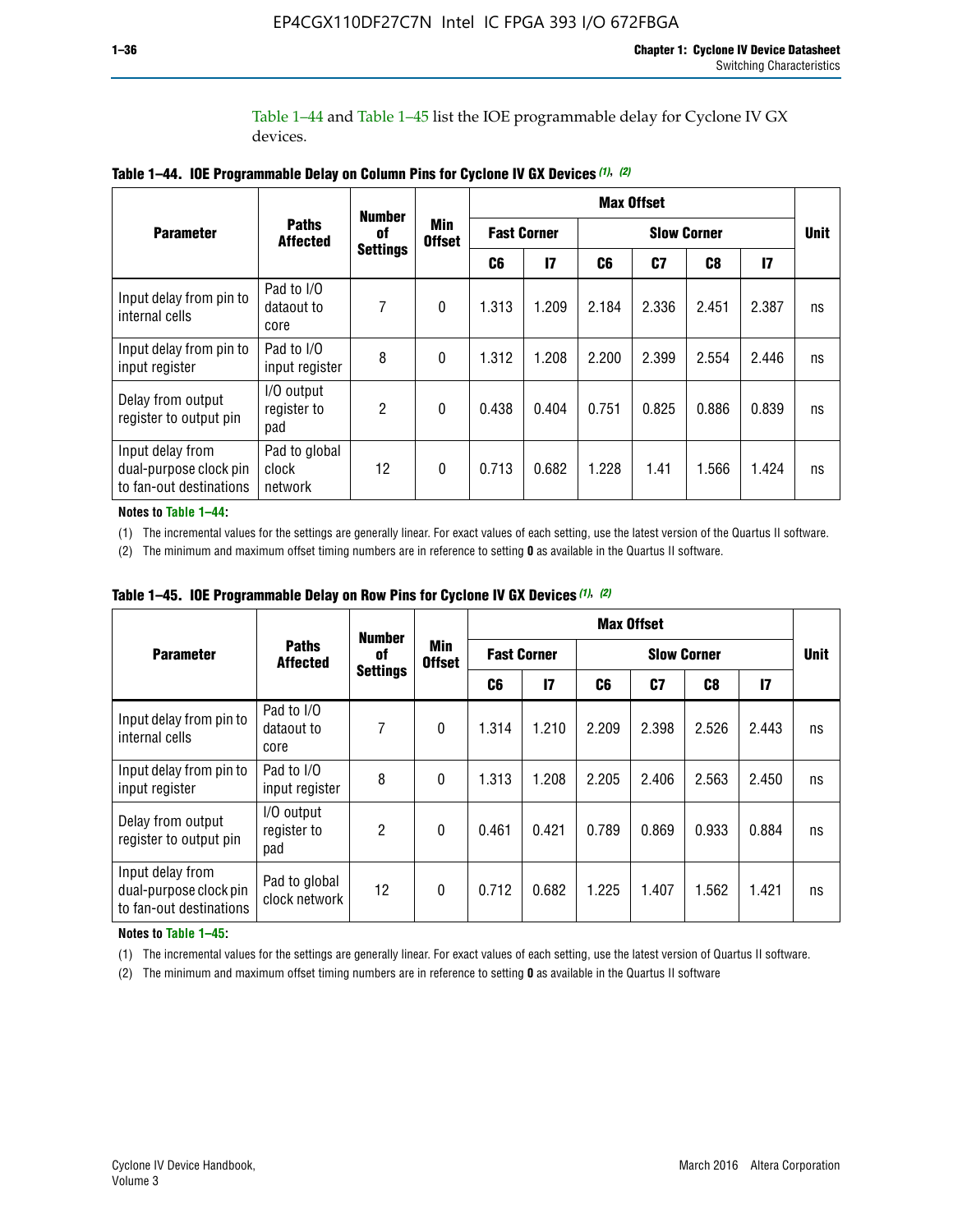# **I/O Timing**

Use the following methods to determine I/O timing:

- the Excel-based I/O Timing
- the Quartus II timing analyzer

The Excel-based I/O timing provides pin timing performance for each device density and speed grade. The data is typically used prior to designing the FPGA to get a timing budget estimation as part of the link timing analysis. The Quartus II timing analyzer provides a more accurate and precise I/O timing data based on the specifics of the design after place-and-route is complete.

**For The Excel-based I/O Timing spreadsheet is downloadable from Cyclone IV Devices** [Literature](http://www.altera.com/literature/lit-cyclone-iv.jsp) website.

# **Glossary**

Table 1–46 lists the glossary for this chapter.

| <b>Letter</b> | <b>Term</b>                                                     | <b>Definitions</b>                                                                                                                               |  |  |  |  |  |  |  |  |
|---------------|-----------------------------------------------------------------|--------------------------------------------------------------------------------------------------------------------------------------------------|--|--|--|--|--|--|--|--|
| A             |                                                                 |                                                                                                                                                  |  |  |  |  |  |  |  |  |
| B             |                                                                 |                                                                                                                                                  |  |  |  |  |  |  |  |  |
| C             |                                                                 |                                                                                                                                                  |  |  |  |  |  |  |  |  |
| D             |                                                                 |                                                                                                                                                  |  |  |  |  |  |  |  |  |
| E             |                                                                 |                                                                                                                                                  |  |  |  |  |  |  |  |  |
| F             | $f_{\sf HSCLK}$                                                 | High-speed I/O block: High-speed receiver/transmitter input and output clock frequency.                                                          |  |  |  |  |  |  |  |  |
| G             | <b>GCLK</b>                                                     | Input pin directly to Global Clock network.                                                                                                      |  |  |  |  |  |  |  |  |
|               | <b>GCLK PLL</b>                                                 | Input pin to Global Clock network through the PLL.                                                                                               |  |  |  |  |  |  |  |  |
| н             | <b>HSIODR</b>                                                   | High-speed I/O block: Maximum/minimum LVDS data transfer rate (HSIODR = 1/TUI).                                                                  |  |  |  |  |  |  |  |  |
|               | Input Waveforms<br>for the SSTL<br>Differential I/O<br>Standard | $\frac{1}{\sqrt{1+\frac{1}{2}}}\left\{ \frac{1}{\sqrt{1+\frac{1}{2}}}\right\}$<br><b>V</b> swing<br>$\cdots$ $V_{REF}$<br>\<br>$\sim V_{\rm IL}$ |  |  |  |  |  |  |  |  |

#### **Table 1–46. Glossary (Part 1 of 5)**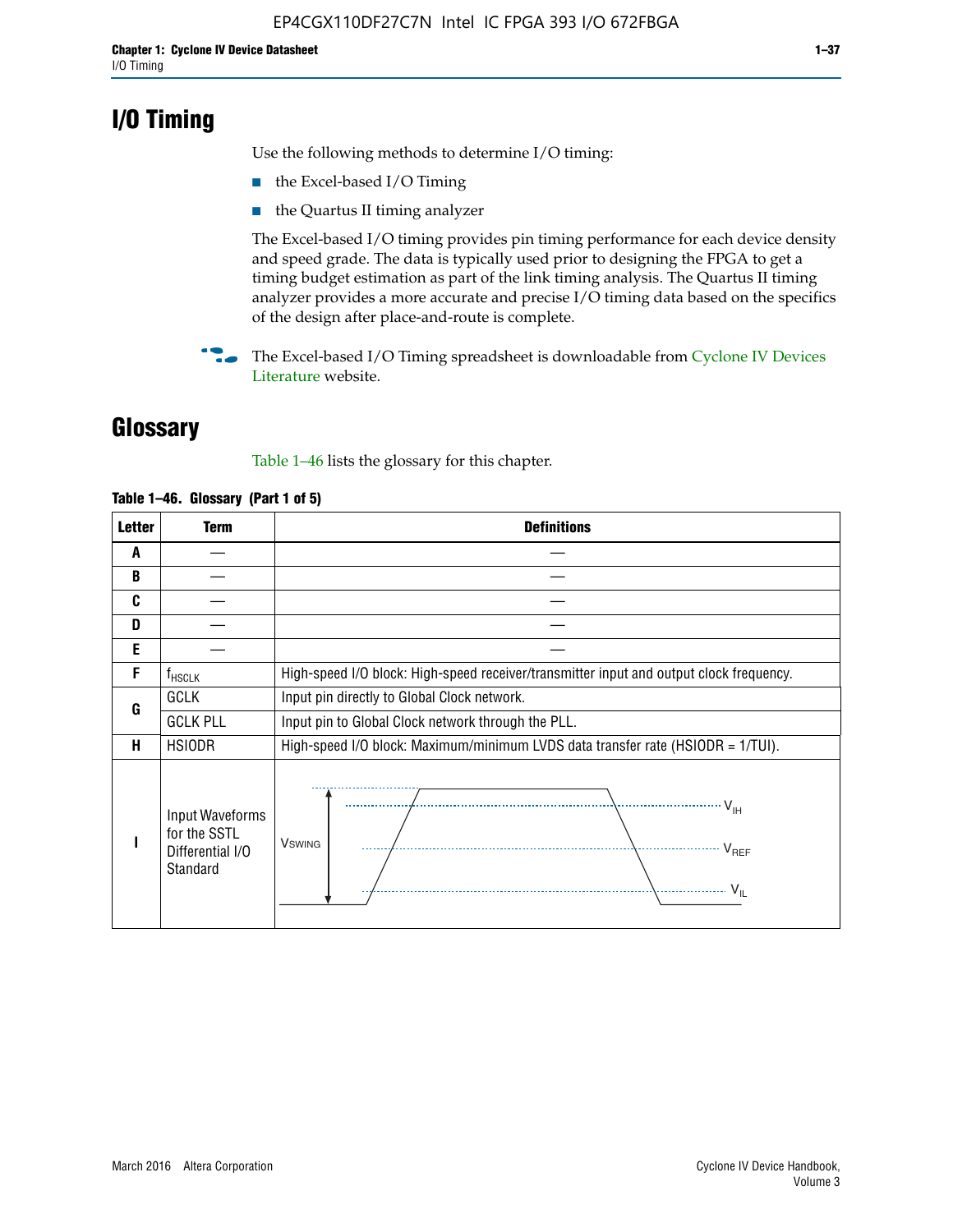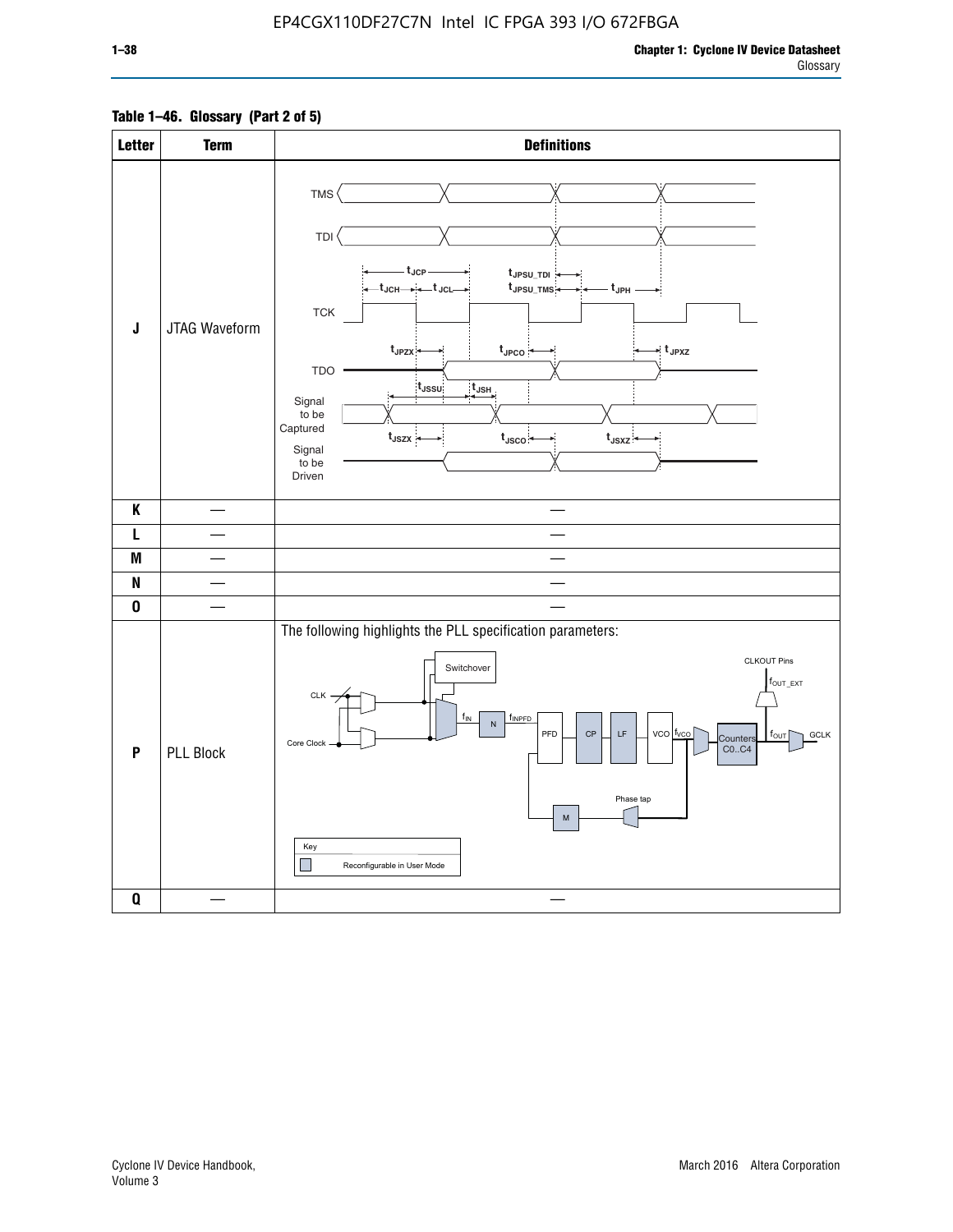#### **Table 1–46. Glossary (Part 3 of 5)**

| <b>Letter</b> | <b>Term</b>              | <b>Definitions</b>                                                                                                                                                                                |
|---------------|--------------------------|---------------------------------------------------------------------------------------------------------------------------------------------------------------------------------------------------|
|               | $R_L$                    | Receiver differential input discrete resistor (external to Cyclone IV devices).                                                                                                                   |
|               |                          | Receiver input waveform for LVDS and LVPECL differential standards:                                                                                                                               |
|               |                          | <b>Single-Ended Waveform</b>                                                                                                                                                                      |
|               |                          | Positive Channel (p) = $V_{\text{H}}$                                                                                                                                                             |
|               |                          | $\mathsf{V}_{\mathsf{ID}}$                                                                                                                                                                        |
|               |                          | Negative Channel (n) = $V_{\parallel}$<br>$V_{CM}$                                                                                                                                                |
|               | Receiver Input           | Ground                                                                                                                                                                                            |
| R             | Waveform                 |                                                                                                                                                                                                   |
|               |                          | Differential Waveform (Mathematical Function of Positive & Negative Channel)                                                                                                                      |
|               |                          |                                                                                                                                                                                                   |
|               |                          | $V_{ID}$<br>0V                                                                                                                                                                                    |
|               |                          | $V_{ID}$                                                                                                                                                                                          |
|               |                          | $p - n$                                                                                                                                                                                           |
|               | Receiver input           |                                                                                                                                                                                                   |
|               | skew margin              | High-speed I/O block: The total margin left after accounting for the sampling window and TCCS.<br>$RSKM = (TUI - SW - TCCS) / 2.$                                                                 |
|               | (RSKM)                   |                                                                                                                                                                                                   |
|               |                          | $V_{CCIO}$                                                                                                                                                                                        |
|               |                          |                                                                                                                                                                                                   |
|               |                          | $V_{\text{\tiny OH}}^-$                                                                                                                                                                           |
|               |                          | $V_{H(AC)}$                                                                                                                                                                                       |
|               |                          | $V_{IH(DC)}$<br>V <sub>REF</sub>                                                                                                                                                                  |
|               |                          | $V_{\text{IL(DC)}}$                                                                                                                                                                               |
|               | Single-ended<br>voltage- | VIL(AC)                                                                                                                                                                                           |
|               | referenced I/O           | $V_{\text{OL}}$                                                                                                                                                                                   |
| S             | Standard                 | $\rm V_{ss}^-$                                                                                                                                                                                    |
|               |                          |                                                                                                                                                                                                   |
|               |                          | The JEDEC standard for SSTI and HSTL I/O standards defines both the AC and DC input signal                                                                                                        |
|               |                          | values. The AC values indicate the voltage levels at which the receiver must meet its timing                                                                                                      |
|               |                          | specifications. The DC values indicate the voltage levels at which the final logic state of the<br>receiver is unambiguously defined. After the receiver input crosses the AC value, the receiver |
|               |                          | changes to the new logic state. The new logic state is then maintained as long as the input stays                                                                                                 |
|               |                          | beyond the DC threshold. This approach is intended to provide predictable receiver timing in the<br>presence of input waveform ringing.                                                           |
|               | SW (Sampling             | High-speed I/O block: The period of time during which the data must be valid to capture it                                                                                                        |
|               | Window)                  | correctly. The setup and hold times determine the ideal strobe position in the sampling window.                                                                                                   |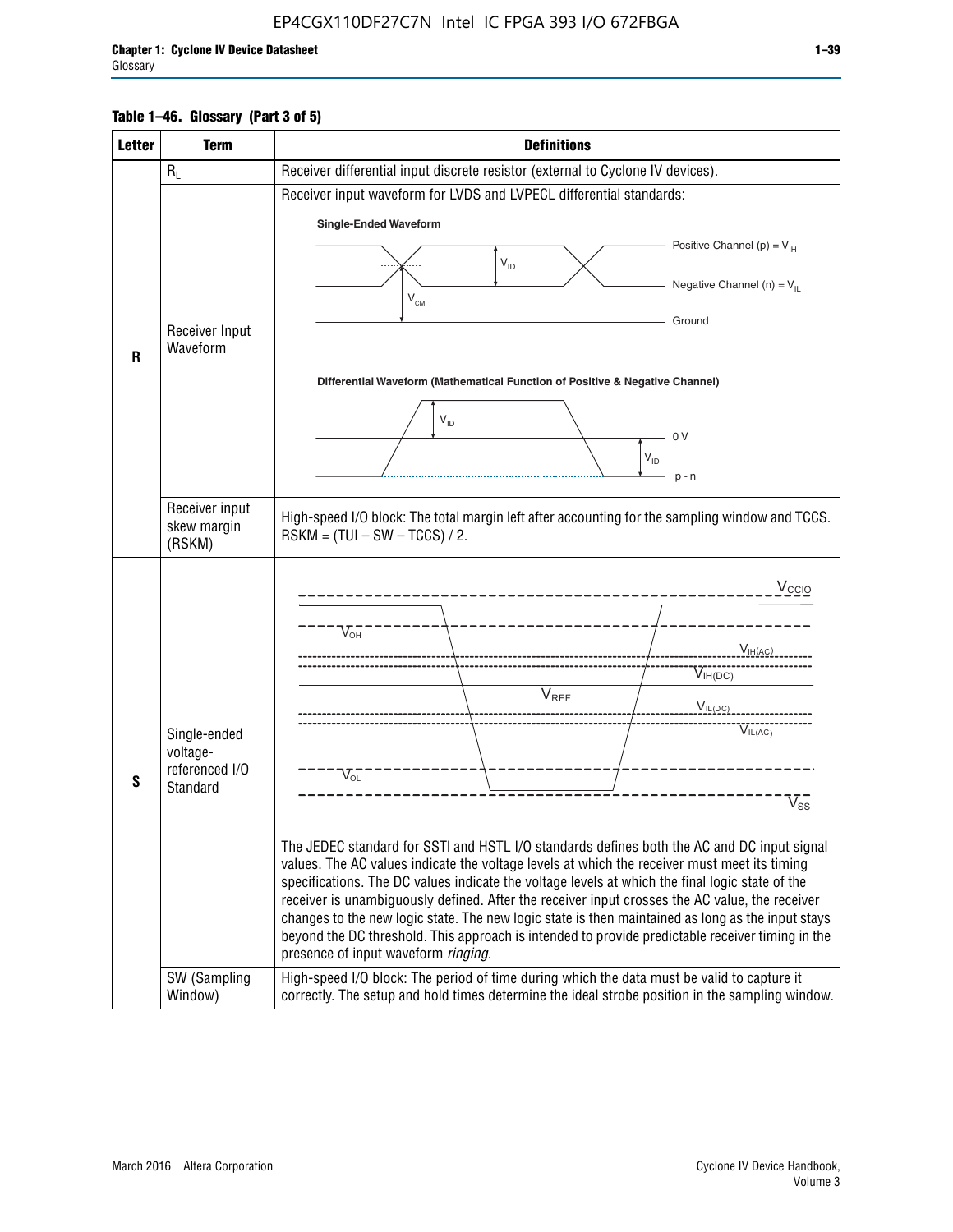| <b>Letter</b> | <b>Term</b>                           | <b>Definitions</b>                                                                                                                                                                                                                                                                                                                                                    |  |  |  |  |  |  |  |  |  |
|---------------|---------------------------------------|-----------------------------------------------------------------------------------------------------------------------------------------------------------------------------------------------------------------------------------------------------------------------------------------------------------------------------------------------------------------------|--|--|--|--|--|--|--|--|--|
|               | $t_{\rm C}$                           | High-speed receiver and transmitter input and output clock period.                                                                                                                                                                                                                                                                                                    |  |  |  |  |  |  |  |  |  |
|               | Channel-to-<br>channel-skew<br>(TCCS) | High-speed I/O block: The timing difference between the fastest and slowest output edges,<br>including t <sub>co</sub> variation and clock skew. The clock is included in the TCCS measurement.                                                                                                                                                                       |  |  |  |  |  |  |  |  |  |
|               | $t_{\text{cin}}$                      | Delay from the clock pad to the I/O input register.                                                                                                                                                                                                                                                                                                                   |  |  |  |  |  |  |  |  |  |
|               | $t_{\rm CO}$                          | Delay from the clock pad to the I/O output.                                                                                                                                                                                                                                                                                                                           |  |  |  |  |  |  |  |  |  |
|               | $t_{\mathsf{cout}}$                   | Delay from the clock pad to the I/O output register.                                                                                                                                                                                                                                                                                                                  |  |  |  |  |  |  |  |  |  |
|               | $t_{\text{DUTY}}$                     | High-speed I/O block: Duty cycle on high-speed transmitter output clock.                                                                                                                                                                                                                                                                                              |  |  |  |  |  |  |  |  |  |
|               | t <sub>FALL</sub>                     | Signal high-to-low transition time (80-20%).                                                                                                                                                                                                                                                                                                                          |  |  |  |  |  |  |  |  |  |
|               | $t_{H}$                               | Input register hold time.                                                                                                                                                                                                                                                                                                                                             |  |  |  |  |  |  |  |  |  |
|               | <b>Timing Unit</b><br>Interval (TUI)  | High-speed I/O block: The timing budget allowed for skew, propagation delays, and data<br>sampling window. (TUI = $1/($ Receiver Input Clock Frequency Multiplication Factor) = $t_c/w$ ).                                                                                                                                                                            |  |  |  |  |  |  |  |  |  |
|               | t <sub>INJITTER</sub>                 | Period jitter on the PLL clock input.                                                                                                                                                                                                                                                                                                                                 |  |  |  |  |  |  |  |  |  |
|               | t <sub>outjitter_dedclk</sub>         | Period jitter on the dedicated clock output driven by a PLL.                                                                                                                                                                                                                                                                                                          |  |  |  |  |  |  |  |  |  |
|               | t <sub>outjitter_io</sub>             | Period jitter on the general purpose I/O driven by a PLL.                                                                                                                                                                                                                                                                                                             |  |  |  |  |  |  |  |  |  |
|               | $t_{\text{pllcin}}$                   | Delay from the PLL inclk pad to the I/O input register.                                                                                                                                                                                                                                                                                                               |  |  |  |  |  |  |  |  |  |
| т             | t <sub>plicout</sub>                  | Delay from the PLL inclk pad to the I/O output register.                                                                                                                                                                                                                                                                                                              |  |  |  |  |  |  |  |  |  |
|               | Transmitter<br>Output<br>Waveform     | Transmitter output waveforms for the LVDS, mini-LVDS, PPDS and RSDS Differential I/O<br>Standards:<br><b>Single-Ended Waveform</b><br>Positive Channel (p) = $V_{OH}$<br>VOD<br>Negative Channel (n) = $V_{OL}$<br>$\rm V_{OS}$<br>Ground<br>Differential Waveform (Mathematical Function of Positive & Negative Channel)<br>$V_{OD}$<br>- 0 V<br>$V_{OD}$<br>$p - n$ |  |  |  |  |  |  |  |  |  |
|               | $t_{RISE}$                            | Signal low-to-high transition time (20-80%).                                                                                                                                                                                                                                                                                                                          |  |  |  |  |  |  |  |  |  |
|               | $t_{\scriptstyle\text{SU}}$           | Input register setup time.                                                                                                                                                                                                                                                                                                                                            |  |  |  |  |  |  |  |  |  |
| U             |                                       |                                                                                                                                                                                                                                                                                                                                                                       |  |  |  |  |  |  |  |  |  |

#### **Table 1–46. Glossary (Part 4 of 5)**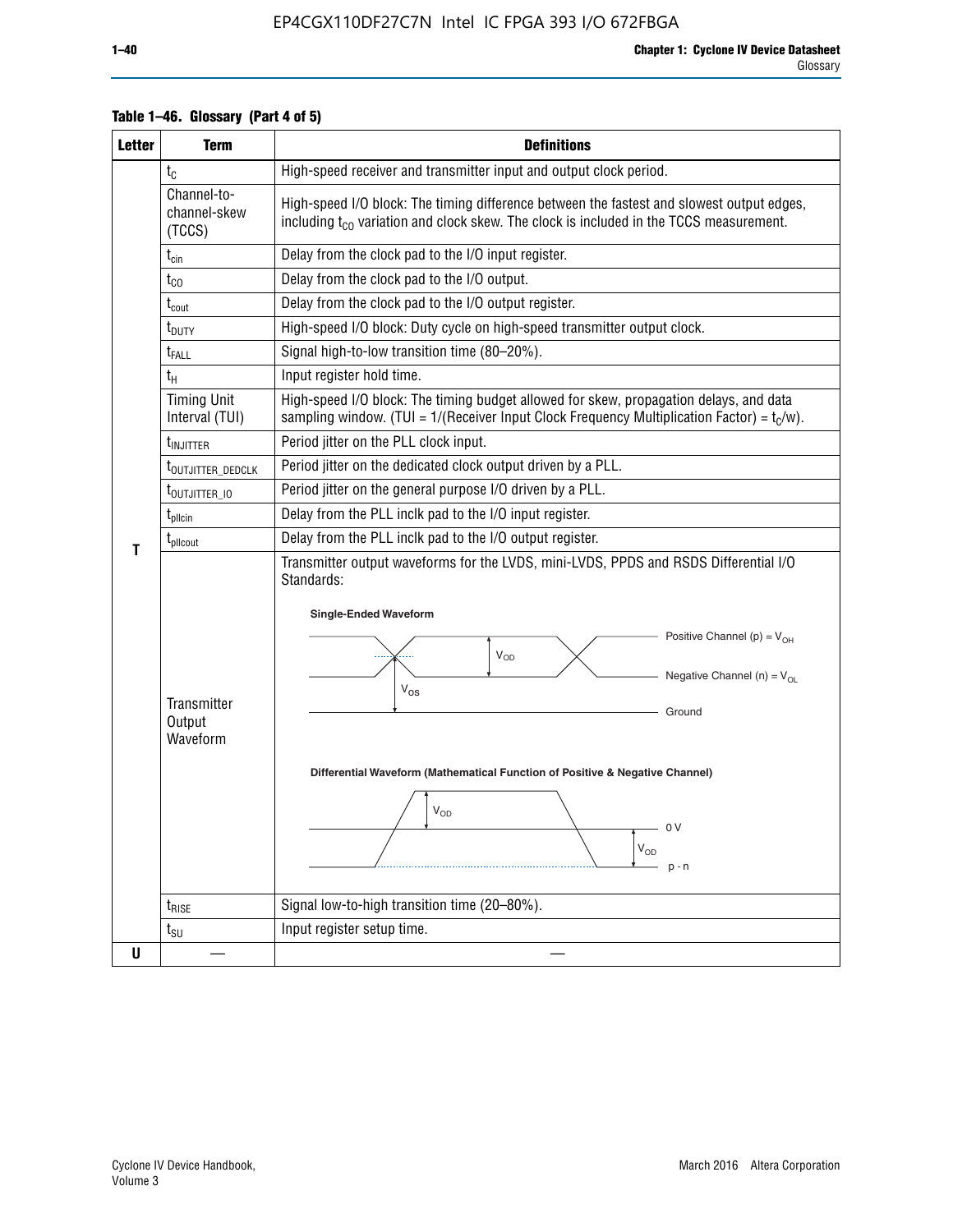#### **Table 1–46. Glossary (Part 5 of 5)**

| <b>Letter</b>    | <b>Term</b>               | <b>Definitions</b>                                                                                                                                                                                |
|------------------|---------------------------|---------------------------------------------------------------------------------------------------------------------------------------------------------------------------------------------------|
|                  | $V_{CM(DC)}$              | DC common mode input voltage.                                                                                                                                                                     |
|                  | $V_{DIF(AC)}$             | AC differential input voltage: The minimum AC input differential voltage required for switching.                                                                                                  |
|                  | $V_{DIF(DC)}$             | DC differential input voltage: The minimum DC input differential voltage required for switching.                                                                                                  |
|                  | <b>V<sub>ICM</sub></b>    | Input common mode voltage: The common mode of the differential signal at the receiver.                                                                                                            |
|                  | $V_{ID}$                  | Input differential voltage swing: The difference in voltage between the positive and<br>complementary conductors of a differential transmission at the receiver.                                  |
|                  | $V_{\text{IH}}$           | Voltage input high: The minimum positive voltage applied to the input that is accepted by the<br>device as a logic high.                                                                          |
|                  | $V_{IH(AC)}$              | High-level AC input voltage.                                                                                                                                                                      |
|                  | $V_{IH(DC)}$              | High-level DC input voltage.                                                                                                                                                                      |
|                  | $V_{IL}$                  | Voltage input low: The maximum positive voltage applied to the input that is accepted by the<br>device as a logic low.                                                                            |
|                  | $V_{IL (AC)}$             | Low-level AC input voltage.                                                                                                                                                                       |
|                  | $V_{IL(DC)}$              | Low-level DC input voltage.                                                                                                                                                                       |
|                  | $V_{\text{IN}}$           | DC input voltage.                                                                                                                                                                                 |
|                  | $\rm V_{\rm OCM}$         | Output common mode voltage: The common mode of the differential signal at the transmitter.                                                                                                        |
| $\mathbf{V}$     | $V_{OD}$                  | Output differential voltage swing: The difference in voltage between the positive and<br>complementary conductors of a differential transmission at the transmitter. $V_{OD} = V_{OH} - V_{OL}$ . |
|                  | $V_{OH}$                  | Voltage output high: The maximum positive voltage from an output that the device considers is<br>accepted as the minimum positive high level.                                                     |
|                  | $V_{OL}$                  | Voltage output low: The maximum positive voltage from an output that the device considers is<br>accepted as the maximum positive low level.                                                       |
|                  | $V_{OS}$                  | Output offset voltage: $V_{OS} = (V_{OH} + V_{OL}) / 2$ .                                                                                                                                         |
|                  | $V_{OX (AC)}$             | AC differential output cross point voltage: the voltage at which the differential output signals<br>must cross.                                                                                   |
|                  | $V_{REF}$                 | Reference voltage for the SSTL and HSTL I/O standards.                                                                                                                                            |
|                  | $V_{REF\,(AC)}$           | AC input reference voltage for the SSTL and HSTL I/O standards. $V_{REF(AC)} = V_{REF(DC)} +$ noise. The<br>peak-to-peak AC noise on $V_{REF}$ must not exceed 2% of $V_{REF(DC)}$ .              |
|                  | $V_{REF(DC)}$             | DC input reference voltage for the SSTL and HSTL I/O standards.                                                                                                                                   |
|                  | $V_{\textrm{SWING (AC)}}$ | AC differential input voltage: AC input differential voltage required for switching. For the SSTL<br>differential I/O standard, refer to Input Waveforms.                                         |
|                  | V <sub>SWING (DC)</sub>   | DC differential input voltage: DC input differential voltage required for switching. For the SSTL<br>differential I/O standard, refer to Input Waveforms.                                         |
|                  | $V_{TT}$                  | Termination voltage for the SSTL and HSTL I/O standards.                                                                                                                                          |
|                  | $V_{X (AC)}$              | AC differential input cross point voltage: The voltage at which the differential input signals must<br>cross.                                                                                     |
| W                |                           |                                                                                                                                                                                                   |
| $\boldsymbol{x}$ |                           |                                                                                                                                                                                                   |
| Y                |                           |                                                                                                                                                                                                   |
| $\mathbf{Z}$     |                           |                                                                                                                                                                                                   |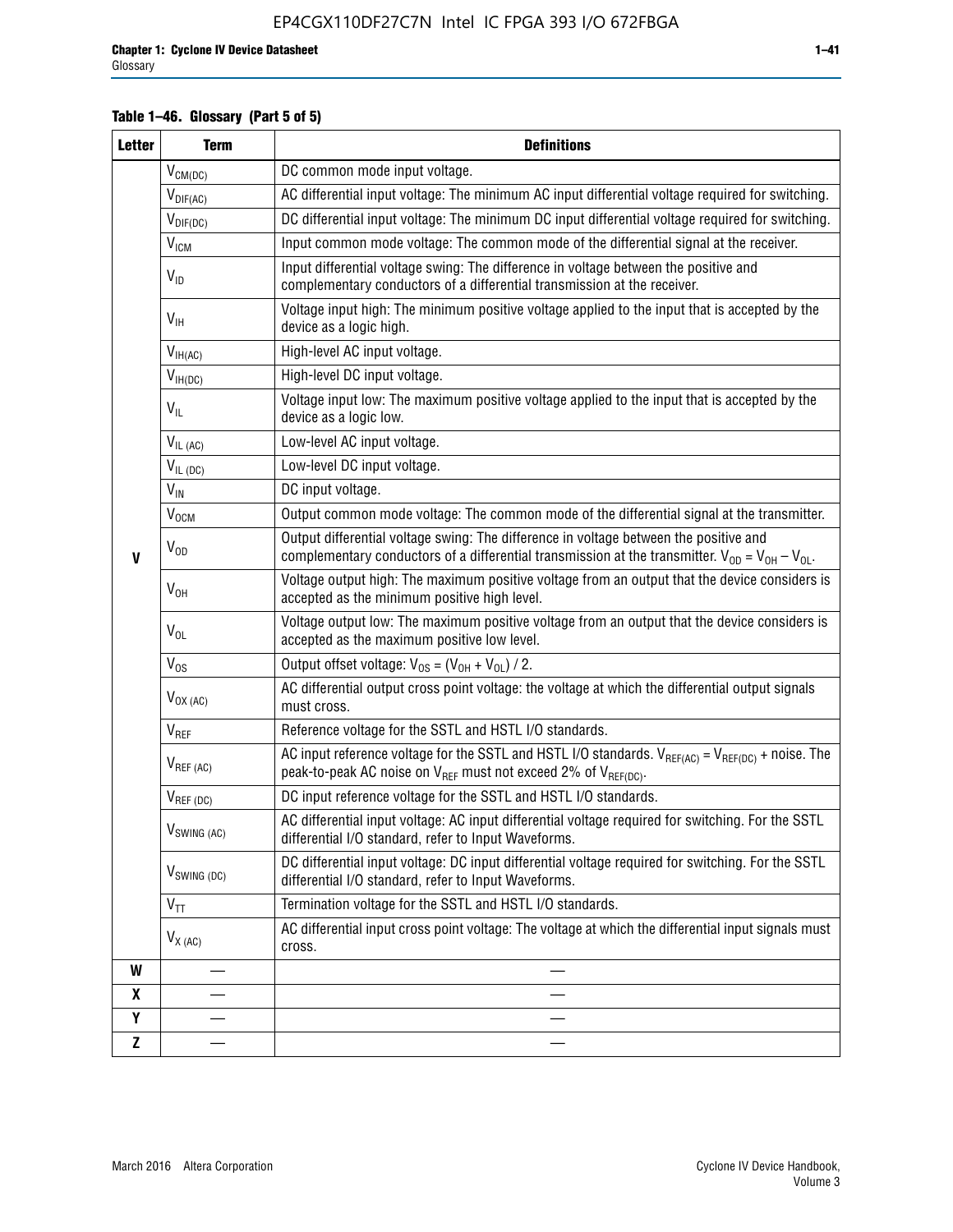# **Document Revision History**

Table 1–47 lists the revision history for this chapter.

| <b>Date</b>      | <b>Version</b> | <b>Changes</b>                                                                                                                                                                                                                            |
|------------------|----------------|-------------------------------------------------------------------------------------------------------------------------------------------------------------------------------------------------------------------------------------------|
| March 2016       | 2.0            | Updated note (5) in Table $1-21$ to remove support for the N148 package.                                                                                                                                                                  |
| October 2014     | 1.9            | Updated maximum value for $V_{CCD, PL}$ in Table 1-1.                                                                                                                                                                                     |
|                  |                | Removed extended temperature note in Table 1-3.                                                                                                                                                                                           |
| December 2013    | 1.8            | Updated Table 1-21 by adding Note (15).                                                                                                                                                                                                   |
| May 2013         | 1.7            | Updated Table 1-15 by adding Note (4).                                                                                                                                                                                                    |
| October 2012     | 1.6            | Dpdated the maximum value for $V_1$ , $V_{CCD\_PLL}$ , $V_{CC10}$ , $V_{CC\_CLKIN}$ , $V_{CCH\_GXB}$ , and $V_{CCA\_GXB}$<br>Table $1-1$ .                                                                                                |
|                  |                | $\blacksquare$ Updated Table 1-11 and Table 1-22.                                                                                                                                                                                         |
|                  |                | $\blacksquare$ Updated Table 1-21 to include peak-to-peak differential input voltage for the<br>Cyclone IV GX transceiver input reference clock.                                                                                          |
|                  |                | $\blacksquare$ Updated Table 1-29 to include the typical DCLK value.                                                                                                                                                                      |
|                  |                | <b>Updated the minimum f<sub>HSCLK</sub></b> value in Table 1-31, Table 1-32, Table 1-33,<br>Table 1-34, and Table 1-35.                                                                                                                  |
| November 2011    | 1.5            | • Updated "Maximum Allowed Overshoot or Undershoot Voltage", "Operating<br>Conditions", and "PLL Specifications" sections.                                                                                                                |
|                  |                | Updated Table 1-2, Table 1-3, Table 1-4, Table 1-5, Table 1-8, Table 1-9,<br>Table 1-15, Table 1-18, Table 1-19, and Table 1-21.                                                                                                          |
|                  |                | ■ Updated Figure $1-1$ .                                                                                                                                                                                                                  |
| December 2010    | 1.4            | • Updated for the Quartus II software version 10.1 release.                                                                                                                                                                               |
|                  |                | $\blacksquare$ Updated Table 1-21 and Table 1-25.                                                                                                                                                                                         |
|                  |                | $\blacksquare$ Minor text edits.                                                                                                                                                                                                          |
|                  | 1.3            | Updated for the Quartus II software version 10.0 release:                                                                                                                                                                                 |
| <b>July 2010</b> |                | Updated Table 1-3, Table 1-4, Table 1-21, Table 1-25, Table 1-28, Table 1-30,<br>Table 1-40, Table 1-41, Table 1-42, Table 1-43, Table 1-44, and Table 1-45.                                                                              |
|                  |                | ■ Updated Figure $1-2$ and Figure $1-3$ .                                                                                                                                                                                                 |
|                  |                | Removed SW Requirement and TCCS for Cyclone IV Devices tables.                                                                                                                                                                            |
|                  |                | $\blacksquare$ Minor text edits.                                                                                                                                                                                                          |
|                  | 1.2            | Updated to include automotive devices:                                                                                                                                                                                                    |
| March 2010       |                | • Updated the "Operating Conditions" and "PLL Specifications" sections.                                                                                                                                                                   |
|                  |                | $\blacksquare$ Updated Table 1-1, Table 1-8, Table 1-9, Table 1-21, Table 1-26, Table 1-27,<br>Table 1-31, Table 1-32, Table 1-33, Table 1-34, Table 1-35, Table 1-36,<br>Table 1-37, Table 1-38, Table 1-40, Table 1-42, and Table 1-43. |
|                  |                | Added Table 1-5 to include ESD for Cyclone IV devices GPIOs and HSSI I/Os.                                                                                                                                                                |
|                  |                | Added Table 1-44 and Table 1-45 to include IOE programmable delay for<br>Cyclone IV E 1.2 V core voltage devices.                                                                                                                         |
|                  |                | Minor text edits.                                                                                                                                                                                                                         |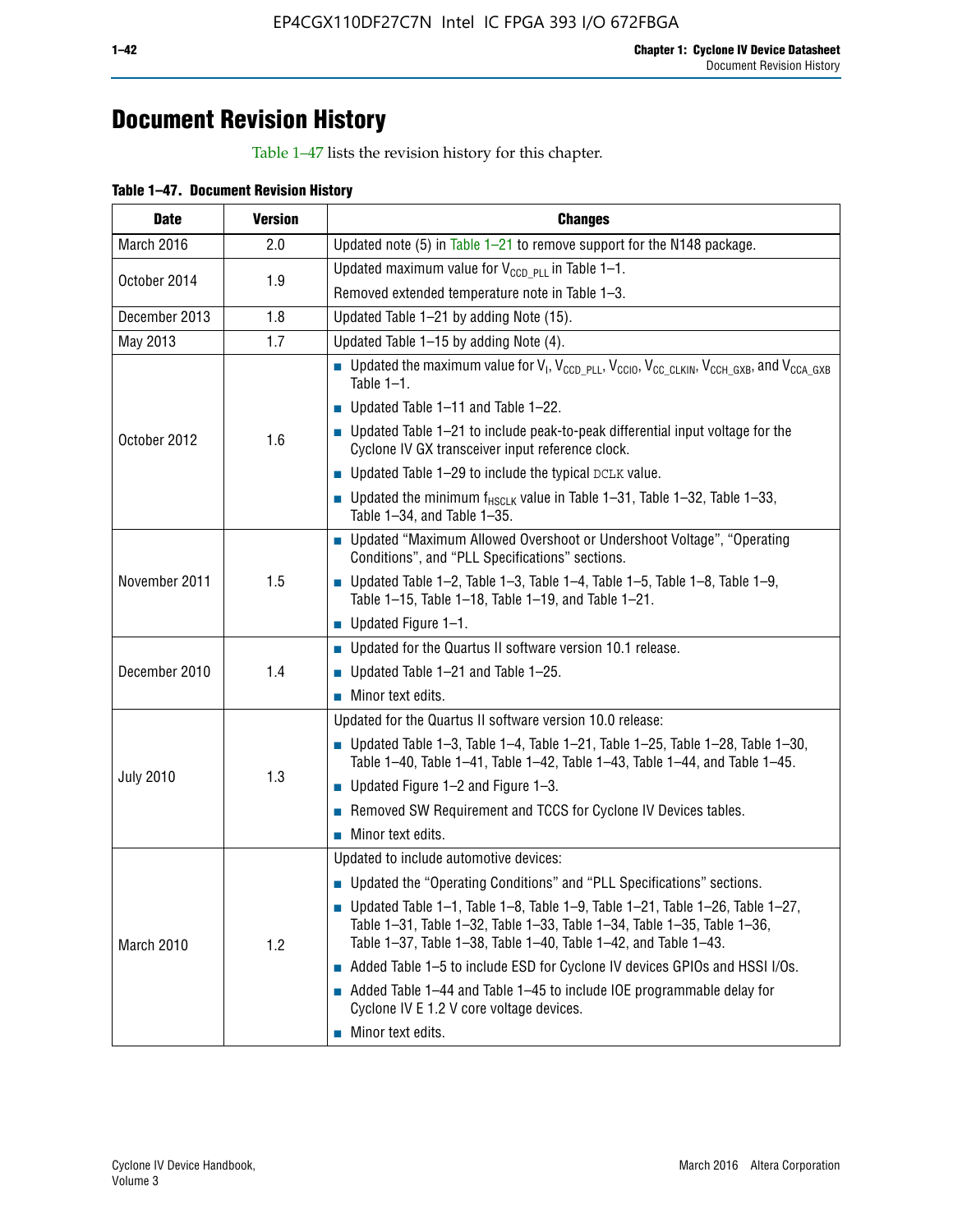#### **Table 1–47. Document Revision History**

| <b>Date</b>   | <b>Version</b> | <b>Changes</b>                                                                                                                                                                          |
|---------------|----------------|-----------------------------------------------------------------------------------------------------------------------------------------------------------------------------------------|
| February 2010 | 1.1            | Updated Table 1-3 through Table 1-44 to include information for Cyclone IV E<br>devices and Cyclone IV GX devices for Quartus II software version 9.1 SP1 release.<br>Minor text edits. |
| November 2009 | 1.0            | Initial release.                                                                                                                                                                        |